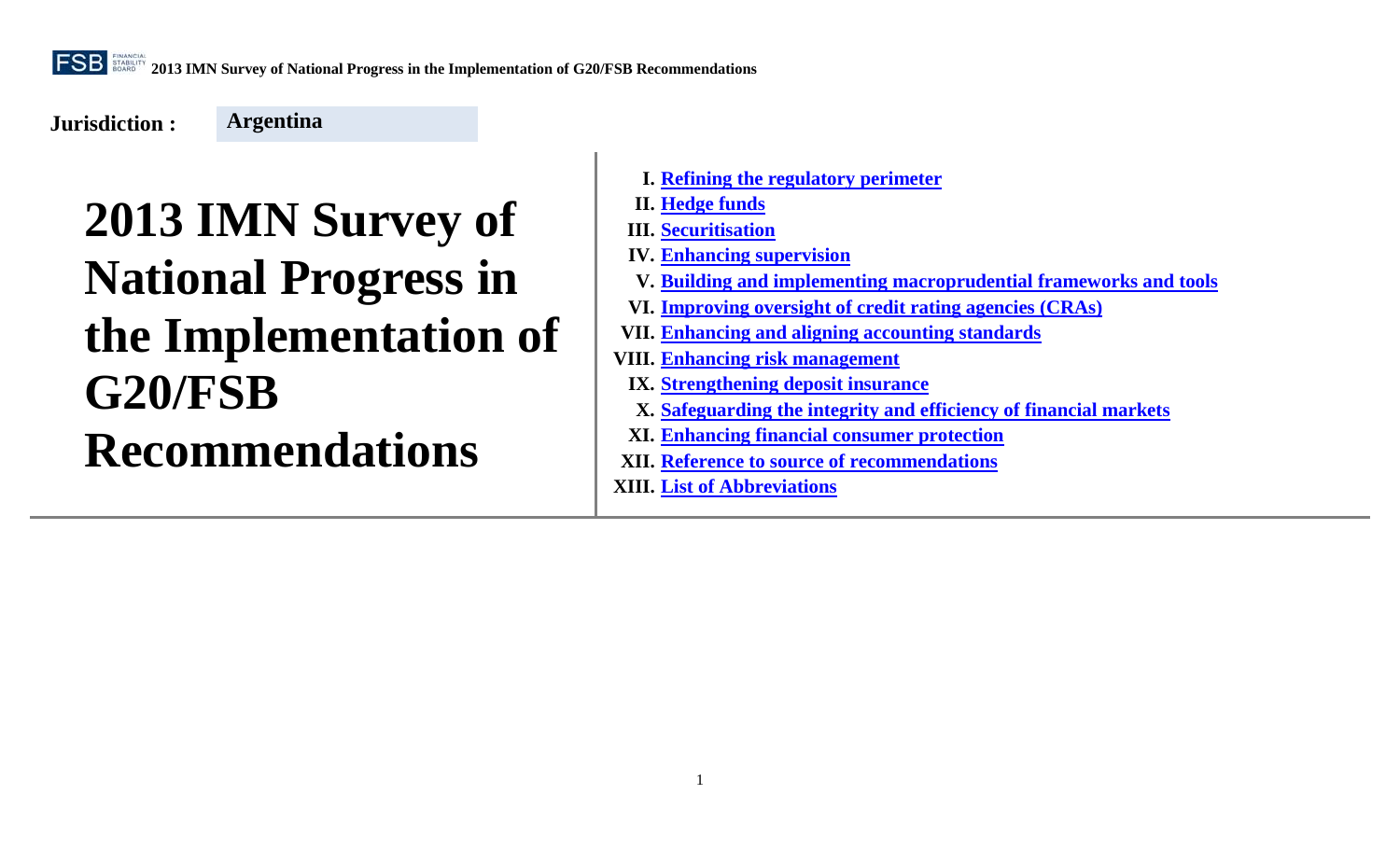<span id="page-1-1"></span>

<span id="page-1-0"></span>

| N <sub>o</sub> | <b>Description</b>                                                                   | <b>G20/FSB Recommendations</b>                                                                                                                           | <b>Remarks</b>                                                                                                                                                                                           | <b>Progress to date</b>                                                                                                                                                                                                                                                                                                                                                                                                                                                                                                         | <b>Next steps</b>                                                                                                                                                                                                                                                                                         |
|----------------|--------------------------------------------------------------------------------------|----------------------------------------------------------------------------------------------------------------------------------------------------------|----------------------------------------------------------------------------------------------------------------------------------------------------------------------------------------------------------|---------------------------------------------------------------------------------------------------------------------------------------------------------------------------------------------------------------------------------------------------------------------------------------------------------------------------------------------------------------------------------------------------------------------------------------------------------------------------------------------------------------------------------|-----------------------------------------------------------------------------------------------------------------------------------------------------------------------------------------------------------------------------------------------------------------------------------------------------------|
| I.             | Refining the regulatory perimeter                                                    |                                                                                                                                                          |                                                                                                                                                                                                          |                                                                                                                                                                                                                                                                                                                                                                                                                                                                                                                                 |                                                                                                                                                                                                                                                                                                           |
|                | Review of the<br>boundaries of the                                                   | We will each review and adapt the<br>boundaries of the regulatory framework                                                                              | Jurisdictions should indicate the steps<br>taken to expand the domestic regulatory                                                                                                                       | Implementation ongoing or completed                                                                                                                                                                                                                                                                                                                                                                                                                                                                                             | <b>Planned actions (if any):</b>                                                                                                                                                                                                                                                                          |
| (2)            | regulatory framework<br>including strengthening<br>of oversight of shadow<br>banking | to keep pace with developments in the<br>financial system and promote good<br>practices and consistent approaches at an<br>international level. (London) | framework to previously unregulated<br>entities, for example, non-bank financial<br>institutions (e.g. finance companies,<br>mortgage insurance companies, credit<br>hedge funds) and conduits/SIVs etc. | If "Not applicable " or "Applicable but<br>no action envisaged " has been<br>selected, please provide a brief<br>justification:<br>Issue is being addressed through :<br>$\boxtimes$ Primary / Secondary legislation<br>$\boxtimes$ Regulation /Guidelines                                                                                                                                                                                                                                                                      | Sponsorship of securitisation structures<br>and others entailing reputational risk and<br>implicit support are minimal if compared<br>to other countries' figures. Given the low<br>volume of such operations and the<br>existence of a satisfactory reporting<br>regime in place, no further actions are |
| (1)            |                                                                                      | We agree to strengthen the regulation and<br>oversight of the shadow banking system.<br>(Cannes)                                                         | Jurisdictions should indicate policy<br>measures to strengthen the regulation and<br>oversight of the shadow banking system.<br>See, for reference, the recommendations                                  | $\Box$ Other actions (such as supervisory<br>actions), please specify:<br><b>Status of progress:</b><br>Reform effective (completed) as of :<br>06.04.2012                                                                                                                                                                                                                                                                                                                                                                      | envisaged.<br><b>Expected commencement date:</b>                                                                                                                                                                                                                                                          |
|                |                                                                                      |                                                                                                                                                          | discussed in section 2 of the October<br>2011 FSB report: <b>Shadow Banking:</b>                                                                                                                         | Short description of the content of the<br>legislation/regulation/guideline:                                                                                                                                                                                                                                                                                                                                                                                                                                                    | <b>Web-links to relevant documents:</b>                                                                                                                                                                                                                                                                   |
|                |                                                                                      |                                                                                                                                                          | <b>Strengthening Oversight and Regulation.</b>                                                                                                                                                           | In Argentina few activities could be<br>described as shadow banking. Act 26,739<br>made changes to the BCRA Charter (Act<br>24,144). Among them, the reform<br>explicitly extended the BCRA regulatory<br>and supervisory powers to payment<br>systems, clearing and settlement houses,<br>remittance and armoured transportation<br>services and to any other activity in any<br>way connected to the financial<br>intermediation and foreign exchange<br>activities. As regards<br>regulations/guidelines, the limited volume |                                                                                                                                                                                                                                                                                                           |

 $1$  This recommendation will be retained until the monitoring framework for shadow banking, which is one of the designated priority areas under the CFIM, is established.

 $\overline{a}$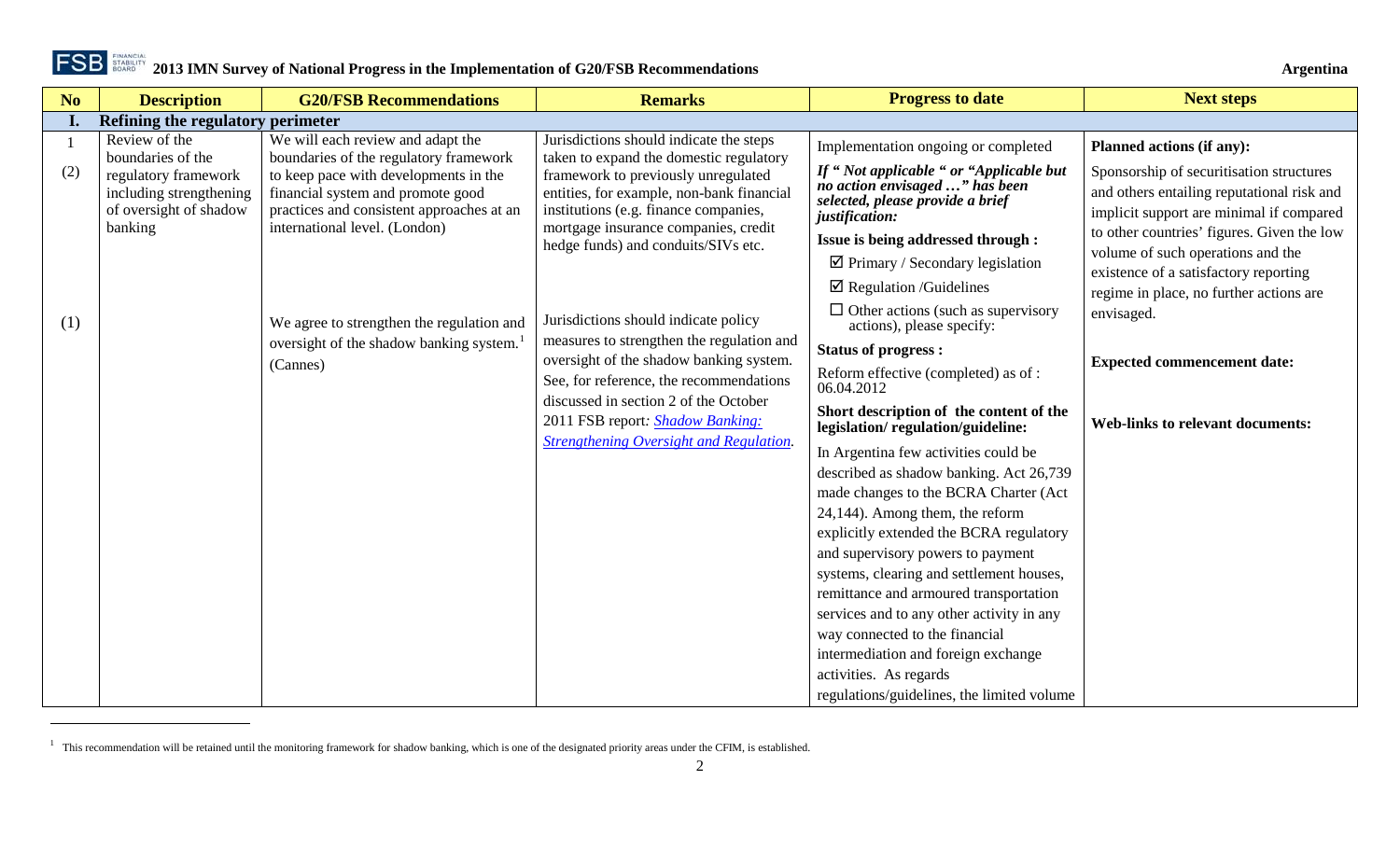

| No | <b>Description</b> | <b>G20/FSB Recommendations</b> | <b>Remarks</b> | <b>Progress to date</b>                   | <b>Next steps</b> |
|----|--------------------|--------------------------------|----------------|-------------------------------------------|-------------------|
|    |                    |                                |                | of operations related to securitisations  |                   |
|    |                    |                                |                | structures enables the BCRA to keep an    |                   |
|    |                    |                                |                | adequate record of direct and indirect    |                   |
|    |                    |                                |                | financial institutions' exposures, mainly |                   |
|    |                    |                                |                | through a reporting regime that requires  |                   |
|    |                    |                                |                | monthly information to be fulfilled by    |                   |
|    |                    |                                |                | both banks and conduits/SIVs. Further,    |                   |
|    |                    |                                |                | minimum capital requirements were         |                   |
|    |                    |                                |                | broadened to incorporate the Basel II     |                   |
|    |                    |                                |                | Securitisation Framework and with it new  |                   |
|    |                    |                                |                | operational and risk management           |                   |
|    |                    |                                |                | requirements for originating and          |                   |
|    |                    |                                |                | sponsoring banks.                         |                   |
|    |                    |                                |                |                                           |                   |
|    |                    |                                |                |                                           |                   |
|    |                    |                                |                | <b>Web-links to relevant documents:</b>   |                   |
|    |                    |                                |                |                                           |                   |
|    |                    |                                |                | http://www.bcra.gov.ar/pdfs/marco/Marc    |                   |
|    |                    |                                |                | oLegalCompleto2012.pdf                    |                   |
|    |                    |                                |                | http://www.bcra.gov.ar/pdfs/texord/t-RI-  |                   |
|    |                    |                                |                | DSF.pdf                                   |                   |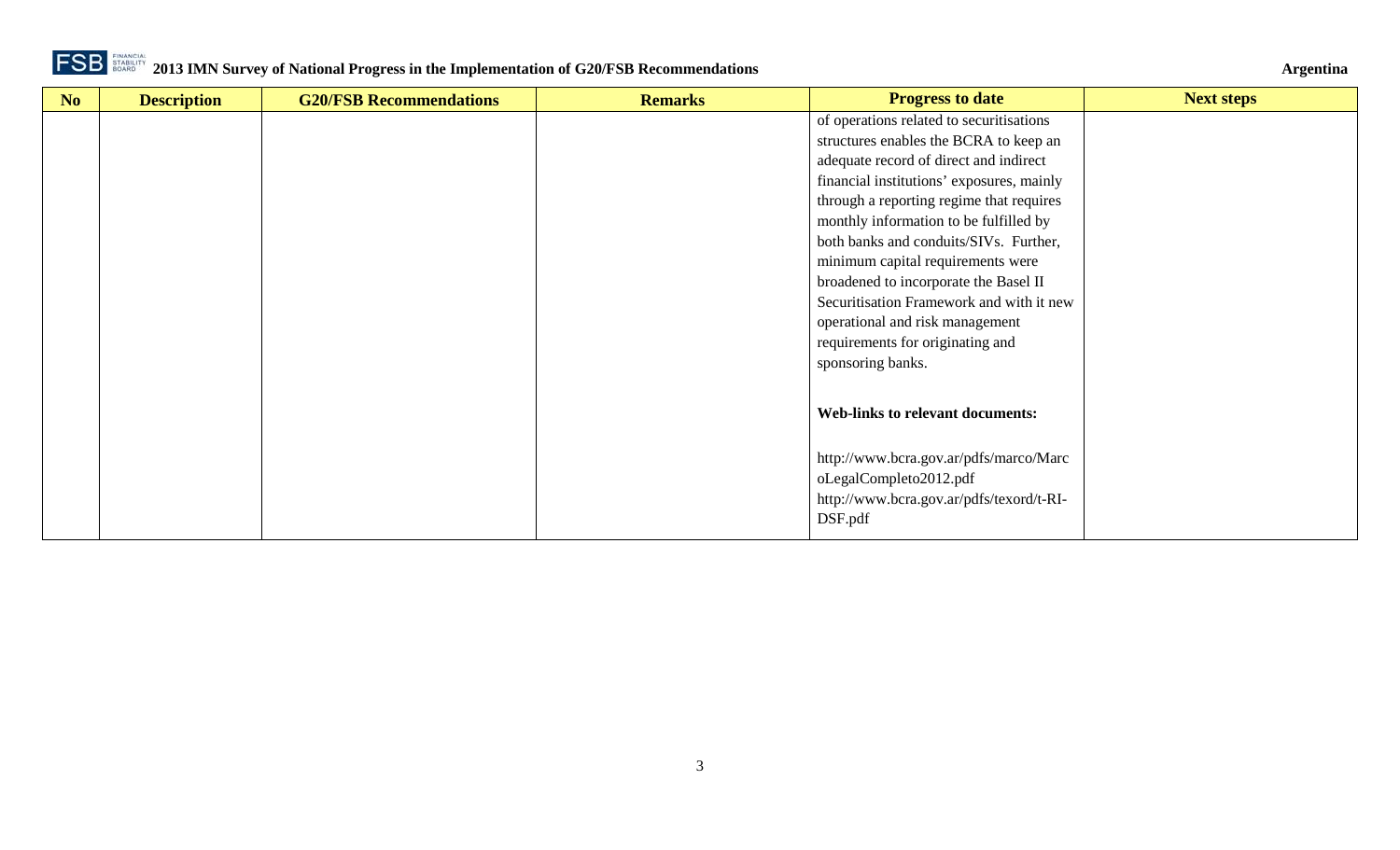

<span id="page-3-0"></span>

| No       | <b>Description</b>                                                          | <b>G20/FSB Recommendations</b>                                                                                                                                                                                                                                                                                                                                                                                                                                                                                                                                                                                                                                    | <b>Remarks</b>                                                                                                                                                                                                                                                                                   | <b>Progress to date</b>                                                                                                                                                                                                                                                                                                                                                                                                                                                                                                                                                                                                                                                                                                                                                                                                                                                              | <b>Next steps</b>                                                                                          |
|----------|-----------------------------------------------------------------------------|-------------------------------------------------------------------------------------------------------------------------------------------------------------------------------------------------------------------------------------------------------------------------------------------------------------------------------------------------------------------------------------------------------------------------------------------------------------------------------------------------------------------------------------------------------------------------------------------------------------------------------------------------------------------|--------------------------------------------------------------------------------------------------------------------------------------------------------------------------------------------------------------------------------------------------------------------------------------------------|--------------------------------------------------------------------------------------------------------------------------------------------------------------------------------------------------------------------------------------------------------------------------------------------------------------------------------------------------------------------------------------------------------------------------------------------------------------------------------------------------------------------------------------------------------------------------------------------------------------------------------------------------------------------------------------------------------------------------------------------------------------------------------------------------------------------------------------------------------------------------------------|------------------------------------------------------------------------------------------------------------|
| II.      | <b>Hedge funds</b>                                                          |                                                                                                                                                                                                                                                                                                                                                                                                                                                                                                                                                                                                                                                                   |                                                                                                                                                                                                                                                                                                  |                                                                                                                                                                                                                                                                                                                                                                                                                                                                                                                                                                                                                                                                                                                                                                                                                                                                                      |                                                                                                            |
| 2<br>(3) | Registration,<br>appropriate disclosures<br>and oversight of hedge<br>funds | We also firmly recommitted to work in an<br>internationally consistent and non-<br>discriminatory manner to strengthen<br>regulation and supervision on hedge<br>funds (Seoul)<br>Hedge funds or their managers will be<br>registered and will be required to disclose<br>appropriate information on an ongoing<br>basis to supervisors or regulators,<br>including on their leverage, necessary for<br>assessment of the systemic risks they<br>pose individually or collectively. Where<br>appropriate registration should be subject<br>to a minimum size. They will be subject<br>to oversight to ensure that they have<br>adequate risk management. (London) | Jurisdictions should indicate the progress<br>made in implementing the high level<br>principles contained in IOSCO's Report<br>on Hedge Fund Oversight (Jun 2009) that<br>inter-alia included mandatory registration<br>and on-going regulatory requirements<br>such as disclosure to investors. | Not applicable<br>If "Not applicable " or "Applicable but<br>no action envisaged " has been<br>selected, please provide a brief<br>justification:<br>Hedge funds are not systemically<br>important in Argentina. As of today, they<br>are not directly regulated by a specific<br>body.<br>Issue is being addressed through :<br>$\Box$ Primary / Secondary legislation<br>$\Box$ Regulation /Guidelines<br>$\Box$ Other actions (such as supervisory<br>actions), please specify:<br><b>Status of progress:</b><br>[No response]<br>Short description of the content of the<br>legislation/regulation/guideline:<br>Argentina's law does not consider hedge<br>funds and Law N° 24,083 of Mutual<br>Investment Funds does not allow these<br>institutions.<br><b>Web-links to relevant documents:</b><br>http://www.infoleg.gob.ar/infolegInternet/<br>anexos/0-4999/482/texact.htm | Planned actions (if any):<br><b>Expected commencement date:</b><br><b>Web-links to relevant documents:</b> |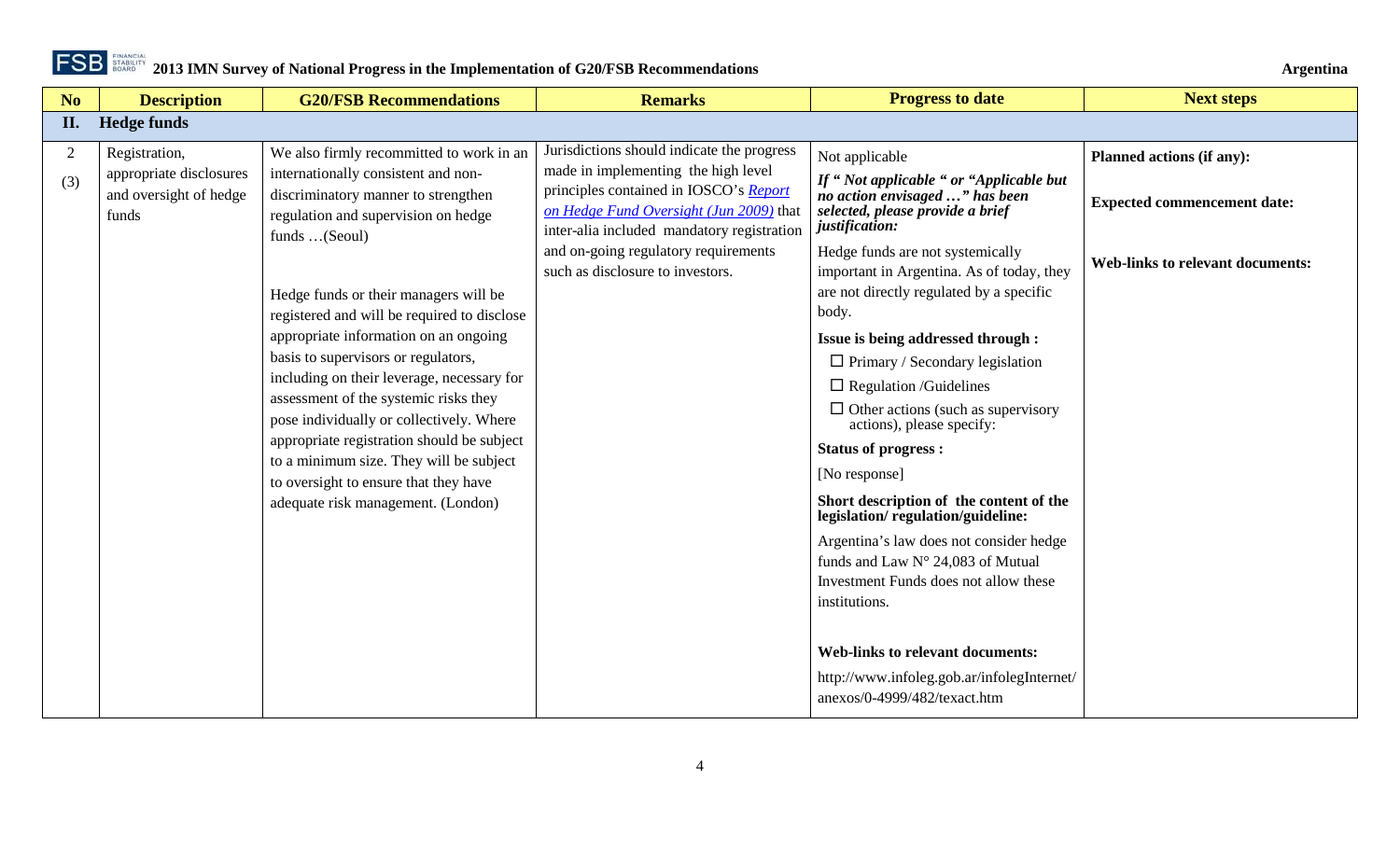**No Description G20/FSB Recommendations Remarks Progress to date Progress to date Next steps** 3 (4) Establishment of international information sharing framework We ask the FSB to develop mechanisms for cooperation and information sharing between relevant authorities in order to ensure effective oversight is maintained when a fund is located in a different jurisdiction from the manager. We will, cooperating through the FSB, develop measures that implement these principles by the end of 2009. (London) Jurisdictions should indicate the progress made in implementing the high level principles in IOSCO's *[Report on Hedge](http://www.iosco.org/library/pubdocs/pdf/IOSCOPD293.pdf)  [Fund Oversight \(Jun 2009\)](http://www.iosco.org/library/pubdocs/pdf/IOSCOPD293.pdf)* on sharing information to facilitate the oversight of globally active fund managers. Not applicable *If " Not applicable " or "Applicable but no action envisaged …" has been selected, please provide a brief justification:* Hedge funds are not systemically important in Argentina. As of today, they are not directly regulated by a specific body. **Issue is being addressed through :**  $\Box$  Primary / Secondary legislation  $\Box$  Regulation /Guidelines  $\Box$  Other actions (such as supervisory actions), please specify: **Status of progress :** [No response] **Short description of the content of the legislation/ regulation/guideline:** Argentina's law does not consider hedge funds and Law N° 24,083 of Mutual Investment Funds does not allow these institutions. **Web-links to relevant documents:** http://www.infoleg.gob.ar/infolegInternet /anexos/0-4999/482/texact.htm **Planned actions (if any): Expected commencement date: Web-links to relevant documents:**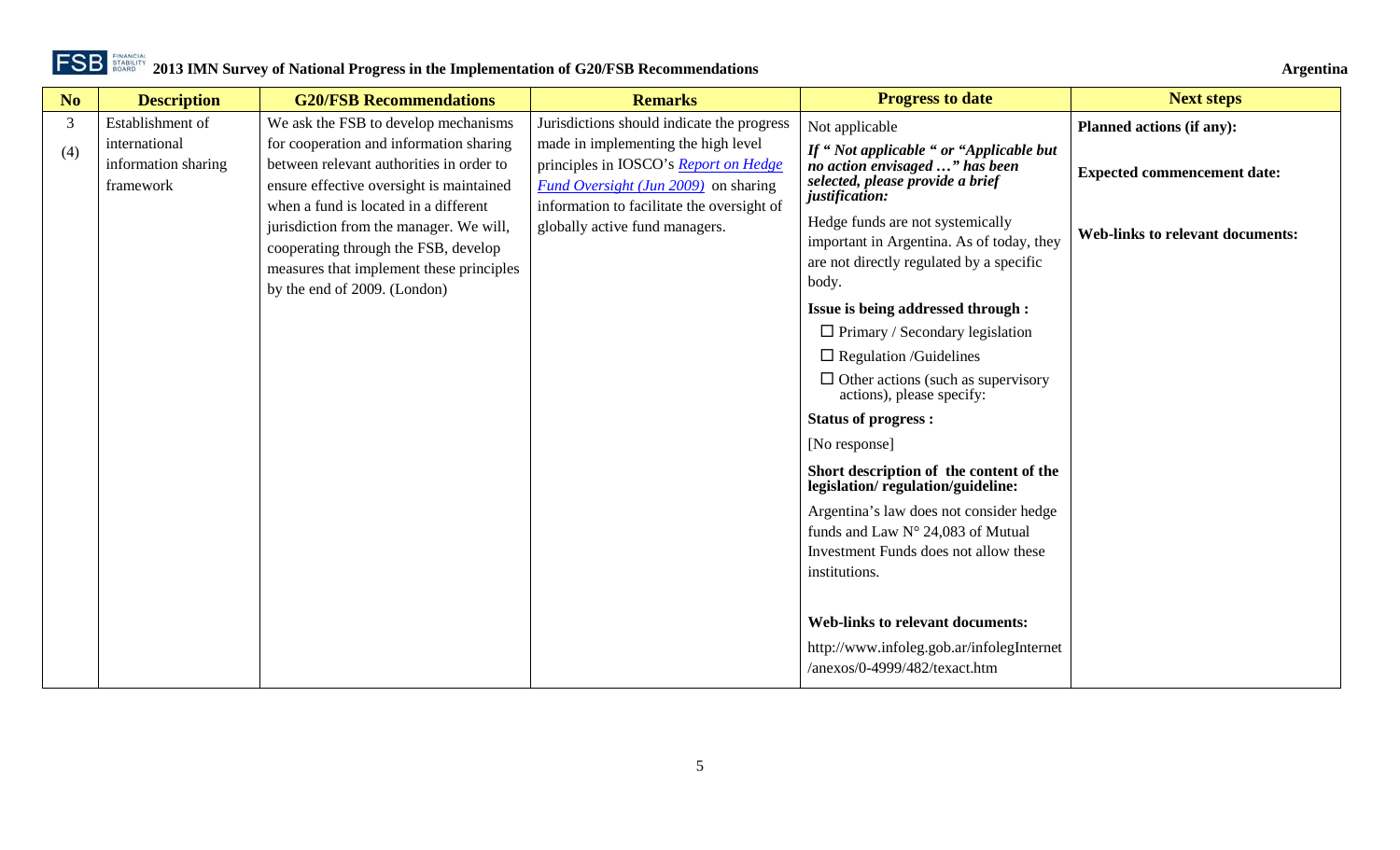| N <sub>o</sub> | <b>Description</b>            | <b>G20/FSB Recommendations</b>                                                                                            | <b>Remarks</b>                                                                                                                                                                                                           | <b>Progress to date</b>                                                                                                                                                                                                                                                                                                                                                                                                | <b>Next steps</b>                       |
|----------------|-------------------------------|---------------------------------------------------------------------------------------------------------------------------|--------------------------------------------------------------------------------------------------------------------------------------------------------------------------------------------------------------------------|------------------------------------------------------------------------------------------------------------------------------------------------------------------------------------------------------------------------------------------------------------------------------------------------------------------------------------------------------------------------------------------------------------------------|-----------------------------------------|
| $\overline{4}$ | <b>Enhancing counterparty</b> | Supervisors should require that                                                                                           | Jurisdictions should indicate specific                                                                                                                                                                                   | Implementation ongoing or completed                                                                                                                                                                                                                                                                                                                                                                                    | <b>Planned actions (if any):</b>        |
| (5)            | risk management               | institutions which have hedge funds as<br>their counterparties have effective risk<br>management, including mechanisms to | policy measures taken for enhancing<br>counterparty risk management and<br>strengthening their existing guidance on<br>the management of exposure to leveraged                                                           | If "Not applicable " or "Applicable but<br>no action envisaged " has been<br>selected, please provide a brief<br>justification:                                                                                                                                                                                                                                                                                        | <b>Expected commencement date:</b>      |
|                |                               | monitor the funds' leverage and set limits<br>for single counterparty exposures.                                          | counterparties.                                                                                                                                                                                                          | Issue is being addressed through :                                                                                                                                                                                                                                                                                                                                                                                     |                                         |
|                |                               | (London)                                                                                                                  | See, for reference, the following BCBS<br>documents :                                                                                                                                                                    | $\Box$ Primary / Secondary legislation<br>$\boxtimes$ Regulation /Guidelines                                                                                                                                                                                                                                                                                                                                           | <b>Web-links to relevant documents:</b> |
| (6)            |                               | Supervisors will strengthen their existing                                                                                | <b>Sound Practices for Banks'</b><br>$\bullet$                                                                                                                                                                           | $\Box$ Other actions (such as supervisory<br>actions), please specify:                                                                                                                                                                                                                                                                                                                                                 |                                         |
|                |                               | guidance on the management of                                                                                             | <b>Interactions with Highly Leveraged</b>                                                                                                                                                                                | <b>Status of progress:</b>                                                                                                                                                                                                                                                                                                                                                                                             |                                         |
|                |                               | exposures to leveraged counterparties.<br>(Rec. II.17, FSF 2008)                                                          | <b>Institutions (Jan 1999)</b><br><b>Banks' Interactions with Highly</b><br>$\bullet$<br>Leveraged Institutions (Jan 1999)<br>Basel III (June $2011$ ) – relevant<br>references to counterparty credit risk<br>standards | Reform effective (completed) as of :<br>13.02.2013<br>Short description of the content of the<br>legislation/regulation/guideline:<br>Hedge funds and leveraged counterparties<br>are not systemically important in<br>Argentina. However, there are prudential<br>regulations in place for banks that operate                                                                                                         |                                         |
|                |                               |                                                                                                                           |                                                                                                                                                                                                                          | with them. For example, total holdings of                                                                                                                                                                                                                                                                                                                                                                              |                                         |
|                |                               |                                                                                                                           |                                                                                                                                                                                                                          | unquoted shares plus mutual funds (no<br>matter the issuer) cannot exceed 15% of a<br>bank's regulatory capital. The BCRA<br>guidelines on risk management have<br>recently been enhanced to incorporate a<br>new subsection within the chapter on<br>credit risk dedicated specifically to<br>counterparty risk. The CNV has<br>established some regulation applicable to<br>the acquisition of derivatives by mutual |                                         |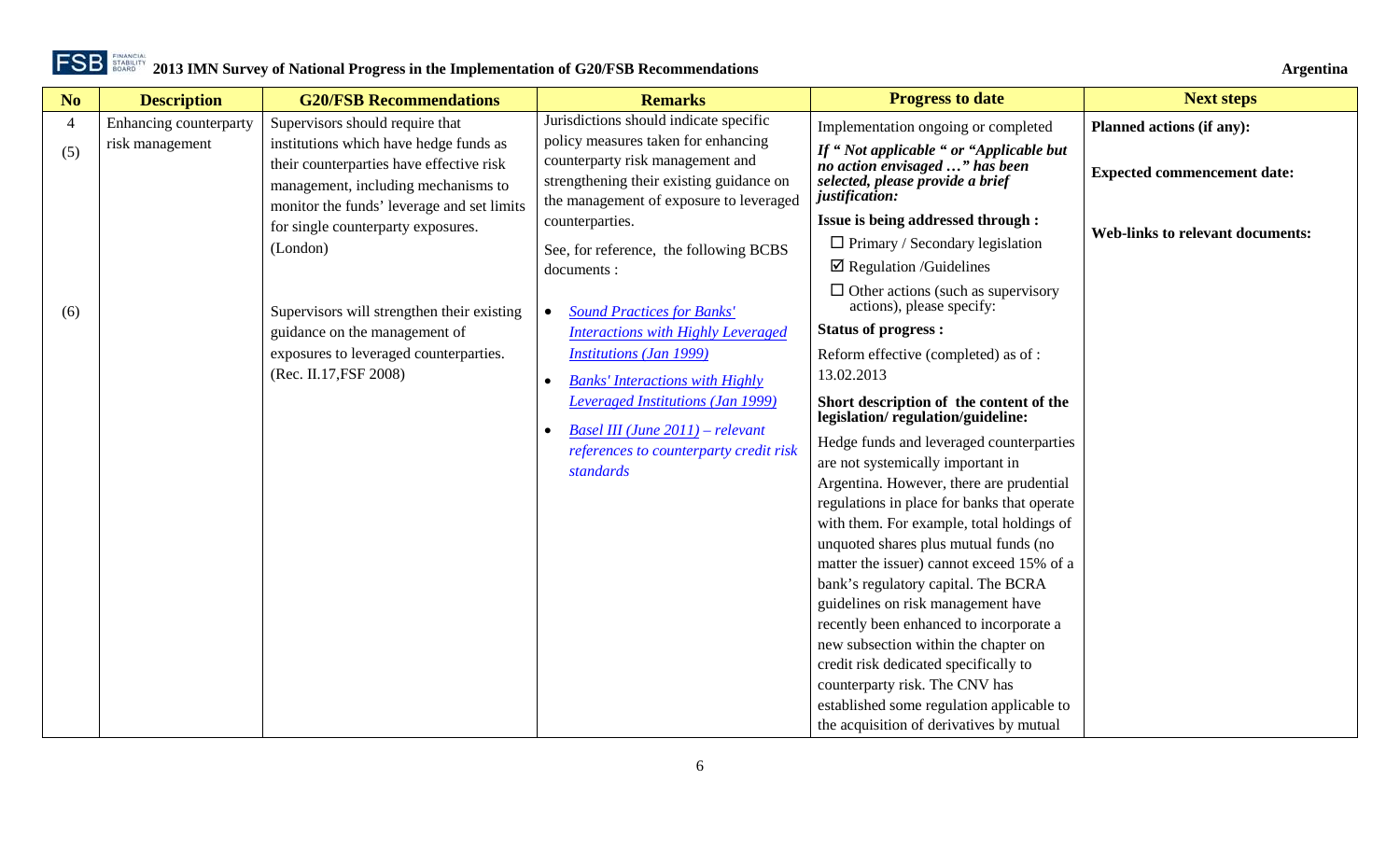

| N <sub>o</sub> | <b>Description</b> | <b>G20/FSB Recommendations</b> | <b>Remarks</b> | <b>Progress to date</b>                       | <b>Next steps</b> |
|----------------|--------------------|--------------------------------|----------------|-----------------------------------------------|-------------------|
|                |                    |                                |                | funds (operations must be in accordance       |                   |
|                |                    |                                |                | with mutual funds' investing objectives,      |                   |
|                |                    |                                |                | requirements on expertise to manage           |                   |
|                |                    |                                |                | derivatives instruments, information to       |                   |
|                |                    |                                |                | the CNV on the types of derivatives in the    |                   |
|                |                    |                                |                | portfolio, their risk and measurement         |                   |
|                |                    |                                |                | methods, etc.)—CNV N.T. 2001,                 |                   |
|                |                    |                                |                | CHAPTER XI, section 41, item c. As            |                   |
|                |                    |                                |                | regards counterparty credit risk, by          |                   |
|                |                    |                                |                | General Resolution $N^{\circ}$ 588/11 the CNV |                   |
|                |                    |                                |                | updated the minimum capital required to       |                   |
|                |                    |                                |                | be licensed as an exchange or clearing        |                   |
|                |                    |                                |                | and settlement house dealing with futures     |                   |
|                |                    |                                |                | and options.                                  |                   |
|                |                    |                                |                |                                               |                   |
|                |                    |                                |                | <b>Web-links to relevant documents:</b>       |                   |
|                |                    |                                |                |                                               |                   |
|                |                    |                                |                | http://www.bcra.gov.ar/pdfs/texord/t-         |                   |
|                |                    |                                |                | lingeef.pdf                                   |                   |
|                |                    |                                |                | http://www.cnv.gob.ar/LeyesyReg/CNV/e         |                   |
|                |                    |                                |                | sp/TOC2001.pdf                                |                   |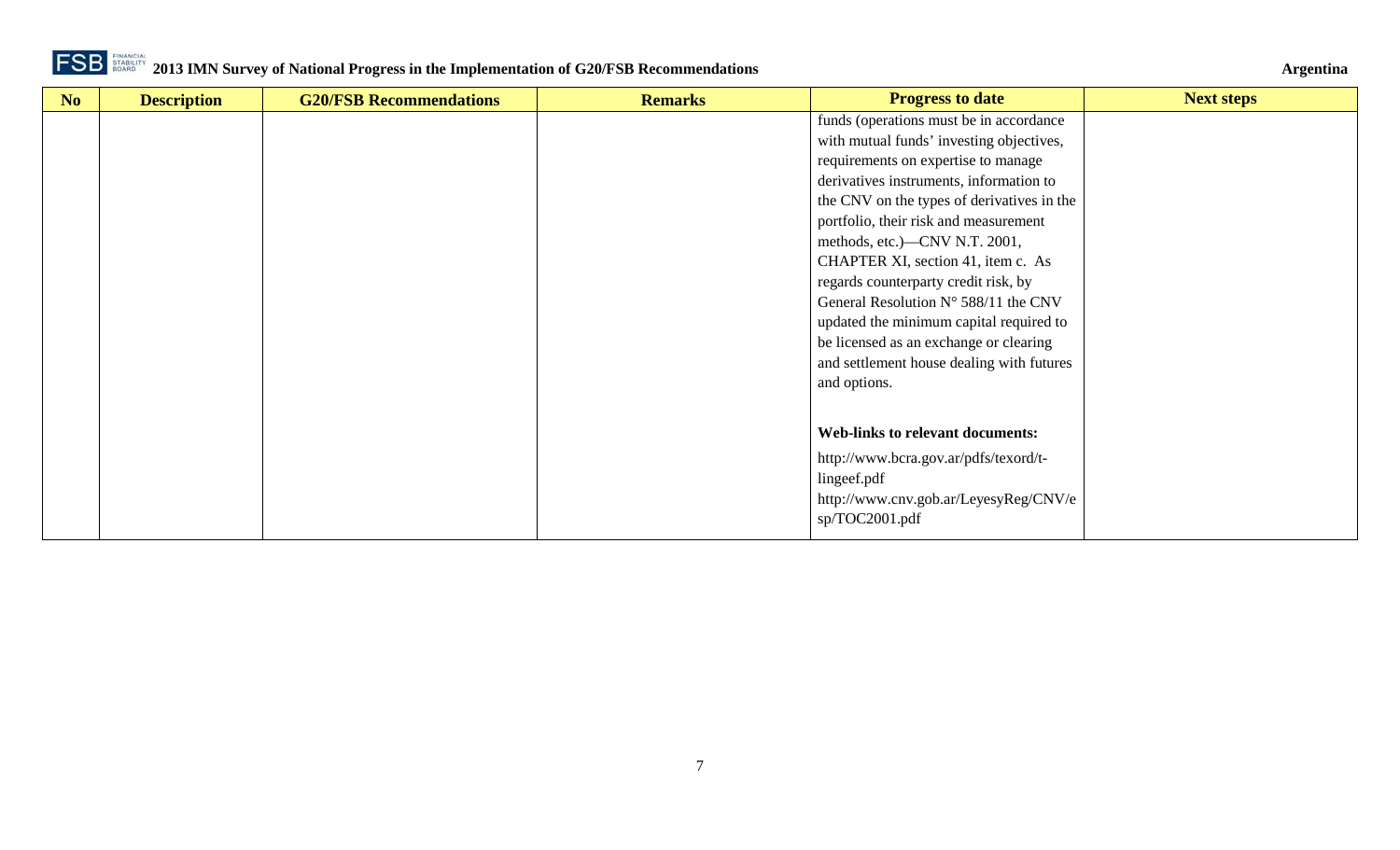

**2013 IMN Survey of National Progress in the Implementation of G20/FSB Recommendations Argentina** 

<span id="page-7-0"></span>

| No   | <b>Description</b>                  | <b>G20/FSB Recommendations</b>                                                                               | <b>Remarks</b>                                                                                       | <b>Progress to date</b>                                                                                                         | <b>Next steps</b>                                      |
|------|-------------------------------------|--------------------------------------------------------------------------------------------------------------|------------------------------------------------------------------------------------------------------|---------------------------------------------------------------------------------------------------------------------------------|--------------------------------------------------------|
| III. | <b>Securitisation</b>               |                                                                                                              |                                                                                                      |                                                                                                                                 |                                                        |
| 5    | Improving the risk<br>management of | During 2010, supervisors and regulators<br>will:                                                             | Jurisdictions should indicate the progress<br>made in implementing the                               | Implementation ongoing or completed                                                                                             | Planned actions (if any):                              |
| (7)  | securitisation                      | implement IOSCO's proposals to<br>$\bullet$<br>strengthen practices in securitisation<br>markets. (FSB 2009) | recommendations contained in:<br>• IOSCO's Report on Global<br><b>Developments in Securitisation</b> | If "Not applicable " or "Applicable but<br>no action envisaged " has been<br>selected, please provide a brief<br>justification: | CNV new regulation. Implementation of<br>Law N° 26.831 |
|      |                                     |                                                                                                              | <i>Regulation (Nov 2012)</i> including                                                               | Issue is being addressed through :                                                                                              | <b>Expected commencement date:</b>                     |
| (8)  |                                     | The BCBS and authorities should take                                                                         | justification for any exemptions to<br>IOSCO requirements; and                                       | $\Box$ Primary / Secondary legislation<br>$\boxtimes$ Regulation /Guidelines                                                    | 31.12.2013                                             |
|      |                                     | forward work on improving incentives for<br>risk management of securitisation,                               | • BCBS's Basel 2.5 standards on                                                                      | $\Box$ Other actions (such as supervisory<br>actions), please specify:                                                          | <b>Web-links to relevant documents:</b>                |
|      |                                     | including considering due diligence and                                                                      | exposures to securitisations (Jul 2009),                                                             | <b>Status of progress:</b>                                                                                                      |                                                        |
|      |                                     | quantitative retention requirements by<br>2010. (London)                                                     | http://www.bis.org/publ/bcbs157.pdf<br>and<br>http://www.bis.org/publ/bcbs158.pdf                    | Reform effective (completed) as of:<br>13.02.2013                                                                               |                                                        |
|      |                                     | Securitization sponsors or originators<br>should retain a part of the risk of the                            |                                                                                                      | Short description of the content of the<br>legislation/regulation/guideline:                                                    |                                                        |
|      |                                     | underlying assets, thus encouraging them<br>to act prudently. (Pittsburgh)                                   |                                                                                                      | The BCRA guidelines on risk                                                                                                     |                                                        |
|      |                                     |                                                                                                              |                                                                                                      | management have been recently enhanced                                                                                          |                                                        |
|      |                                     |                                                                                                              |                                                                                                      | to incorporate specific guidance and the                                                                                        |                                                        |
|      |                                     |                                                                                                              |                                                                                                      | Pillar 2 rules on securitisation (as per                                                                                        |                                                        |
|      |                                     |                                                                                                              |                                                                                                      | Basel 2.5). Law 24.441 regulates                                                                                                |                                                        |
|      |                                     |                                                                                                              |                                                                                                      | securitization schemes and rules from                                                                                           |                                                        |
|      |                                     |                                                                                                              |                                                                                                      | CNV Chapter XV the financial                                                                                                    |                                                        |
|      |                                     |                                                                                                              |                                                                                                      | securitization schemes, including the                                                                                           |                                                        |
|      |                                     |                                                                                                              |                                                                                                      | modifications introduced through General                                                                                        |                                                        |
|      |                                     |                                                                                                              |                                                                                                      | Resolutions 522 and 555 that regulate the                                                                                       |                                                        |
|      |                                     |                                                                                                              |                                                                                                      | public offer of those trustees. The CNV                                                                                         |                                                        |
|      |                                     |                                                                                                              |                                                                                                      | General Resolution 552 (applicable to                                                                                           |                                                        |
|      |                                     |                                                                                                              |                                                                                                      | Global Programs) requests truthful,                                                                                             |                                                        |
|      |                                     |                                                                                                              |                                                                                                      | accurate, effective and sufficient                                                                                              |                                                        |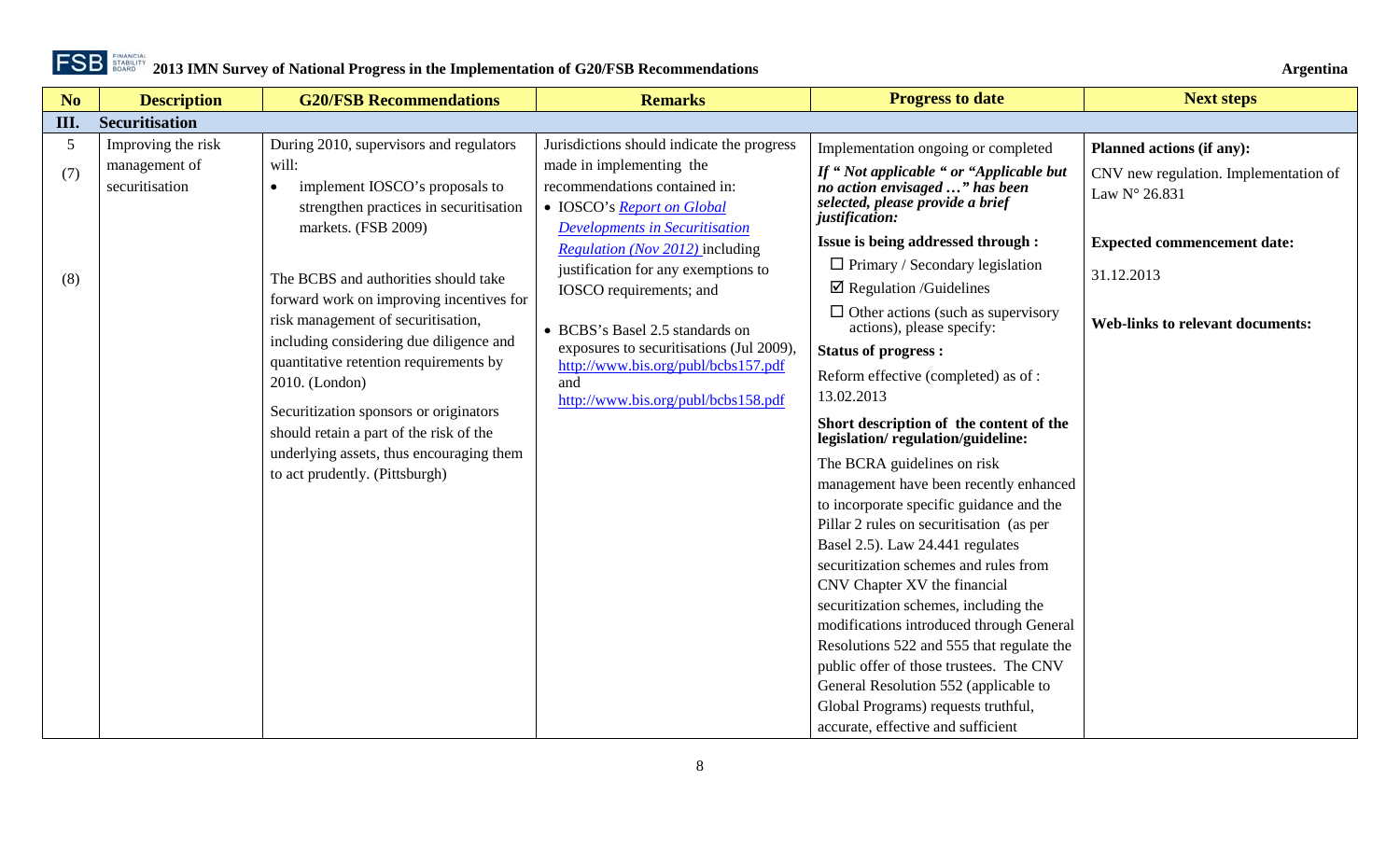

| No | <b>Description</b> | <b>G20/FSB Recommendations</b> | <b>Remarks</b> | <b>Progress to date</b>                        | <b>Next steps</b> |
|----|--------------------|--------------------------------|----------------|------------------------------------------------|-------------------|
|    |                    |                                |                | information about parties that are             |                   |
|    |                    |                                |                | essential to securitisation agreements in      |                   |
|    |                    |                                |                | order to exclude the possibility of wrong      |                   |
|    |                    |                                |                | interpretations being made by investors.       |                   |
|    |                    |                                |                | Prospectuses for the issuance of debt          |                   |
|    |                    |                                |                | securities and/or participation certificates   |                   |
|    |                    |                                |                | may appoint only one financial trustee for     |                   |
|    |                    |                                |                | the program and have to properly identify      |                   |
|    |                    |                                |                | the settler(s) for the series to be created as |                   |
|    |                    |                                |                | part of the program. The initial               |                   |
|    |                    |                                |                | identification of the trustee and the          |                   |
|    |                    |                                |                | settler(s) cannot be modified. The             |                   |
|    |                    |                                |                | Financial Securitisation System was put        |                   |
|    |                    |                                |                | into operation in July 2011. This              |                   |
|    |                    |                                |                | mechanism increases the quantity and           |                   |
|    |                    |                                |                | quality of information that trustees must      |                   |
|    |                    |                                |                | provide to generate an updated and             |                   |
|    |                    |                                |                | complete securitization database, from the     |                   |
|    |                    |                                |                | moment securitizations are set up to their     |                   |
|    |                    |                                |                | liquidation, easing prudential control and     |                   |
|    |                    |                                |                | access to information by the investing         |                   |
|    |                    |                                |                | public. Decree 1023/2013, issued by the        |                   |
|    |                    |                                |                | Executive on August 1st 2013,                  |                   |
|    |                    |                                |                | implements the dispositions and                |                   |
|    |                    |                                |                | regulations established by Law 26.831          |                   |
|    |                    |                                |                | and broadens the CNV's authority to            |                   |
|    |                    |                                |                | regulate the market. The CNV is in the         |                   |
|    |                    |                                |                | process of drawing up rules for the            |                   |
|    |                    |                                |                | implementation of Law 26,831 and               |                   |
|    |                    |                                |                | Decree 1023/13.                                |                   |
|    |                    |                                |                |                                                |                   |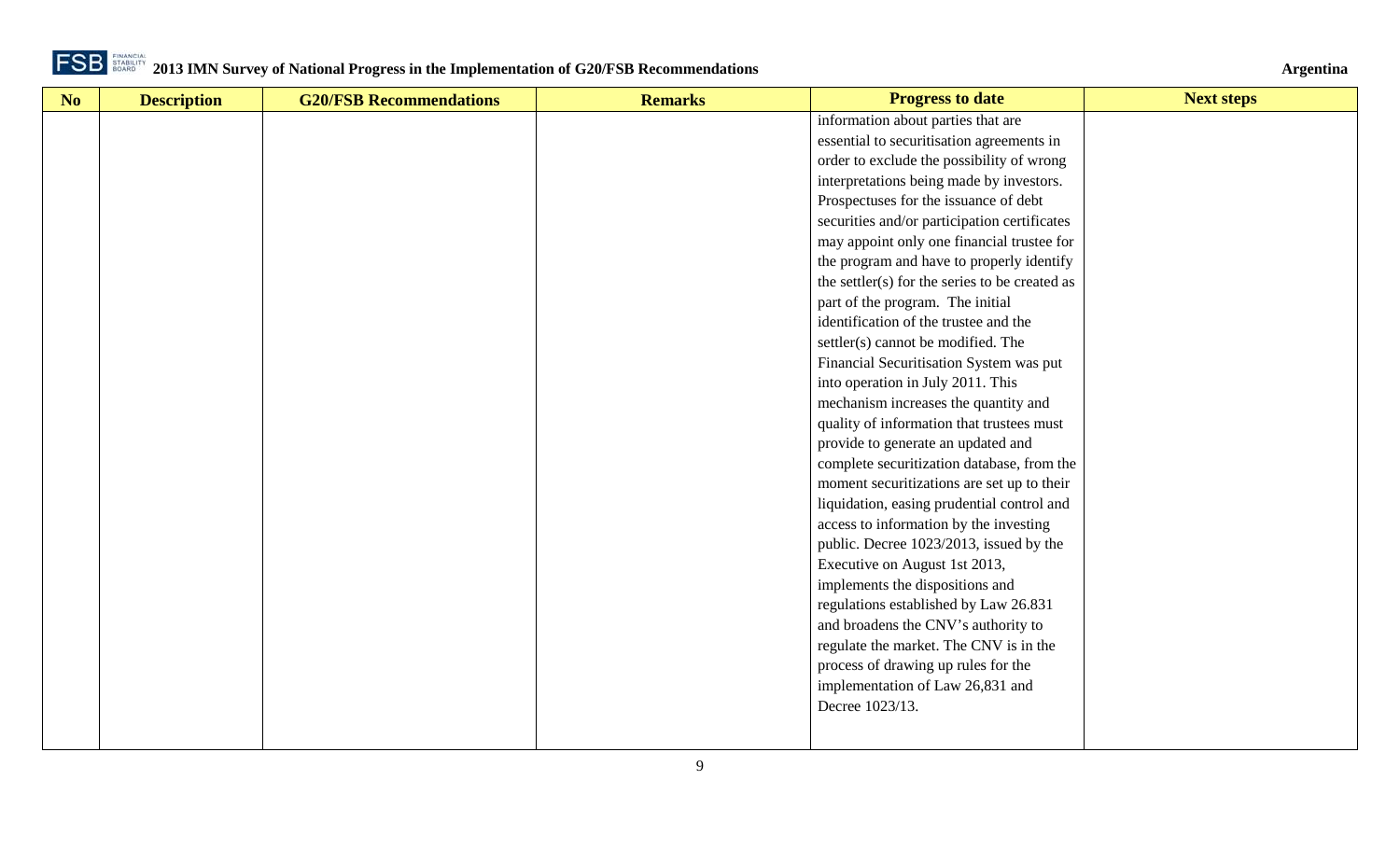

| N <sub>o</sub> | <b>Description</b> | <b>G20/FSB Recommendations</b> | <b>Remarks</b> | <b>Progress to date</b>                    | <b>Next steps</b> |
|----------------|--------------------|--------------------------------|----------------|--------------------------------------------|-------------------|
|                |                    |                                |                | <b>Web-links to relevant documents:</b>    |                   |
|                |                    |                                |                | http://www.bcra.gov.ar/pdfs/texord/t-      |                   |
|                |                    |                                |                | lingeef.pdf                                |                   |
|                |                    |                                |                | http://infoleg.mecon.gov.ar/infolegInterne |                   |
|                |                    |                                |                | $t/anexos/0-4999/812/texact.htm$           |                   |
|                |                    |                                |                | http://infoleg.mecon.gov.ar/infolegInterne |                   |
|                |                    |                                |                | $t/anexos/205000-$                         |                   |
|                |                    |                                |                | 209999/206592/norma.htm                    |                   |
|                |                    |                                |                | http://www.cnv.gob.ar/LeyesyReg/CNV/e      |                   |
|                |                    |                                |                | sp/RGC552-09.htm                           |                   |
|                |                    |                                |                | http://www.cnv.gob.ar/LeyesyReg/CNV/e      |                   |
|                |                    |                                |                | $sp/RGC555-09.htm$                         |                   |
|                |                    |                                |                | http://www.cnv.gob.ar/InfoFinan/BuscoFi    |                   |
|                |                    |                                |                | deicomisos.asp                             |                   |
|                |                    |                                |                | http://www.cnv.gob.ar/LeyesyReg/Decret     |                   |
|                |                    |                                |                | os/esp/DEC1023-13.htm                      |                   |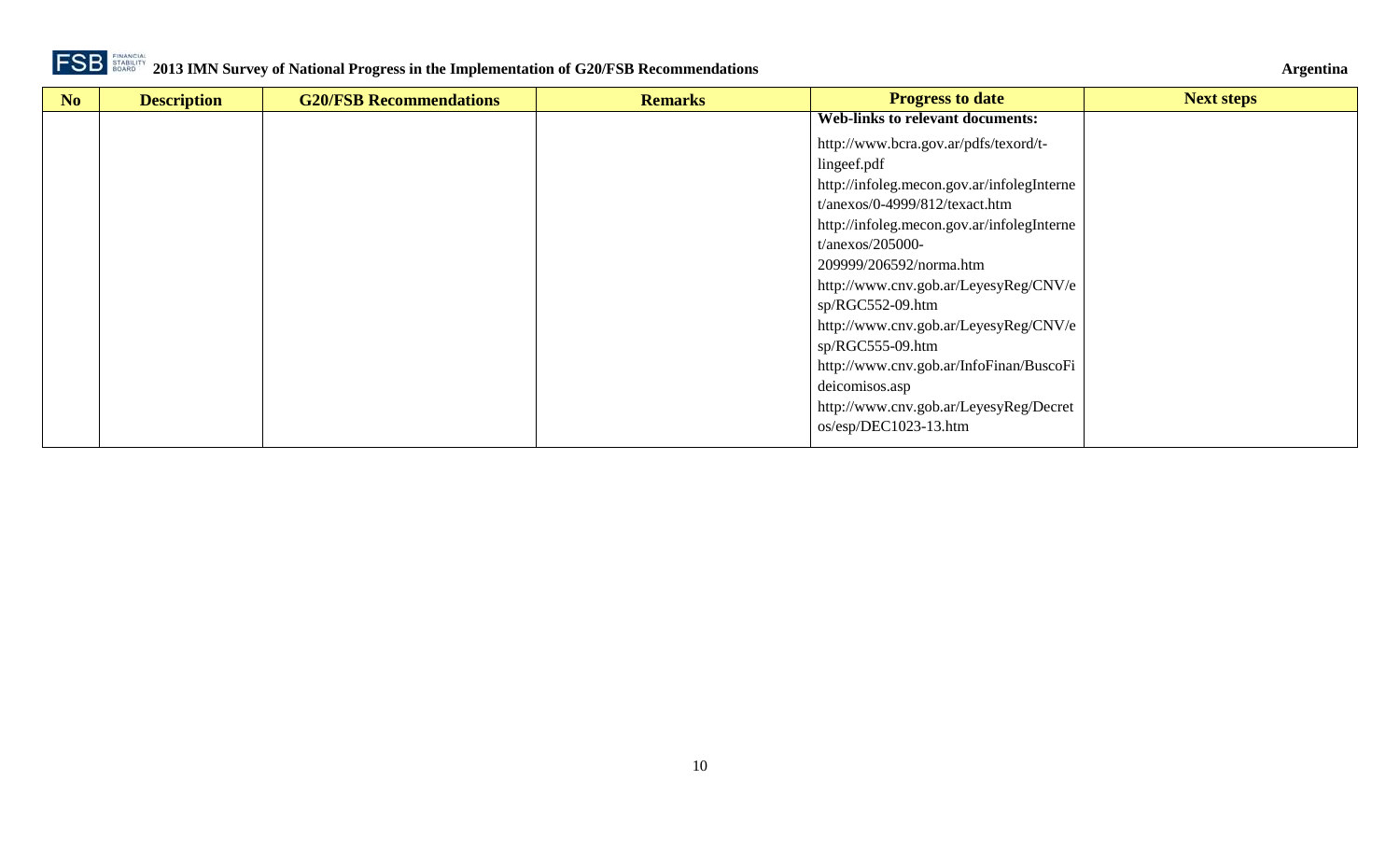| N <sub>o</sub> | <b>Description</b>                                   | <b>G20/FSB Recommendations</b>                                                                                          | <b>Remarks</b>                                                                             | <b>Progress to date</b>                                                                                                         | <b>Next steps</b>                       |
|----------------|------------------------------------------------------|-------------------------------------------------------------------------------------------------------------------------|--------------------------------------------------------------------------------------------|---------------------------------------------------------------------------------------------------------------------------------|-----------------------------------------|
| 6              | Strengthening of                                     | Insurance supervisors should strengthen                                                                                 | Jurisdictions should indicate the policy                                                   | Not applicable                                                                                                                  | <b>Planned actions (if any):</b>        |
| (9)            | regulatory and capital<br>framework for<br>monolines | the regulatory and capital framework for<br>monoline insurers in relation to structured<br>credit. (Rec II.8, FSF 2008) | measures taken for strengthening the<br>regulatory and capital framework for<br>monolines. | If "Not applicable " or "Applicable but<br>no action envisaged " has been<br>selected, please provide a brief<br>justification: | <b>Expected commencement date:</b>      |
|                |                                                      |                                                                                                                         | See, for reference, the following<br>principles issued by IAIS:                            | Monoline insurance in relation to<br>structured credits is not used in                                                          | <b>Web-links to relevant documents:</b> |
|                |                                                      |                                                                                                                         | $ICP$ 13 – Reinsurance and Other<br>Forms of Risk Transfer                                 | Argentina. The only mandatory mono-<br>branches are: Public Passenger Transport,                                                |                                         |
|                |                                                      |                                                                                                                         | • $ICP15$ – Investments, and                                                               | Worker's compensation (ART) and<br>Retirement.                                                                                  |                                         |
|                |                                                      |                                                                                                                         | • <i>ICP 17</i> - Capital Adequacy.                                                        | <b>Issue is being addressed through :</b>                                                                                       |                                         |
|                |                                                      |                                                                                                                         | Jurisdictions may also refer to the                                                        | $\Box$ Primary / Secondary legislation                                                                                          |                                         |
|                |                                                      |                                                                                                                         | IAIS Guidance paper on enterprise                                                          | $\Box$ Regulation /Guidelines                                                                                                   |                                         |
|                |                                                      |                                                                                                                         | risk management for capital adequacy<br>and solvency purposes (Oct 2008).                  | $\Box$ Other actions (such as supervisory<br>actions), please specify:                                                          |                                         |
|                |                                                      |                                                                                                                         |                                                                                            | <b>Status of progress:</b>                                                                                                      |                                         |
|                |                                                      |                                                                                                                         |                                                                                            | [No response]                                                                                                                   |                                         |
|                |                                                      |                                                                                                                         |                                                                                            | Short description of the content of the<br>legislation/regulation/guideline:                                                    |                                         |
|                |                                                      |                                                                                                                         |                                                                                            | <b>Web-links to relevant documents:</b>                                                                                         |                                         |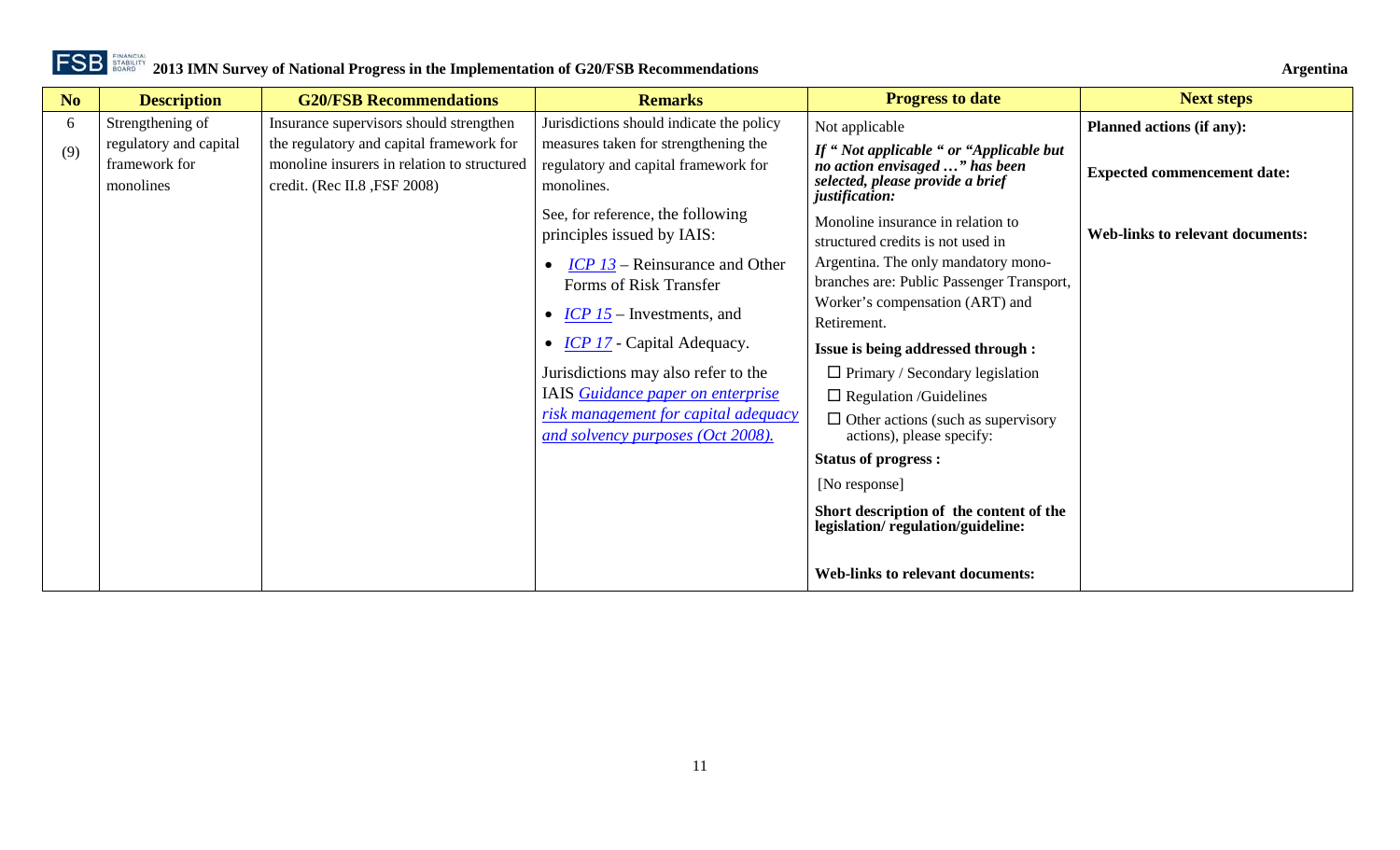| N <sub>o</sub> | <b>Description</b>                                 | <b>G20/FSB Recommendations</b>                              | <b>Remarks</b>                                                                      | <b>Progress to date</b>                                                           | <b>Next steps</b>                       |
|----------------|----------------------------------------------------|-------------------------------------------------------------|-------------------------------------------------------------------------------------|-----------------------------------------------------------------------------------|-----------------------------------------|
| 7(10)          | Strengthening of                                   | Regulators of institutional investors                       | Jurisdictions should indicate the policy                                            | Implementation ongoing or completed                                               | <b>Planned actions (if any):</b>        |
|                | supervisory                                        | should strengthen the requirements or                       | measures taken for strengthening best<br>practices for investment in structured     | If "Not applicable " or "Applicable but                                           | CNV new regulation. Implementation of   |
|                | requirements or best                               | best practices for firms' processes for                     | product.                                                                            | no action envisaged " has been<br>selected, please provide a brief                | Law N° 26.831                           |
|                | practices for investment<br>in structured products | investment in structured products. (Rec<br>II.18, FSF 2008) | See, for reference, the principles                                                  | justification:                                                                    |                                         |
|                |                                                    |                                                             | contained in IOSCO's report on Good                                                 | Issue is being addressed through :                                                | <b>Expected commencement date:</b>      |
|                |                                                    |                                                             | Practices in Relation to Investment                                                 | $\boxtimes$ Primary / Secondary legislation                                       | 31.12.2013                              |
|                |                                                    |                                                             | Managers' Due Diligence When Investing                                              | $\boxtimes$ Regulation /Guidelines                                                |                                         |
|                |                                                    |                                                             | in Structured Finance Instruments (Jul                                              | $\Box$ Other actions (such as supervisory                                         | <b>Web-links to relevant documents:</b> |
|                |                                                    |                                                             | 2009) and Suitability Requirements for                                              | actions), please specify:                                                         |                                         |
|                |                                                    |                                                             | Distribution of Complex Financial<br>Products (Jan 2013).                           | <b>Status of progress:</b>                                                        |                                         |
|                |                                                    |                                                             |                                                                                     | Reform effective (completed) as of :                                              |                                         |
|                |                                                    |                                                             | Jurisdictions may also refer to the Joint                                           | 28.01.2013                                                                        |                                         |
|                |                                                    |                                                             | Forum report on <i>Credit Risk Transfer-</i><br>Developments from 2005-2007<br>(Jul | Short description of the content of the                                           |                                         |
|                |                                                    |                                                             | 2008).                                                                              | legislation/regulation/guideline:                                                 |                                         |
|                |                                                    |                                                             |                                                                                     | Law 24.441 regulates securitization                                               |                                         |
|                |                                                    |                                                             |                                                                                     | schemes and rules from CNV Chapter                                                |                                         |
|                |                                                    |                                                             |                                                                                     | XV the financial securitization schemes,                                          |                                         |
|                |                                                    |                                                             |                                                                                     | including the modifications introduced<br>through General Resolutions 522 and 555 |                                         |
|                |                                                    |                                                             |                                                                                     | that regulate the public offer of those                                           |                                         |
|                |                                                    |                                                             |                                                                                     | trustees. Decree 1023/2013, issued by the                                         |                                         |
|                |                                                    |                                                             |                                                                                     | Executive on August 1st 2013,                                                     |                                         |
|                |                                                    |                                                             |                                                                                     | implements the dispositions and                                                   |                                         |
|                |                                                    |                                                             |                                                                                     | regulations established by Law 26.831                                             |                                         |
|                |                                                    |                                                             |                                                                                     | and broadens the CNV's authority to                                               |                                         |
|                |                                                    |                                                             |                                                                                     | regulate the market. The CNV is in the                                            |                                         |
|                |                                                    |                                                             |                                                                                     | process of drawing up rules for the                                               |                                         |
|                |                                                    |                                                             |                                                                                     | implementation of Law 26,831 and                                                  |                                         |
|                |                                                    |                                                             |                                                                                     | Decree 1023/13. Structured products and                                           |                                         |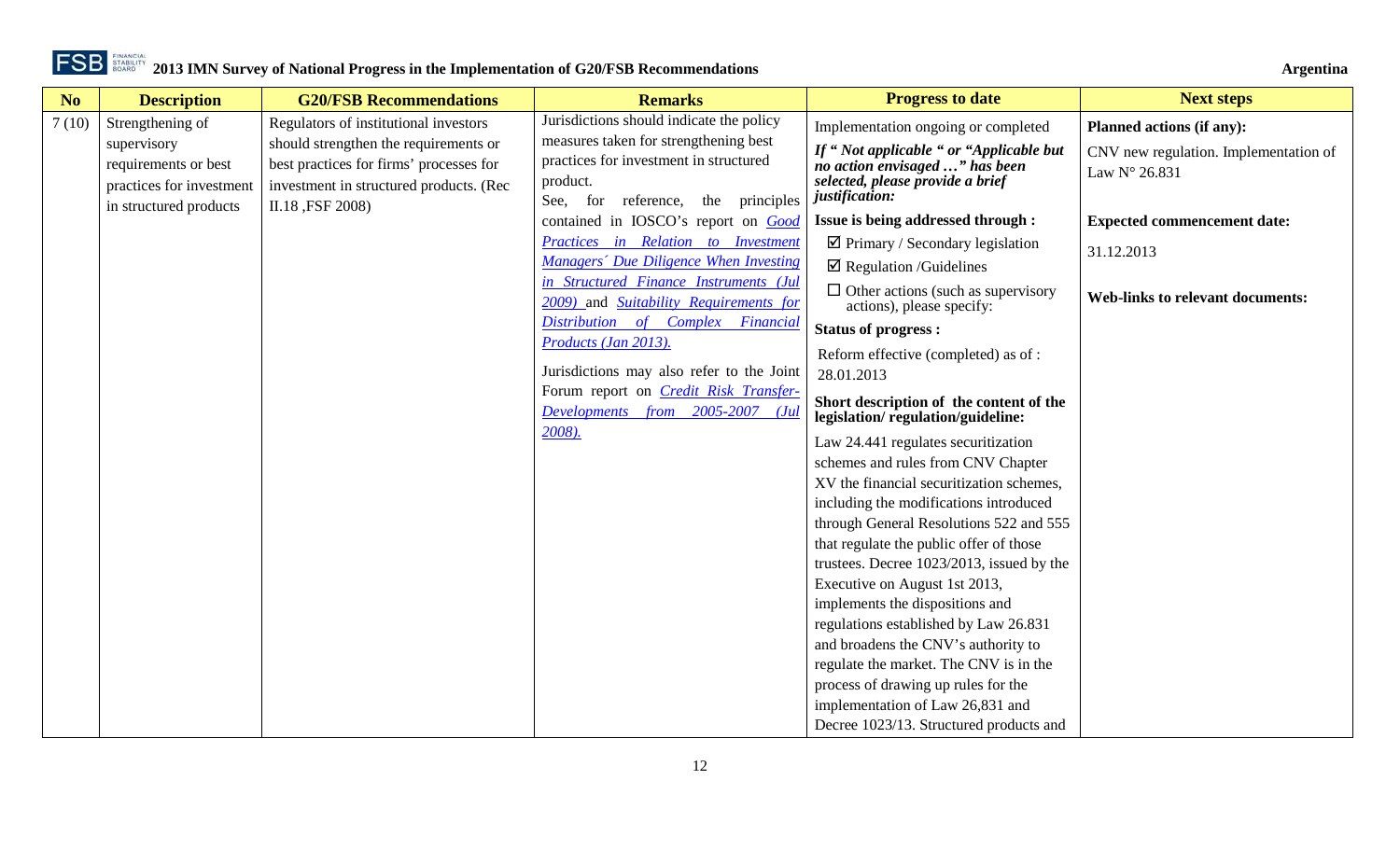

| No | <b>Description</b> | <b>G20/FSB Recommendations</b> | <b>Remarks</b> | <b>Progress to date</b>                    | <b>Next steps</b> |
|----|--------------------|--------------------------------|----------------|--------------------------------------------|-------------------|
|    |                    |                                |                | credit derivatives are seldom negotiated   |                   |
|    |                    |                                |                | in the local market, and only by a few     |                   |
|    |                    |                                |                | banks, that must fulfill the BCRA          |                   |
|    |                    |                                |                | requirements. At the moment, there are     |                   |
|    |                    |                                |                | no specific requirements (other than the   |                   |
|    |                    |                                |                | BCRA Com."A"5398) for investing in         |                   |
|    |                    |                                |                | these products.                            |                   |
|    |                    |                                |                |                                            |                   |
|    |                    |                                |                | <b>Web-links to relevant documents:</b>    |                   |
|    |                    |                                |                | http://infoleg.mecon.gov.ar/infolegInterne |                   |
|    |                    |                                |                | t/anexos/0-4999/812/texact.htm             |                   |
|    |                    |                                |                | http://www.cnv.gob.ar/LeyesyReg/CNV/       |                   |
|    |                    |                                |                | esp/TOC2001.pdf                            |                   |
|    |                    |                                |                | http://www.cnv.gob.ar/LeyesyReg/CNV/       |                   |
|    |                    |                                |                | esp/RGC552-09.htm                          |                   |
|    |                    |                                |                | http://www.cnv.gob.ar/LeyesyReg/CNV/       |                   |
|    |                    |                                |                | esp/RGC555-09.htm                          |                   |
|    |                    |                                |                | http://www.cnv.gob.ar/InfoFinan/BuscoFi    |                   |
|    |                    |                                |                | deicomisos.asp                             |                   |
|    |                    |                                |                | http://www.bcra.gov.ar/pdfs/comytexord/    |                   |
|    |                    |                                |                | A5398.pdf                                  |                   |
|    |                    |                                |                | http://infoleg.mecon.gov.ar/infolegInterne |                   |
|    |                    |                                |                | $t/anexos/205000-$                         |                   |
|    |                    |                                |                | 209999/206592/norma.htm                    |                   |
|    |                    |                                |                | http://www.cnv.gob.ar/LeyesyReg/Decret     |                   |
|    |                    |                                |                | os/esp/DEC1023-13.htm                      |                   |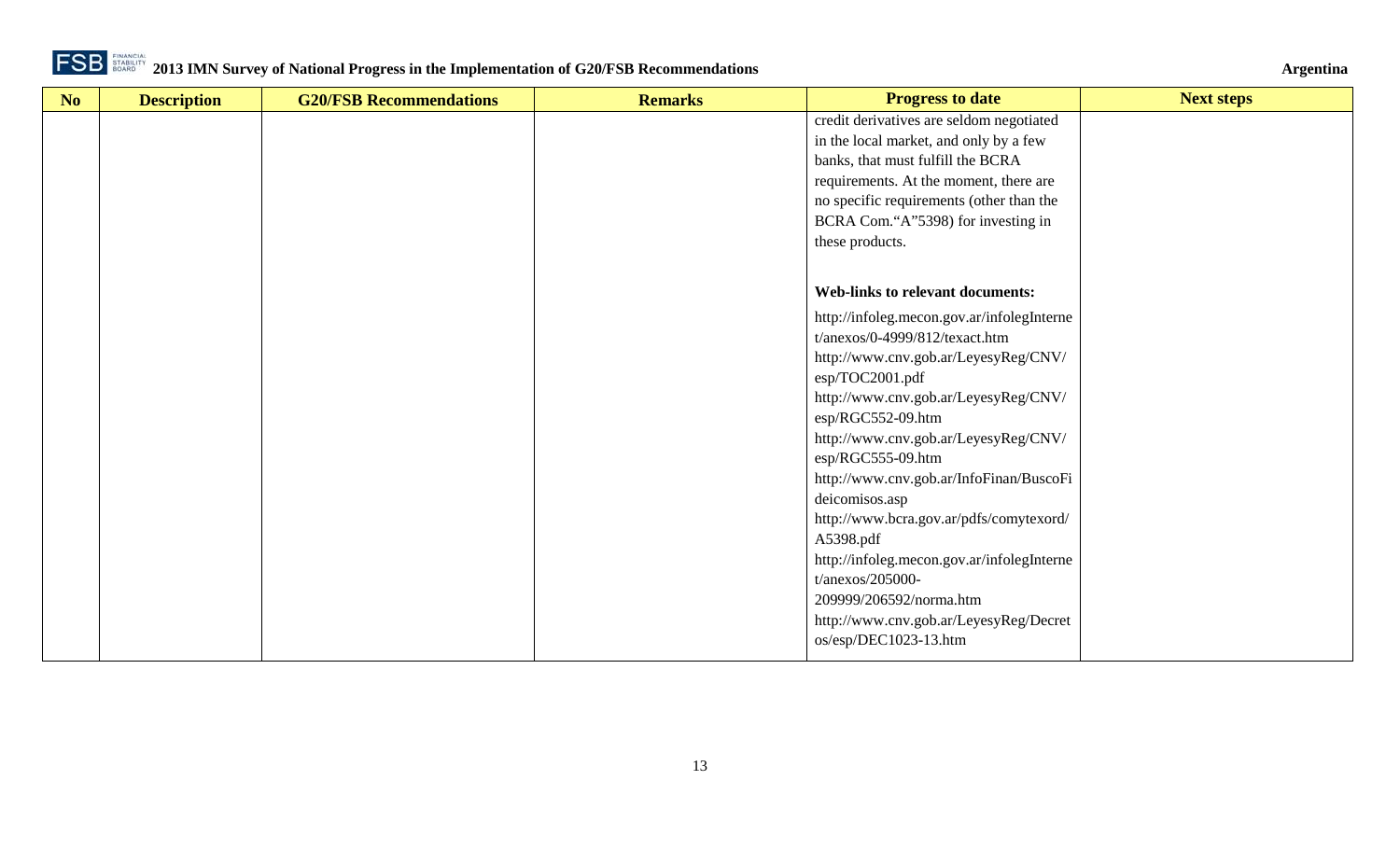| Argentina |  |
|-----------|--|
|           |  |

| N <sub>o</sub> | <b>Description</b>                             | <b>G20/FSB Recommendations</b>                                                                                                                                                           | <b>Remarks</b>                                                                                                                                                                                                                                                                                                               | <b>Progress to date</b>                                                                                                                                                                                                                                                                                                                                                                                                                                                                                                                                                                                                                                                                                                                                                                                                                                                          | <b>Next steps</b>                                                                                                                       |
|----------------|------------------------------------------------|------------------------------------------------------------------------------------------------------------------------------------------------------------------------------------------|------------------------------------------------------------------------------------------------------------------------------------------------------------------------------------------------------------------------------------------------------------------------------------------------------------------------------|----------------------------------------------------------------------------------------------------------------------------------------------------------------------------------------------------------------------------------------------------------------------------------------------------------------------------------------------------------------------------------------------------------------------------------------------------------------------------------------------------------------------------------------------------------------------------------------------------------------------------------------------------------------------------------------------------------------------------------------------------------------------------------------------------------------------------------------------------------------------------------|-----------------------------------------------------------------------------------------------------------------------------------------|
| 8<br>(11)      | Enhanced disclosure of<br>securitised products | Securities market regulators should work<br>with market participants to expand<br>information on securitised products and<br>their underlying assets. (Rec. III.10-<br>III.13, FSF 2008) | Jurisdictions should indicate the policy<br>measures taken for enhancing disclosure<br>of securitised products.<br>See, for reference, IOSCO's Report on<br><b>Principles for Ongoing Disclosure for</b><br>Asset-Backed Securities (Nov 2012) that<br>complements IOSCO's Disclosure<br>Principles for Public Offerings and | Implementation ongoing or completed<br>If "Not applicable " or "Applicable but<br>no action envisaged " has been<br>selected, please provide a brief<br>justification:<br>Issue is being addressed through :<br>$\boxtimes$ Primary / Secondary legislation<br>$\boxtimes$ Regulation /Guidelines                                                                                                                                                                                                                                                                                                                                                                                                                                                                                                                                                                                | Planned actions (if any):<br>CNV new regulation. Implementation of<br>Law N° 26.831<br><b>Expected commencement date:</b><br>31.12.2013 |
|                |                                                |                                                                                                                                                                                          | Listings of Asset-Backed Securities (Apr<br>2010).                                                                                                                                                                                                                                                                           | $\Box$ Other actions (such as supervisory<br>actions), please specify:<br><b>Status of progress:</b><br>Reform effective (completed) as of:<br>28.05.2009<br>Short description of the content of the<br>legislation/regulation/guideline:<br>See answer N° 5. CNV General<br>Resolution 555/09 (May 28, 2009)<br>deepened the content of prospectuses for<br>the issuance of financial securitisations.<br>Detailed legal, accounting, financial and<br>operational information is required on all<br>the participants in financial<br>securitisations and not only on the trustee<br>and originator but also on the underlying<br>assets. GR 555/09 expanded the<br>documentation and reports to be<br>submitted by the participants to the<br>structure (e.g. report by the trustee or<br>anyone performing delegated functions of<br>control and review of underlying assets, | <b>Web-links to relevant documents:</b>                                                                                                 |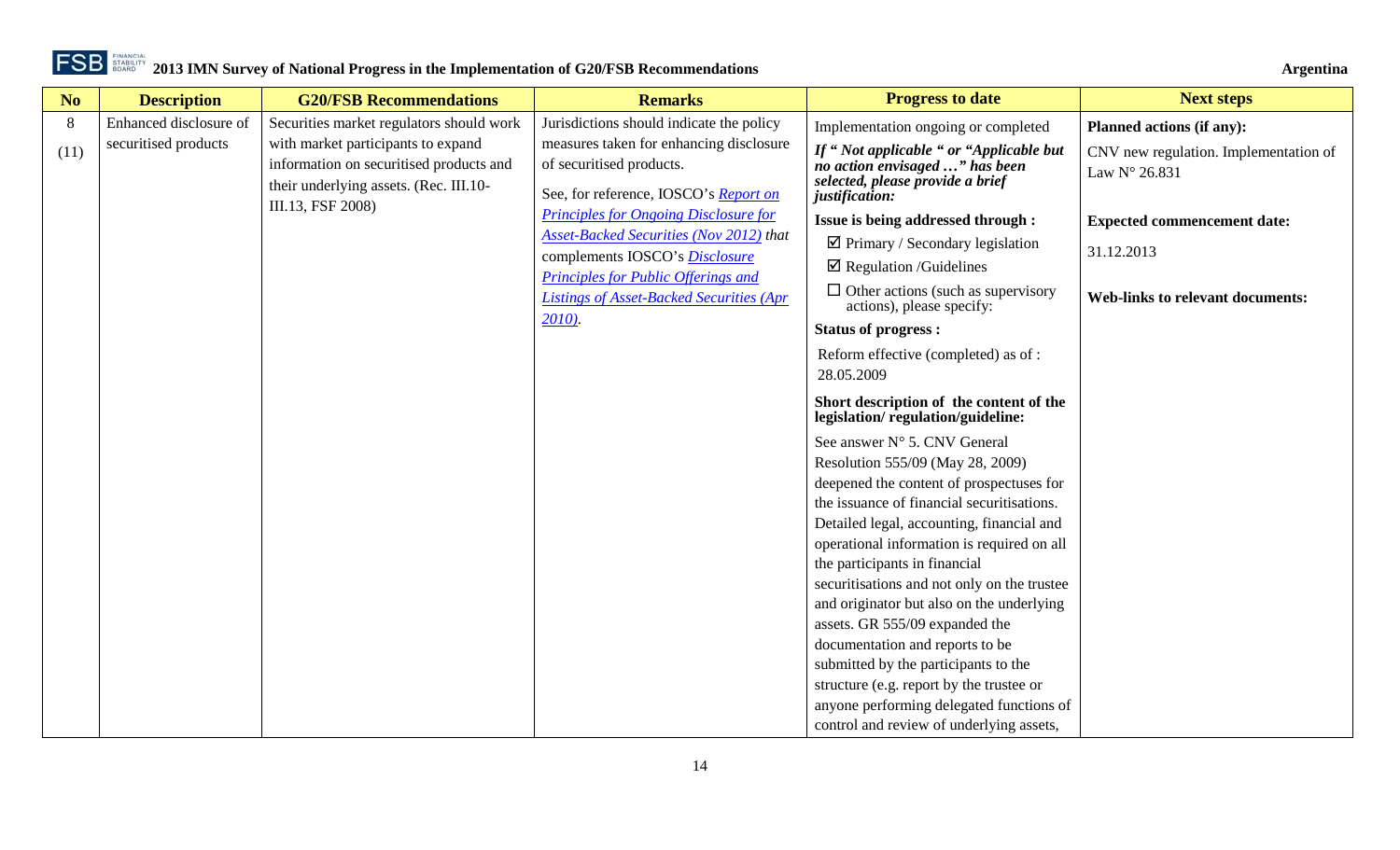

| N <sub>o</sub> | <b>Description</b> | <b>G20/FSB Recommendations</b> | <b>Remarks</b> | <b>Progress to date</b>                    | <b>Next steps</b> |
|----------------|--------------------|--------------------------------|----------------|--------------------------------------------|-------------------|
|                |                    |                                |                | indicating the tasks performed and their   |                   |
|                |                    |                                |                | results). The requirements aim to attract  |                   |
|                |                    |                                |                | investors to financial securitisations,    |                   |
|                |                    |                                |                | offering through the prospectuses          |                   |
|                |                    |                                |                | complete and accurate information about    |                   |
|                |                    |                                |                | their assets, risks, terms, conditions and |                   |
|                |                    |                                |                | the various types of participants. Decree  |                   |
|                |                    |                                |                | 1023/2013, issued by the Executive on      |                   |
|                |                    |                                |                | August 1st 2013, implements the            |                   |
|                |                    |                                |                | dispositions and regulations established   |                   |
|                |                    |                                |                | by Law 26.831 and broadens the CNV's       |                   |
|                |                    |                                |                | authority to regulate the market.          |                   |
|                |                    |                                |                |                                            |                   |
|                |                    |                                |                | <b>Web-links to relevant documents:</b>    |                   |
|                |                    |                                |                | http://www.cnv.gov.ar/LeyesyReg/CNV/       |                   |
|                |                    |                                |                | $\exp$ /RGC555-09.htm                      |                   |
|                |                    |                                |                | http://www.cnv.gob.ar/LeyesyReg/Decret     |                   |
|                |                    |                                |                | $os/esp/DEC1023-13.htm$                    |                   |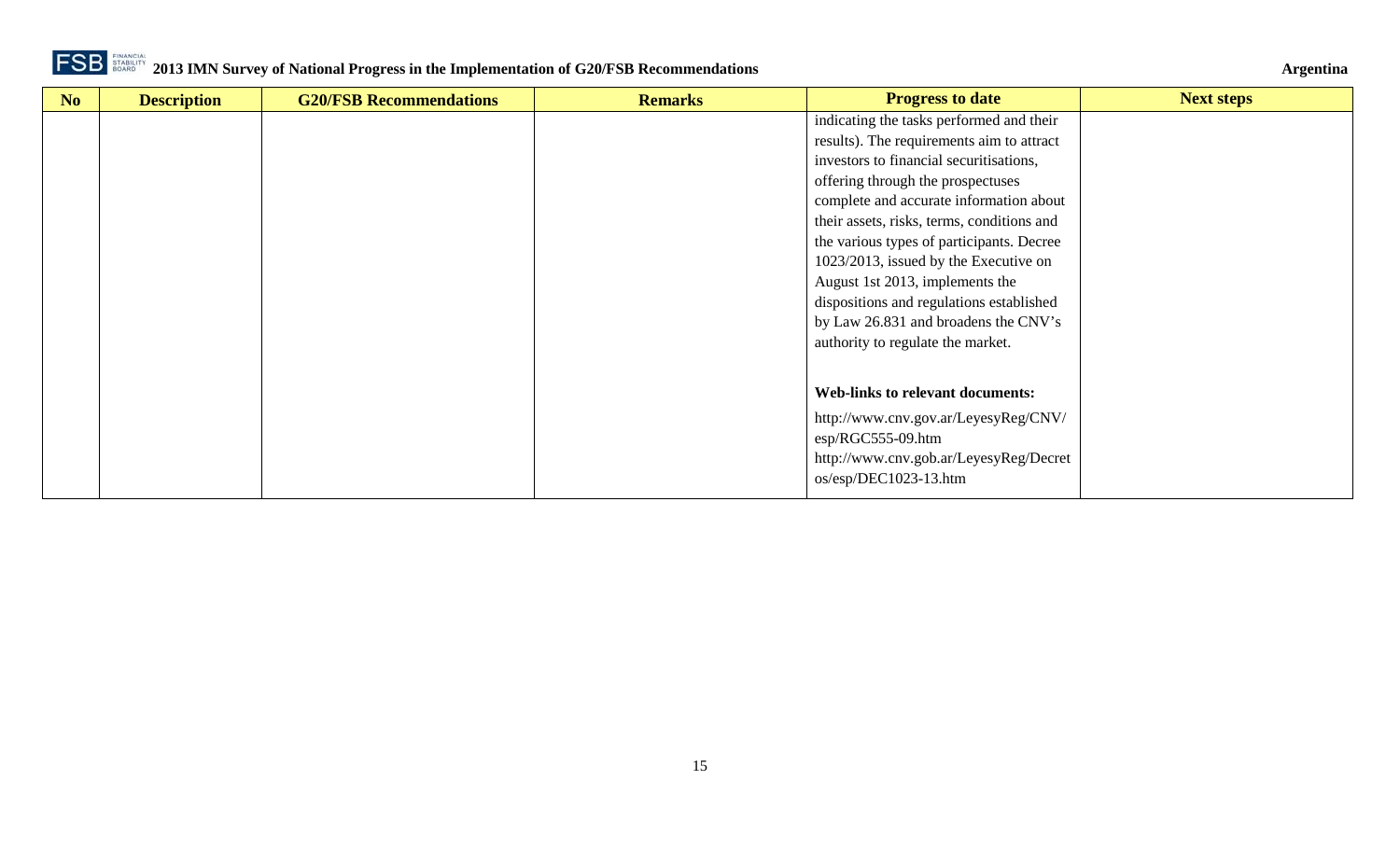

 $\overline{a}$ 

<span id="page-15-1"></span>

<span id="page-15-0"></span>

| N <sub>o</sub> | <b>Description</b>                                                    | <b>G20/FSB Recommendations</b>                                                                                                                                                        | <b>Remarks</b>                                                                                                                                                                                                                                                                                                                                                                                                                                                                                                                                       | <b>Progress to date</b>                                                                                                                                                                                                                                                                                                                                                                                                                                                                                                                                                                                                                                                                                                                                                                                                                                                                                                                                                                                        | <b>Next steps</b>                                                                                                                                                                                                                            |
|----------------|-----------------------------------------------------------------------|---------------------------------------------------------------------------------------------------------------------------------------------------------------------------------------|------------------------------------------------------------------------------------------------------------------------------------------------------------------------------------------------------------------------------------------------------------------------------------------------------------------------------------------------------------------------------------------------------------------------------------------------------------------------------------------------------------------------------------------------------|----------------------------------------------------------------------------------------------------------------------------------------------------------------------------------------------------------------------------------------------------------------------------------------------------------------------------------------------------------------------------------------------------------------------------------------------------------------------------------------------------------------------------------------------------------------------------------------------------------------------------------------------------------------------------------------------------------------------------------------------------------------------------------------------------------------------------------------------------------------------------------------------------------------------------------------------------------------------------------------------------------------|----------------------------------------------------------------------------------------------------------------------------------------------------------------------------------------------------------------------------------------------|
| IV.            | <b>Enhancing supervision</b>                                          |                                                                                                                                                                                       |                                                                                                                                                                                                                                                                                                                                                                                                                                                                                                                                                      |                                                                                                                                                                                                                                                                                                                                                                                                                                                                                                                                                                                                                                                                                                                                                                                                                                                                                                                                                                                                                |                                                                                                                                                                                                                                              |
| 9(12)          | Consistent,<br>consolidated<br>supervision and<br>regulation of SIFIs | All firms whose failure could pose a risk<br>to financial stability must be subject to<br>consistent, consolidated supervision and<br>regulation with high standards.<br>(Pittsburgh) | Jurisdictions should indicate the policy<br>measures taken for implementing<br>consistent, consolidated supervision and<br>regulation of SIFIs. <sup>2</sup><br>See, for reference, the following<br>documents:<br>Joint Forum:<br>$\bullet$ Principles for the supervision of<br>financial conglomerates (Sep 2012)<br><b>BCBS:</b><br>• Framework for G-SIBs (Nov 2011)<br>• Framework for D-SIBs (Oct 2012)<br>• <b>BCP</b> 12 (Sep 2012)<br>IAIS:<br>$ICP$ 23 – Group wide supervision<br>FSB:<br>• Framework for addressing SIFIs (Nov<br>2011) | Implementation ongoing or completed<br>If "Not applicable " or "Applicable but<br>no action envisaged " has been<br>selected, please provide a brief<br>justification:<br>Issue is being addressed through :<br>$\Box$ Primary / Secondary legislation<br>$\boxtimes$ Regulation /Guidelines<br>$\Box$ Other actions (such as supervisory<br>actions), please specify:<br><b>Status of progress:</b><br>Draft in preparation, expected<br>publication by: 31.12.2013<br>Short description of the content of the<br>legislation/regulation/guideline:<br>Argentina is not home to any G-SIFI. The<br>BCRA is in the process of developing the<br>local/domestic assessment methodology<br>and corresponding higher capital<br>requirement for D-SIBs. In the meantime,<br>our regulation differentiates banks into 3<br>buckets, according to their deposit market<br>share. The higher the bucket the higher<br>supervisory expectations are as regards<br>banks' corporate governance and risk<br>management. | <b>Planned actions (if any):</b><br>It is expected that both the methodology<br>and the capital requirement will be<br>published by end 2013.<br><b>Expected commencement date:</b><br>01.01.2016<br><b>Web-links to relevant documents:</b> |

 $2$  The scope of the follow-up to this recommendation will be revised once the monitoring framework on policy measures for G-SIFIs, which is one of the designated priority areas under the CFIM, is established.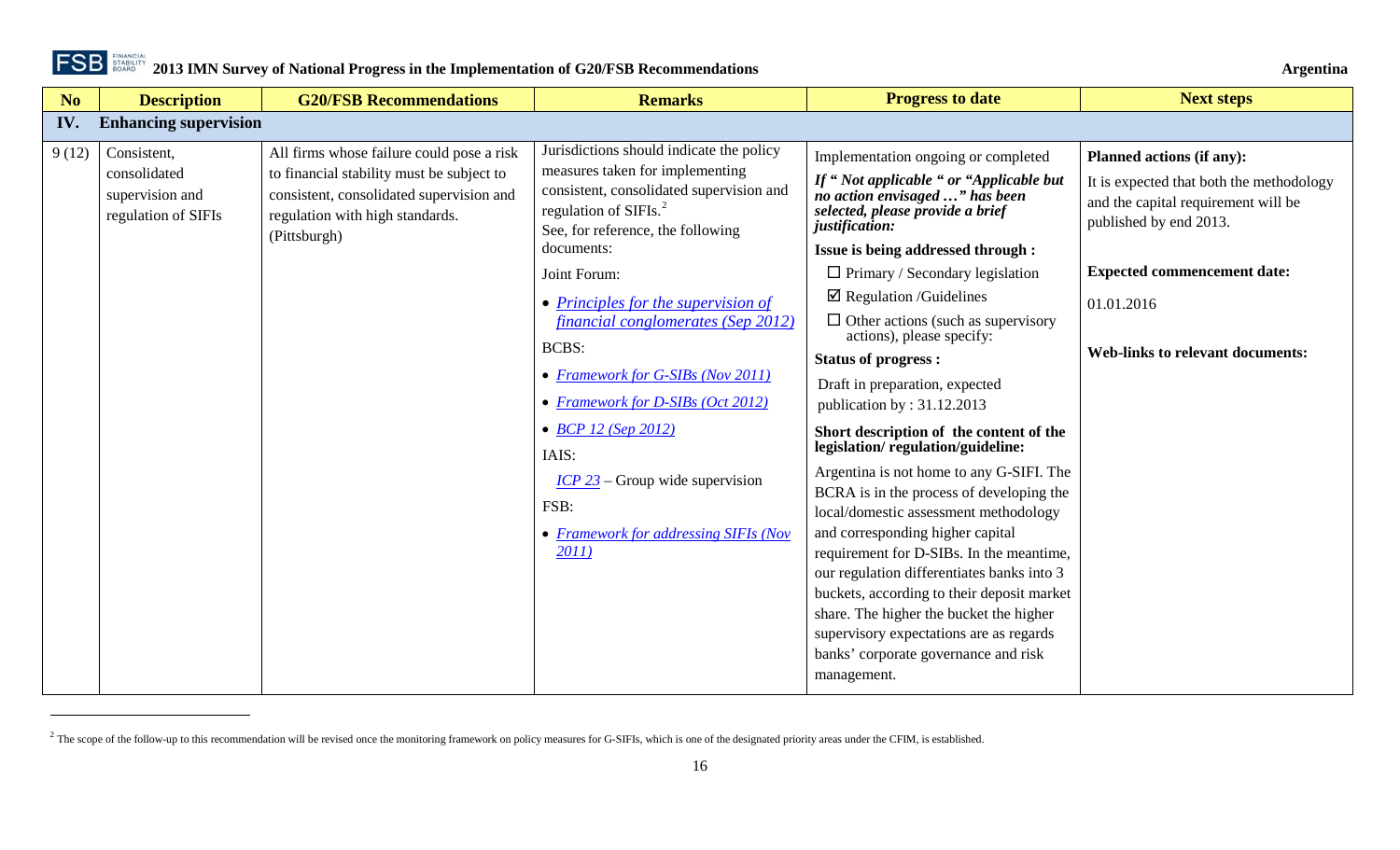

| No | scription | $\sqrt{2}$<br><b>SB Recommendations</b><br>,,,, | Kemarks | Progres<br>to date ;             | vext steps |
|----|-----------|-------------------------------------------------|---------|----------------------------------|------------|
|    |           |                                                 |         |                                  |            |
|    |           |                                                 |         | Web-links to relevant documents: |            |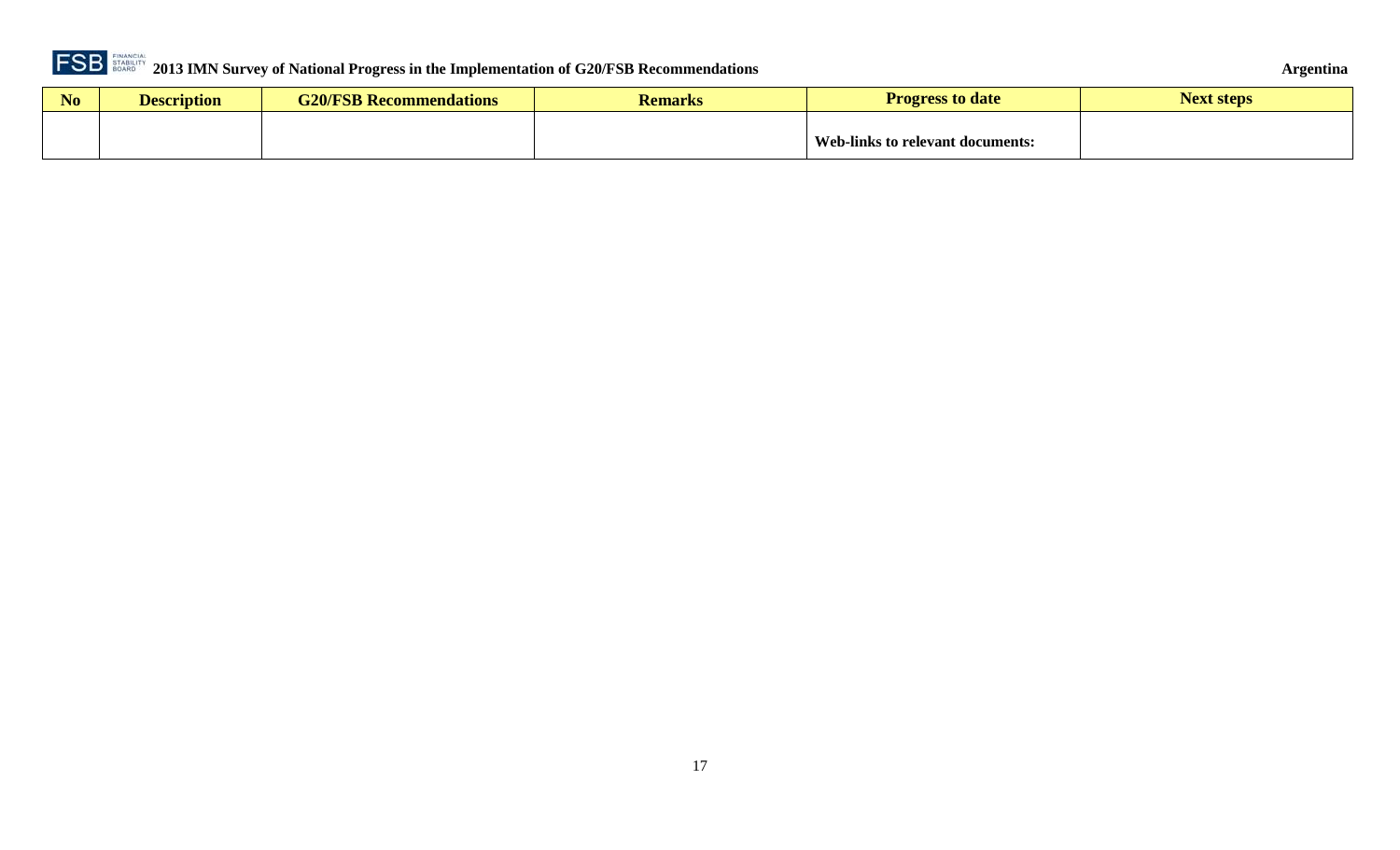

| N <sub>o</sub> | <b>Description</b>                                         | <b>G20/FSB Recommendations</b>                                          | <b>Remarks</b>                                                                                                                                                        | <b>Progress to date</b>                                                                                                          | <b>Next steps</b>                       |
|----------------|------------------------------------------------------------|-------------------------------------------------------------------------|-----------------------------------------------------------------------------------------------------------------------------------------------------------------------|----------------------------------------------------------------------------------------------------------------------------------|-----------------------------------------|
| 10             | Establishing                                               | To establish the remaining supervisory                                  | Reporting in this area should be                                                                                                                                      | Not applicable                                                                                                                   | Planned actions (if any):               |
| (13)           | supervisory colleges<br>and conducting risk<br>assessments | colleges for significant cross-border firms<br>by June 2009. (London)   | undertaken solely by home jurisdictions<br>of significant cross-border firms.<br>Relevant jurisdictions should indicate the<br>steps taken and status of establishing | If "Not applicable " or "Applicable but<br>no action envisaged " has been<br>selected, please provide a brief<br>justification:  | <b>Expected commencement date:</b>      |
| (14)           |                                                            | We agreed to conduct rigorous risk<br>assessment on these firms through | remaining supervisory colleges and<br>conducting risk assessments.<br>See, for reference, the following                                                               | Argentina is not home to significant<br>cross-border firms. Notwithstanding, it is<br>a priority for us to take part in the      | <b>Web-links to relevant documents:</b> |
|                |                                                            | international supervisory colleges<br>(Seoul)                           | documents:<br><b>BCBS:</b>                                                                                                                                            | supervisory colleges for the institutions<br>that are materially important to our<br>financial system, even if such institutions |                                         |
|                |                                                            |                                                                         | • Good practice principles on<br>supervisory colleges (Oct 2010)                                                                                                      | -as affiliates or branches- are not<br>significant at the whole group level.                                                     |                                         |
|                |                                                            |                                                                         | • Report and recommendations on cross-<br>border bank resolution (Mar 2010)                                                                                           | Issue is being addressed through :<br>$\Box$ Primary / Secondary legislation                                                     |                                         |
|                |                                                            |                                                                         | IOSCO:                                                                                                                                                                | $\Box$ Regulation /Guidelines                                                                                                    |                                         |
|                |                                                            |                                                                         | • Principles Regarding Cross-Border<br><b>Supervisory Cooperation (May 2010)</b>                                                                                      | $\Box$ Other actions (such as supervisory<br>actions), please specify:<br><b>Status of progress:</b>                             |                                         |
|                |                                                            |                                                                         | IAIS:                                                                                                                                                                 | [No response]                                                                                                                    |                                         |
|                |                                                            |                                                                         | • ICP 25 and Guidance $25.1.1$ -<br>25.1.6 on establishment of<br>supervisory colleges                                                                                | Short description of the content of the<br>legislation/regulation/guideline:                                                     |                                         |
|                |                                                            |                                                                         | • Guidance $25.6.20$ and $25.8.16$ on<br>risk assessments by supervisory<br>colleges                                                                                  | <b>Web-links to relevant documents:</b>                                                                                          |                                         |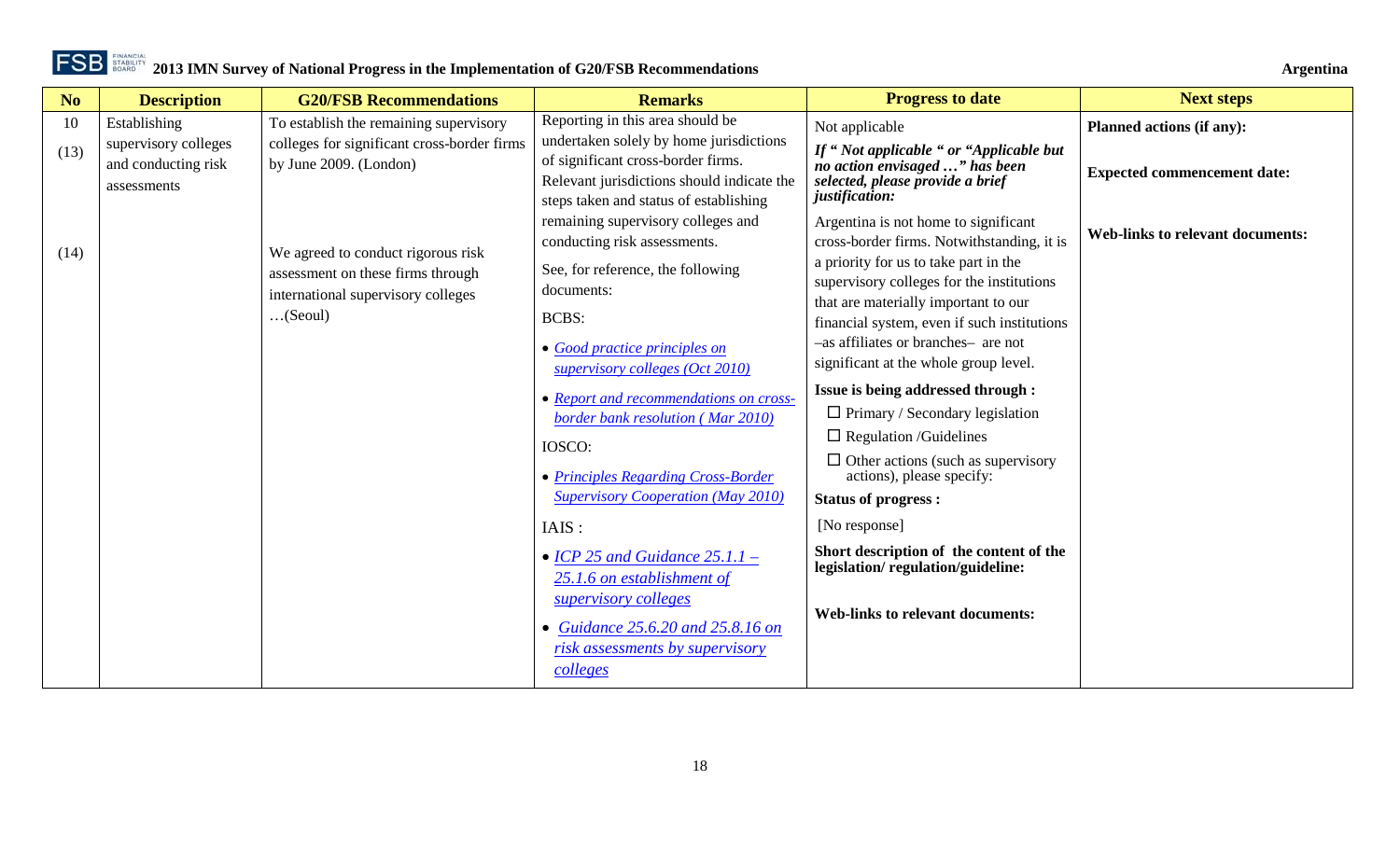| No         | <b>Description</b>                 | <b>G20/FSB Recommendations</b>                                                                                                                                   | <b>Remarks</b>                                                                                                                                                                                                                                                          | <b>Progress to date</b>                                                                                                                                                                                                                                                                                                                                                                                                                                                                                                                                                         | <b>Next steps</b>                       |
|------------|------------------------------------|------------------------------------------------------------------------------------------------------------------------------------------------------------------|-------------------------------------------------------------------------------------------------------------------------------------------------------------------------------------------------------------------------------------------------------------------------|---------------------------------------------------------------------------------------------------------------------------------------------------------------------------------------------------------------------------------------------------------------------------------------------------------------------------------------------------------------------------------------------------------------------------------------------------------------------------------------------------------------------------------------------------------------------------------|-----------------------------------------|
| 11         | Supervisory exchange               | To quicken supervisory responsiveness to                                                                                                                         | Jurisdictions should include any feedback                                                                                                                                                                                                                               | Not applicable                                                                                                                                                                                                                                                                                                                                                                                                                                                                                                                                                                  | Planned actions (if any):               |
| (15)       | of information and<br>coordination | developments that have a common effect<br>across a number of institutions,<br>supervisory exchange of information and<br>coordination in the development of best | received from recent FSAPs/ROSC<br>assessments on the October 2006 Basel<br>Core Principle (BCP) 25 (Home-host<br>relationships) or, if more recent, the                                                                                                                | If "Not applicable " or "Applicable but<br>no action envisaged " has been<br>selected, please provide a brief<br>justification:                                                                                                                                                                                                                                                                                                                                                                                                                                                 | <b>Expected commencement date:</b>      |
|            |                                    | practice benchmarks should be improved<br>at both national and international levels.<br>(Rec V.7, FSF 2008)                                                      | September 2012 BCP 3 (Cooperation and<br>collaboration) and BCP 14 (Home-host<br>relationships). Jurisdictions should also<br>indicate any steps taken since the last<br>assessment in this area, particularly in<br>response to relevant FSAP/ROSC<br>recommendations. | Supervisory colleges and approaches to<br>cooperation are responsibilities of<br>significant cross-border firms'<br>supervisors. The BCRA has not only<br>signed MOUs with foreign supervisors<br>but also shares information with countries<br>with which no MOU has been signed.                                                                                                                                                                                                                                                                                              | <b>Web-links to relevant documents:</b> |
| <b>New</b> |                                    | Enhance the effectiveness of core<br>supervisory colleges. (FSB 2012)                                                                                            | Jurisdictions should describe any<br>regulatory, supervisory or legislative<br>changes that will contribute to the sharing<br>of supervisory information within core<br>colleges (e.g. bilateral or multilateral<br>MoUs).                                              | Foreign supervisors are not prevented<br>from carrying out their tasks in Argentina<br>as long as they observe bank secrecy<br>rules. The BCRA takes part in ASBA<br>through the SEFyC. By request of the<br>Bank of Spain (home supervisor of two<br>local financial institutions),<br>confidentiality agreements on colleges<br>have been signed. Additionally, MOUs<br>have been signed with the local insurance<br>(SSN) and securities (CNV) supervisors.<br>The SSN is in process of drawing up<br>MOUs to be signed with different<br>superintendences of Latin America. |                                         |
|            |                                    |                                                                                                                                                                  |                                                                                                                                                                                                                                                                         | Issue is being addressed through :<br>$\Box$ Primary / Secondary legislation<br>$\Box$ Regulation /Guidelines<br>$\Box$ Other actions (such as supervisory                                                                                                                                                                                                                                                                                                                                                                                                                      |                                         |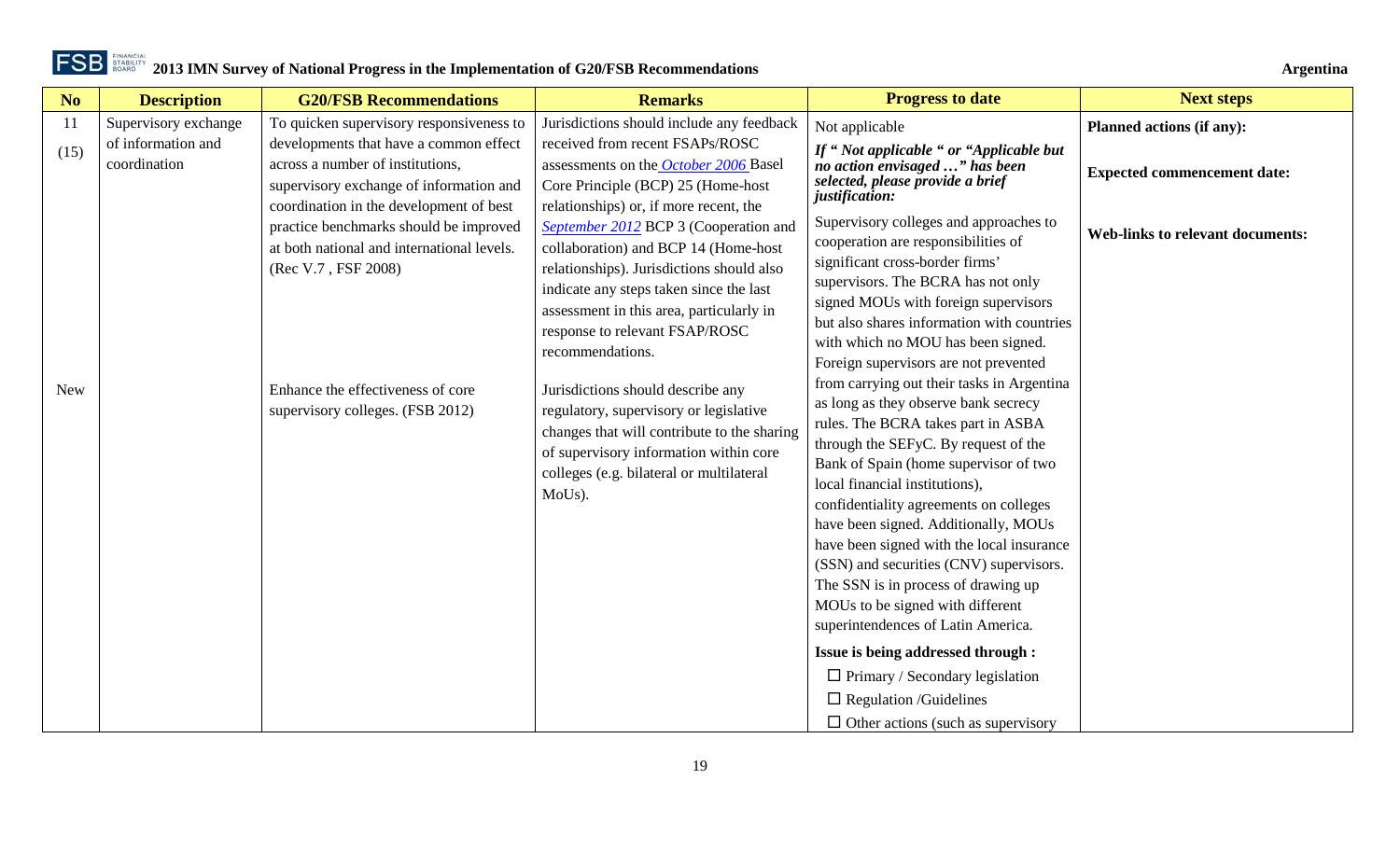

| N <sub>o</sub> | <b>Description</b> | <b>G20/FSB Recommendations</b> | <b>Remarks</b> | <b>Progress to date</b>                                                      | <b>Next steps</b> |
|----------------|--------------------|--------------------------------|----------------|------------------------------------------------------------------------------|-------------------|
|                |                    |                                |                | actions), please specify:                                                    |                   |
|                |                    |                                |                | <b>Status of progress:</b>                                                   |                   |
|                |                    |                                |                | [No response]                                                                |                   |
|                |                    |                                |                | Short description of the content of the<br>legislation/regulation/guideline: |                   |
|                |                    |                                |                |                                                                              |                   |
|                |                    |                                |                | <b>Web-links to relevant documents:</b>                                      |                   |
|                |                    |                                |                | http://www.imf.org/external/country/AR                                       |                   |
|                |                    |                                |                | G/index.htm In March 2013 an FSAP                                            |                   |
|                |                    |                                |                | mission visited the country. As soon as                                      |                   |
|                |                    |                                |                | the publication of the report is agreed, the                                 |                   |
|                |                    |                                |                | web-link to FSAP documents will be                                           |                   |
|                |                    |                                |                | added.                                                                       |                   |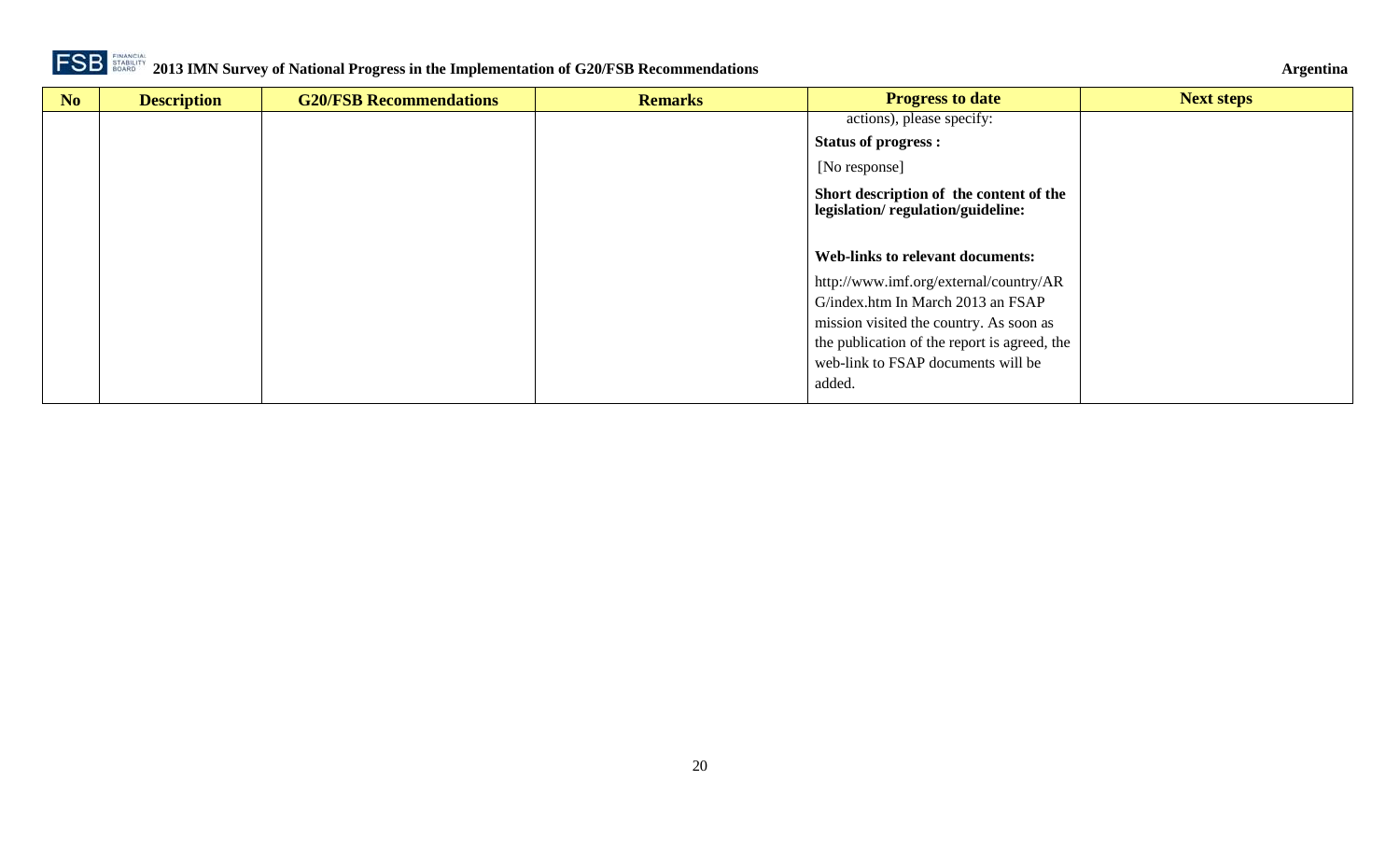| N <sub>o</sub> | <b>Description</b>      | <b>G20/FSB Recommendations</b>                                                    | <b>Remarks</b>                                                              | <b>Progress to date</b>                                                            | <b>Next steps</b>                       |
|----------------|-------------------------|-----------------------------------------------------------------------------------|-----------------------------------------------------------------------------|------------------------------------------------------------------------------------|-----------------------------------------|
| 12             | Strengthening resources | We agreed that supervisors should have                                            | Jurisdictions should provide any feedback                                   | Implementation ongoing or completed                                                | <b>Planned actions (if any):</b>        |
| (16)           | and effective           | strong and unambiguous mandates,                                                  | received from recent FSAPs/ROSC                                             | If "Not applicable " or "Applicable but                                            |                                         |
|                | supervision             | sufficient independence to act,                                                   | assessments on the October 2006 BCPs 1                                      | no action envisaged " has been<br>selected, please provide a brief                 | <b>Expected commencement date:</b>      |
|                |                         | appropriate resources, and a full suite of                                        | and 23 or, if more recent, the <b>September</b>                             | justification:                                                                     |                                         |
|                |                         | tools and powers to proactively identify                                          | 2012 BCPs 1, 9 and 11. Jurisdictions                                        | Issue is being addressed through :                                                 |                                         |
|                |                         | and address risks, including regular stress                                       | should also indicate any steps taken since                                  | $\boxtimes$ Primary / Secondary legislation                                        | <b>Web-links to relevant documents:</b> |
|                |                         | testing and early intervention. (Seoul)                                           | the last assessment in this area,                                           |                                                                                    |                                         |
|                |                         |                                                                                   | particularly in response to relevant                                        | $\Box$ Regulation /Guidelines                                                      |                                         |
|                |                         |                                                                                   | FSAP/ROSC recommendations.                                                  | $\boxtimes$ Other actions (such as supervisory<br>actions), please specify:        |                                         |
| (17)           |                         | Supervisors should see that they have the<br>requisite resources and expertise to |                                                                             | <b>Status of progress:</b>                                                         |                                         |
|                |                         | oversee the risks associated with financial                                       |                                                                             | Reform effective (completed) as of:                                                |                                         |
|                |                         | innovation and to ensure that firms they                                          |                                                                             | 28.03.2012                                                                         |                                         |
|                |                         | supervise have the capacity to understand<br>and manage the risks. (FSF 2008)     |                                                                             | Short description of the content of the<br>legislation/regulation/guideline:       |                                         |
|                |                         |                                                                                   |                                                                             | The BCRA, CNV and SSN have clear                                                   |                                         |
| <b>New</b>     |                         | Supervisory authorities should                                                    | Jurisdictions should describe the<br>outcomes of the most recent assessment | mandates and reasonable resources to                                               |                                         |
|                |                         | continually re-assess their resource needs;<br>for example, interacting with and  | of resource needs (e.g. net increase in                                     | supervise financial intermediaries.                                                |                                         |
|                |                         | assessing Boards require particular skills,                                       | supervisors, skills acquired and sought).                                   | Resources are allocated on a risk basis.                                           |                                         |
|                |                         | experience and adequate level of                                                  | Please indicate when this assessment was                                    | On-site examinations assess risk                                                   |                                         |
|                |                         | seniority. (Rec. 3, FSB 2012)                                                     | most recently conducted and when the                                        | management and off-site analysis                                                   |                                         |
|                |                         |                                                                                   | next assessment is expected to be                                           | provides additional tools to identify                                              |                                         |
|                |                         |                                                                                   | conducted.                                                                  | individual as well as systemic risks. As                                           |                                         |
|                |                         |                                                                                   |                                                                             | part of off-site supervision, specialised                                          |                                         |
|                |                         |                                                                                   |                                                                             | SEFyC analysts follow-up economic and                                              |                                         |
|                |                         |                                                                                   |                                                                             | financial variables, identify the risks to<br>which banks are exposed, warn on the |                                         |
|                |                         |                                                                                   |                                                                             | negative impacts on the financial system                                           |                                         |
|                |                         |                                                                                   |                                                                             | and provide updated information to                                                 |                                         |
|                |                         |                                                                                   |                                                                             | supervisors. They also coordinate stress                                           |                                         |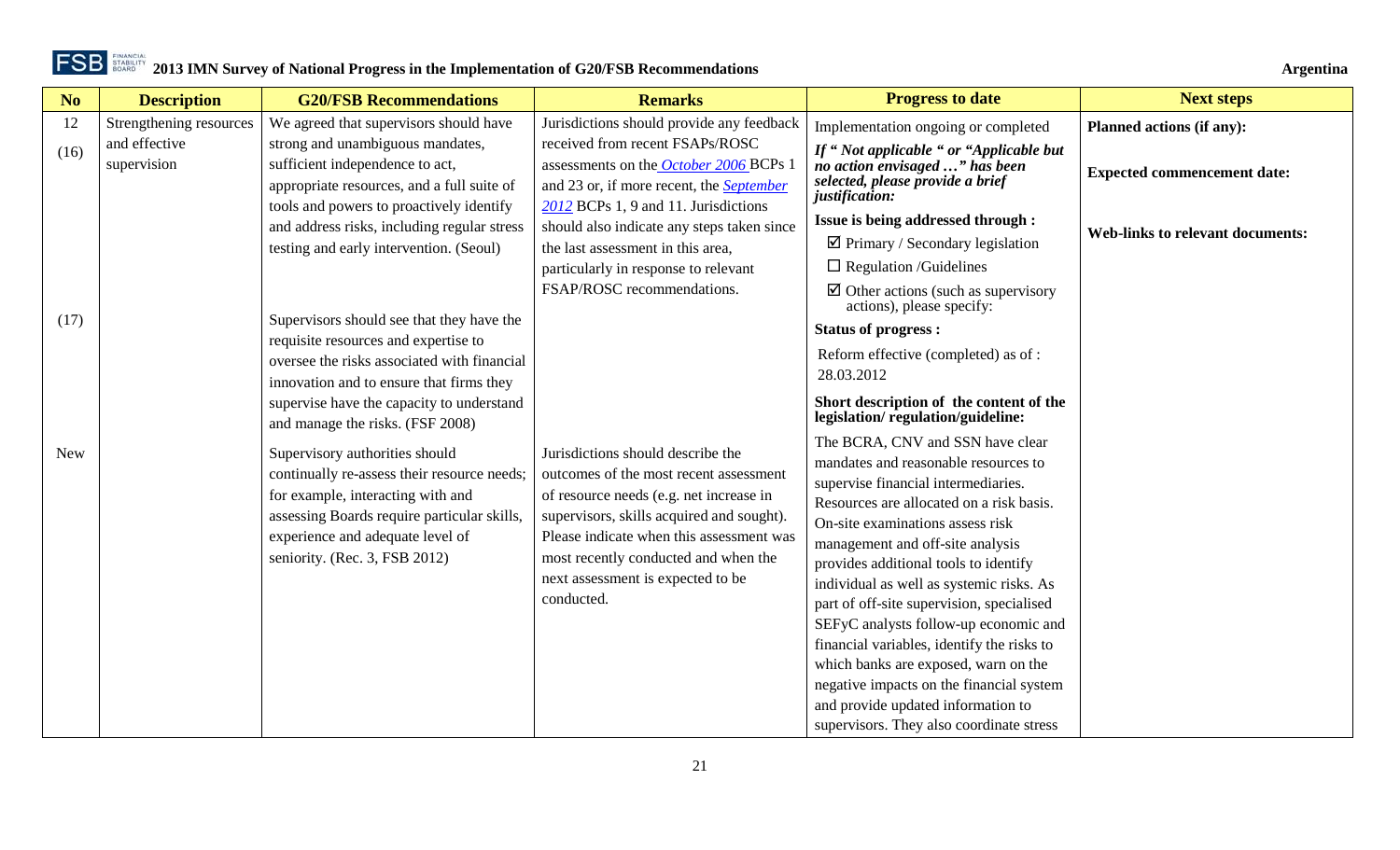

| No | <b>Description</b> | <b>G20/FSB Recommendations</b> | <b>Remarks</b> | <b>Progress to date</b>                      | <b>Next steps</b> |
|----|--------------------|--------------------------------|----------------|----------------------------------------------|-------------------|
|    |                    |                                |                | test exercises for the financial             |                   |
|    |                    |                                |                | institutions, the preparation of which       |                   |
|    |                    |                                |                | involves all the competent internal areas    |                   |
|    |                    |                                |                | at both the SEFyC and the BCRA. A            |                   |
|    |                    |                                |                | comprehensive review is made during on-      |                   |
|    |                    |                                |                | site visits. The BCRA, CNV and SSN           |                   |
|    |                    |                                |                | have the required expertise to supervise a   |                   |
|    |                    |                                |                | financial market that is transaction-        |                   |
|    |                    |                                |                | oriented and not excessively complex.        |                   |
|    |                    |                                |                | Staff receives training to be able to        |                   |
|    |                    |                                |                | assess new risks and practices. The          |                   |
|    |                    |                                |                | BCRA revises its training programme for      |                   |
|    |                    |                                |                | supervisors (PICS). The CNV has              |                   |
|    |                    |                                |                | recently changed its organizational chart    |                   |
|    |                    |                                |                | and has created a new division in charge     |                   |
|    |                    |                                |                | of the implementation of training            |                   |
|    |                    |                                |                | programs for its staff in order to keep      |                   |
|    |                    |                                |                | pace with financial developments.            |                   |
|    |                    |                                |                | Training programs in the SSN prepare its     |                   |
|    |                    |                                |                | staff to be able to assess risks, especially |                   |
|    |                    |                                |                | when they arise out of new products (to      |                   |
|    |                    |                                |                | be offered to the public) submitted for      |                   |
|    |                    |                                |                | supervisory approval.                        |                   |
|    |                    |                                |                | <b>Web-links to relevant documents:</b>      |                   |
|    |                    |                                |                | http://www.imf.org/external/country/AR       |                   |
|    |                    |                                |                | G/index.htm In March 2013 an FSAP            |                   |
|    |                    |                                |                | mission visited the country. As soon as      |                   |
|    |                    |                                |                | the publication of the report is agreed, the |                   |
|    |                    |                                |                | web-link to FSAP documents will be           |                   |
|    |                    |                                |                | added.                                       |                   |
|    |                    |                                |                |                                              |                   |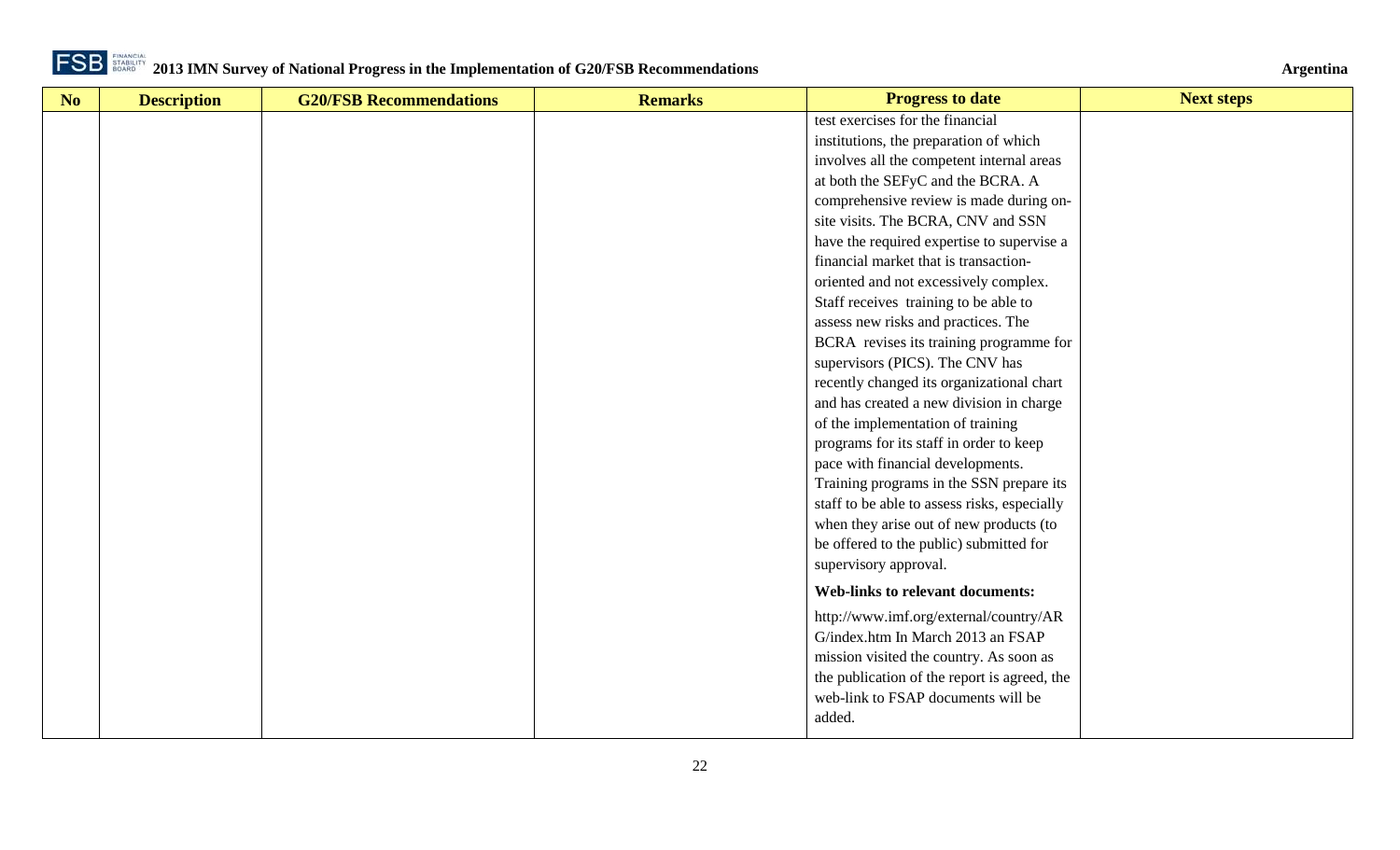

 $\overline{a}$ 

<span id="page-22-1"></span>

<span id="page-22-0"></span>

| No         | <b>Description</b>                              | <b>G20/FSB Recommendations</b>                                                                                                                                   | <b>Remarks</b>                                                                                                              | <b>Progress to date</b>                                                                                                        | <b>Next steps</b>                       |
|------------|-------------------------------------------------|------------------------------------------------------------------------------------------------------------------------------------------------------------------|-----------------------------------------------------------------------------------------------------------------------------|--------------------------------------------------------------------------------------------------------------------------------|-----------------------------------------|
| V.         |                                                 | Building and implementing macroprudential frameworks and tools                                                                                                   |                                                                                                                             |                                                                                                                                |                                         |
| 13<br>(18) | Establishing regulatory<br>framework for macro- | Amend our regulatory systems to ensure<br>authorities are able to identify and take                                                                              | Please describe the systems,<br>methodologies and processes that have                                                       | Implementation ongoing or completed<br>If "Not applicable " or "Applicable but                                                 | <b>Planned actions (if any):</b>        |
|            | prudential oversight                            | account of macro-prudential risks across<br>the financial system including in the case<br>of regulated banks, shadow banks <sup>3</sup> and                      | been put in place to identify<br>macroprudential risks, including the<br>analysis of risk transmission channels.            | no action envisaged " has been<br>selected, please provide a brief<br>justification:                                           | <b>Expected commencement date:</b>      |
|            |                                                 | private pools of capital to limit the build<br>up of systemic risk. (London)                                                                                     | Please indicate whether an assessment                                                                                       | Issue is being addressed through :<br>$\Box$ Primary / Secondary legislation<br>$\boxtimes$ Regulation /Guidelines             | <b>Web-links to relevant documents:</b> |
| (19)       |                                                 | Ensure that national regulators possess<br>the powers for gathering relevant                                                                                     | has been conducted with respect to the<br>powers to collect and share relevant<br>information among different authorities - | $\Box$ Other actions (such as supervisory<br>actions), please specify:                                                         |                                         |
|            |                                                 | information on all material financial                                                                                                                            | where this applies $-$ on financial                                                                                         | <b>Status of progress:</b>                                                                                                     |                                         |
|            |                                                 | institutions, markets and instruments in                                                                                                                         | institutions, markets and instruments to                                                                                    | Reform effective (completed) as of:                                                                                            |                                         |
|            |                                                 | order to assess the potential for failure or<br>severe stress to contribute to systemic                                                                          | assess the potential for systemic risk.<br>Please indicate whether the assessment                                           | Short description of the content of the<br>legislation/regulation/guideline:                                                   |                                         |
|            |                                                 | risk. This will be done in close<br>coordination at international level in<br>order to achieve as much consistency as<br>possible across jurisdictions. (London) | has indicated any gaps in the powers to<br>collect information, and whether any<br>follow-up actions have been taken.       | The BCRA regularly collects information<br>on systemic as well as on micro-<br>prudential matters which is shared with         |                                         |
|            |                                                 |                                                                                                                                                                  |                                                                                                                             | local authorities (other regulators and the<br>Ministry of Economy) and with foreign<br>regulators under the terms of the MOUs |                                         |
|            |                                                 |                                                                                                                                                                  |                                                                                                                             | signed. The BCRA has signed<br>agreements of cooperation and<br>information exchange with the CNV and                          |                                         |
|            |                                                 |                                                                                                                                                                  |                                                                                                                             | the SSN, in which they mutually<br>undertake to cooperate and provide                                                          |                                         |

 $3$  The recommendation as applicable to shadow banks will be retained until the monitoring framework for shadow banking, which is one of the designated priority areas under the CFIM, is established.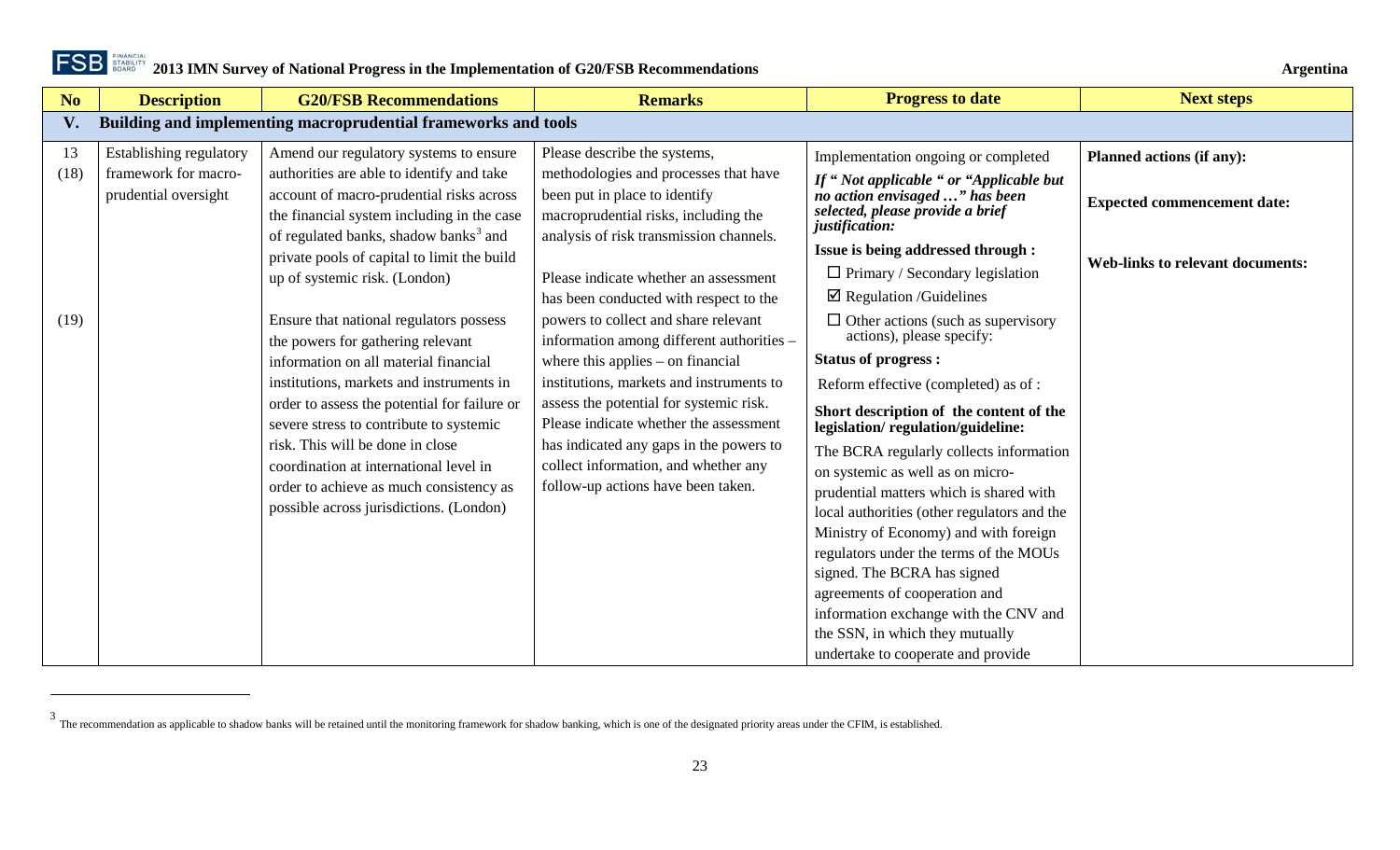

| No | <b>Description</b> | <b>G20/FSB Recommendations</b> | <b>Remarks</b> | <b>Progress to date</b>                    | <b>Next steps</b> |
|----|--------------------|--------------------------------|----------------|--------------------------------------------|-------------------|
|    |                    |                                |                | information relevant to institutions       |                   |
|    |                    |                                |                | operating under the scope of their         |                   |
|    |                    |                                |                | supervision, subject to the legal          |                   |
|    |                    |                                |                | restrictions applicable in each case.      |                   |
|    |                    |                                |                | These agreements are aimed at              |                   |
|    |                    |                                |                | contributing to the fulfilment of their    |                   |
|    |                    |                                |                | respective duties and the promotion of an  |                   |
|    |                    |                                |                | adequate and sound operation of financial  |                   |
|    |                    |                                |                | institutions, as well as capital and       |                   |
|    |                    |                                |                | insurance markets. Besides, the new        |                   |
|    |                    |                                |                | Capital Markets Law (N°26,831)             |                   |
|    |                    |                                |                | optimizes the existing regulation in terms |                   |
|    |                    |                                |                | of the sharing of confidential information |                   |
|    |                    |                                |                | by different financial regulators /        |                   |
|    |                    |                                |                | supervisors (CNV, the BCRA and the         |                   |
|    |                    |                                |                | SSN). In addition to establishing a more   |                   |
|    |                    |                                |                | demanding banking regulatory               |                   |
|    |                    |                                |                | framework, the BCRA has taken              |                   |
|    |                    |                                |                | measures not only based on the new         |                   |
|    |                    |                                |                | Basel standards but also grounded in our   |                   |
|    |                    |                                |                | own experience, promoting initiatives to   |                   |
|    |                    |                                |                | restrict speculative short-term capital    |                   |
|    |                    |                                |                | inflows (mandatory 30% reserve             |                   |
|    |                    |                                |                | requirement on short term funds from       |                   |
|    |                    |                                |                | abroad) and minimize currency              |                   |
|    |                    |                                |                | mismatches (limits to foreign currency     |                   |
|    |                    |                                |                | open positions and requirement that loans  |                   |
|    |                    |                                |                | funded with deposits in foreign            |                   |
|    |                    |                                |                | currencies be granted to customers         |                   |
|    |                    |                                |                | having income in the same currency).       |                   |
|    |                    |                                |                | These measures were complemented with      |                   |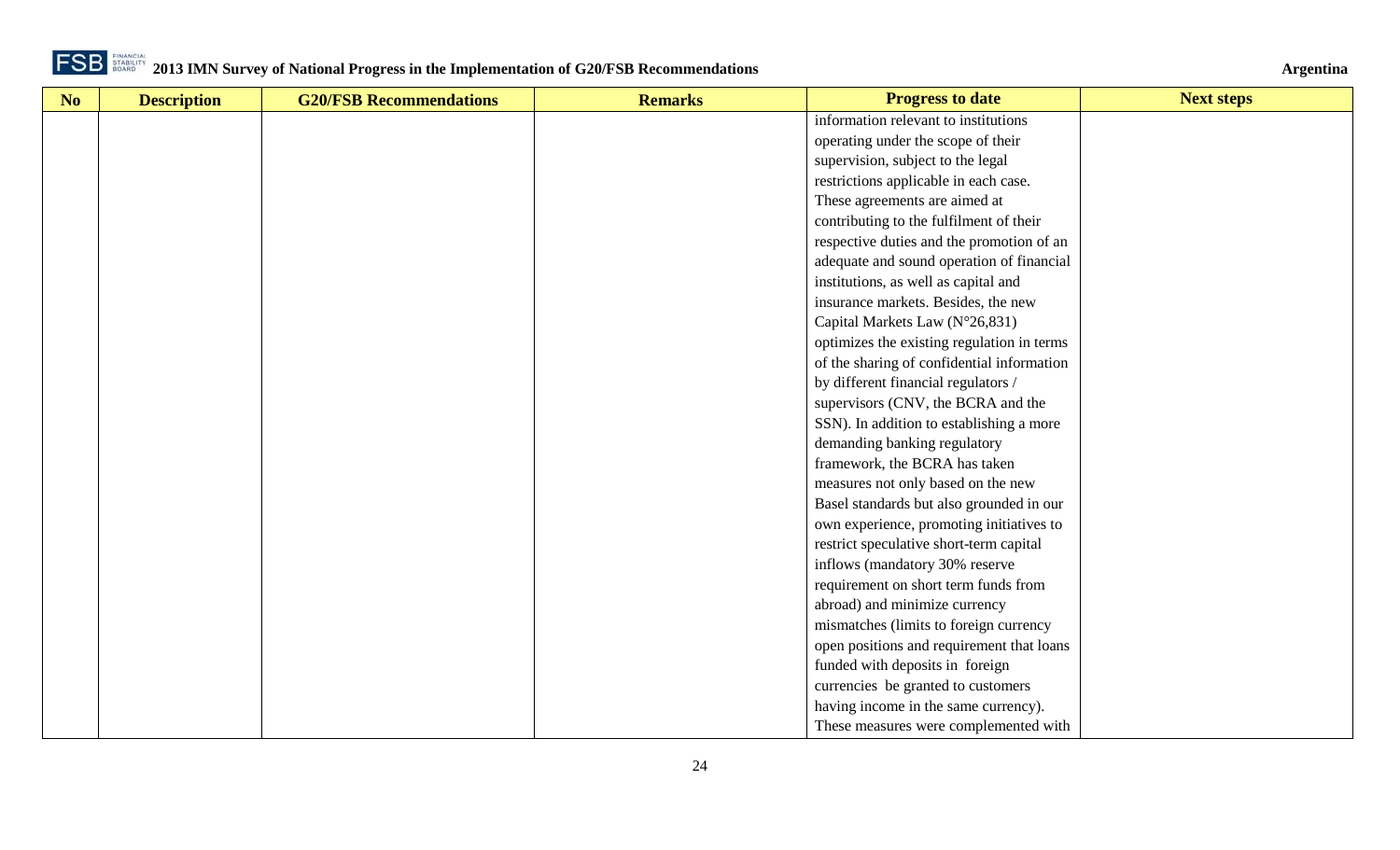

| No | <b>Description</b> | <b>G20/FSB Recommendations</b> | <b>Remarks</b> | <b>Progress to date</b>                   | <b>Next steps</b> |
|----|--------------------|--------------------------------|----------------|-------------------------------------------|-------------------|
|    |                    |                                |                | other local regulations that include      |                   |
|    |                    |                                |                | differentiated reserve requirements for   |                   |
|    |                    |                                |                | foreign currency deposits, higher risk    |                   |
|    |                    |                                |                | weights for mortgages with higher loan-   |                   |
|    |                    |                                |                | to-value—, diversification requirement    |                   |
|    |                    |                                |                | (both for public and private sector       |                   |
|    |                    |                                |                | exposures), public sector securities      |                   |
|    |                    |                                |                | valuation method that focus on mitigating |                   |
|    |                    |                                |                | pro-cyclicality and a deposit insurance   |                   |
|    |                    |                                |                | scheme.                                   |                   |
|    |                    |                                |                |                                           |                   |
|    |                    |                                |                |                                           |                   |
|    |                    |                                |                | <b>Web-links to relevant documents:</b>   |                   |
|    |                    |                                |                | http://www.bcra.gov.ar/pdfs/marco/Hoja    |                   |
|    |                    |                                |                | %20de%20Ruta%20Basilea%20III%20-          |                   |
|    |                    |                                |                | %20%20ingles.pdf                          |                   |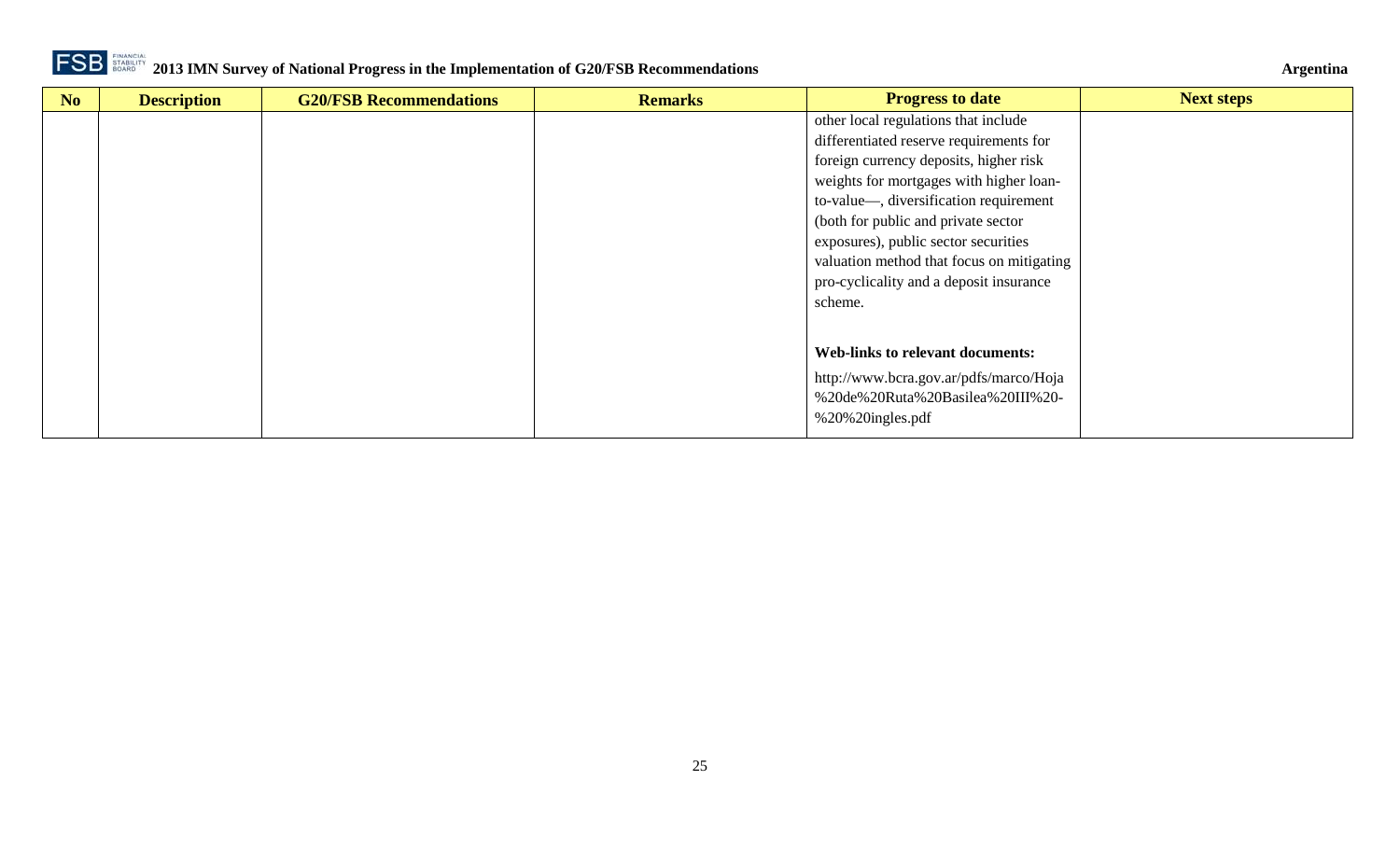| N <sub>o</sub> | <b>Description</b>     | <b>G20/FSB Recommendations</b>              | <b>Remarks</b>                               | <b>Progress to date</b>                                                              | <b>Next steps</b>                       |
|----------------|------------------------|---------------------------------------------|----------------------------------------------|--------------------------------------------------------------------------------------|-----------------------------------------|
| 14             | Enhancing system-wide  | Authorities should use quantitative         | Please describe major changes in the         | Implementation ongoing or completed                                                  | Planned actions (if any):               |
| (20)           | monitoring and the use | indicators and/or constraints on leverage   | institutional arrangements for               | If "Not applicable " or "Applicable but                                              |                                         |
|                | of macro-prudential    | and margins as macro-prudential tools for   | macroprudential policy that have taken       | no action envisaged " has been<br>selected, please provide a brief<br>justification: | <b>Expected commencement date:</b>      |
|                | instruments            | supervisory purposes. Authorities should    | place in the past two years, including       |                                                                                      |                                         |
|                |                        | use quantitative indicators of leverage as  | changes in: i) mandates and objectives; ii)  |                                                                                      |                                         |
|                |                        | guides for policy, both at the institution- | powers and instruments; iii) transparency    | Issue is being addressed through :                                                   | <b>Web-links to relevant documents:</b> |
|                |                        | specific and at the macro-prudential        | and accountability arrangements; iv)         | $\boxtimes$ Primary / Secondary legislation                                          |                                         |
|                |                        | (system-wide) level(Rec. 3.1, FSF           | composition and independence of the          | $\boxtimes$ Regulation /Guidelines                                                   |                                         |
|                |                        | 2009)                                       | decision-making body; and v)                 | $\Box$ Other actions (such as supervisory                                            |                                         |
|                |                        |                                             | mechanisms for domestic policy               | actions), please specify:                                                            |                                         |
|                |                        | We are developing macro-prudential          | coordination and consistency.                | <b>Status of progress:</b>                                                           |                                         |
|                |                        | policy frameworks and tools to limit the    | Please indicate the use of                   | Reform effective (completed) as of:                                                  |                                         |
|                |                        | build-up of risks in the financial sector,  | macroprudential tools in the past two        | 06.04.2012                                                                           |                                         |
|                |                        | building on the ongoing work of the FSB-    | years, including the objective for their use | Short description of the content of the                                              |                                         |
|                |                        | BIS-IMF on this subject. (Cannes)           | and the process used to select, calibrate,   | legislation/regulation/guideline:                                                    |                                         |
|                |                        |                                             | and apply them.                              | Act 26,739 made changes to the BCRA                                                  |                                         |
|                |                        |                                             | See, for reference, the CGFS document        | Charter (Act 24,144). The core of the                                                |                                         |
|                |                        |                                             | on <i>Operationalising the selection and</i> | reform lies in section 3, where a multiple                                           |                                         |
|                |                        |                                             | application of macroprudential               | mandate has been established. Now the                                                |                                         |
|                |                        |                                             | instruments (Dec 2012).                      | BCRA is responsible for promoting not                                                |                                         |
| (21)           |                        | Authorities should monitor substantial      | Jurisdictions can also refer to the FSB-     | only monetary but also financial stability                                           |                                         |
|                |                        | changes in asset prices and their           | IMF-BIS progress report to the G20 on        | and the full employment of resources and                                             |                                         |
|                |                        | implications for the macro economy and      | Macroprudential policy tools and             | economic development with social                                                     |                                         |
|                |                        | the financial system. (Washington)          | <i>frameworks (Oct 2011)</i> , and the IMF   | equality. As regards                                                                 |                                         |
|                |                        |                                             | paper on <b>Macroprudential policy</b> , an  | regulations/guidelines, the BCRA                                                     |                                         |
|                |                        |                                             | organizing framework (Mar 2011).             | published the road map for the                                                       |                                         |
|                |                        |                                             |                                              | implementation of Basel III in September                                             |                                         |
|                |                        |                                             |                                              | 2011. Although international standards                                               |                                         |
|                |                        |                                             |                                              | foresee a gradual introduction of the new                                            |                                         |
|                |                        |                                             |                                              | requirements, in Argentina financial                                                 |                                         |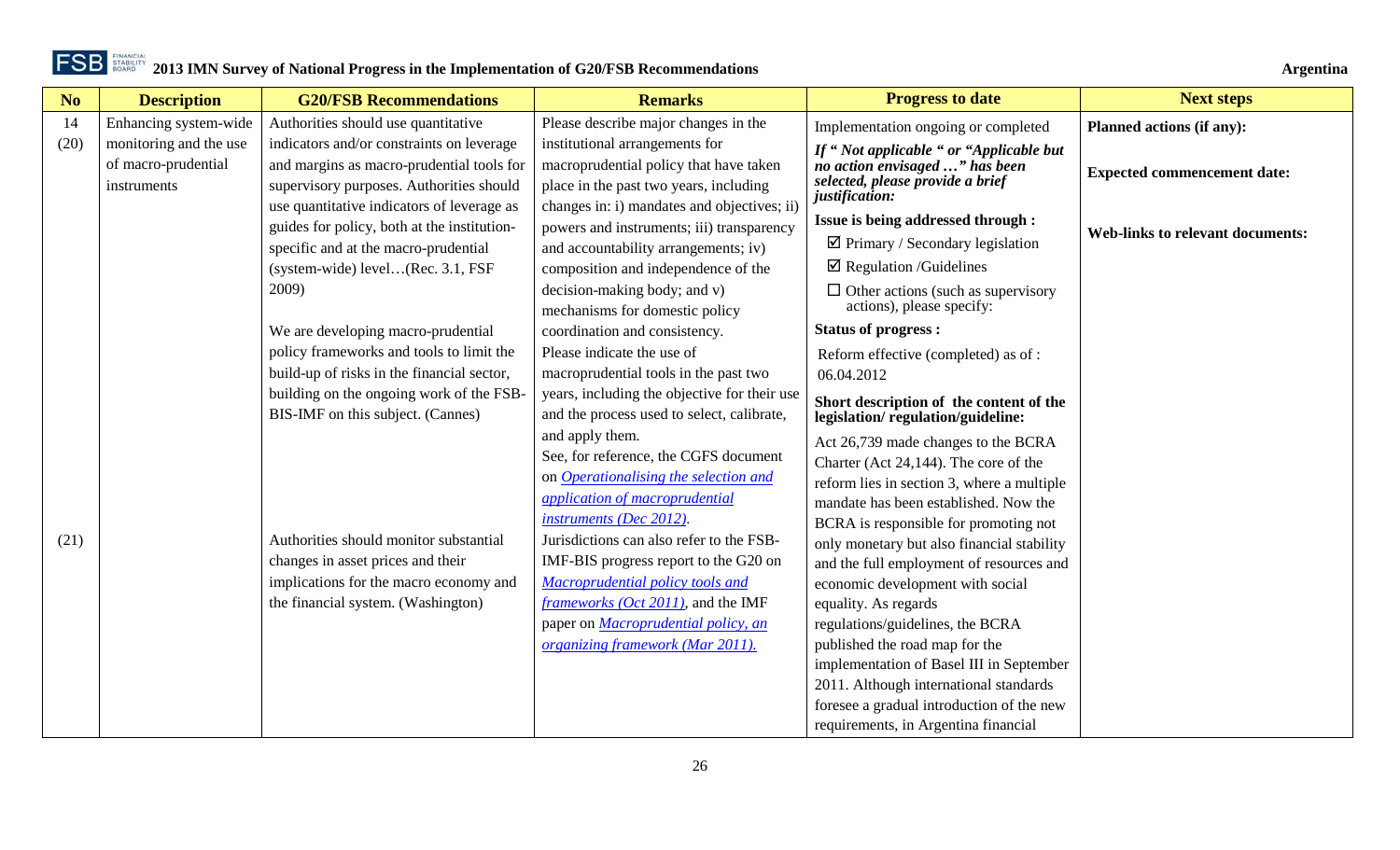

| No | <b>Description</b> | <b>G20/FSB Recommendations</b> | <b>Remarks</b> | <b>Progress to date</b>                     | <b>Next steps</b> |
|----|--------------------|--------------------------------|----------------|---------------------------------------------|-------------------|
|    |                    |                                |                | institutions' low leverage ensures that     |                   |
|    |                    |                                |                | they are adequately capitalized against     |                   |
|    |                    |                                |                | risks. This framework is enhanced by the    |                   |
|    |                    |                                |                | implementation of a capital conservation    |                   |
|    |                    |                                |                | buffer in 2010, which was increased since   |                   |
|    |                    |                                |                | 2012, with the aim of preventing            |                   |
|    |                    |                                |                | excessive leverage levels in local          |                   |
|    |                    |                                |                | financial entities on an individual basis,  |                   |
|    |                    |                                |                | and at a macro-prudential level. The        |                   |
|    |                    |                                |                | BCRA monitors changes in asset prices       |                   |
|    |                    |                                |                | as part of its surveillance of the macro    |                   |
|    |                    |                                |                | economy and the financial system. There     |                   |
|    |                    |                                |                | are two areas within its structure in       |                   |
|    |                    |                                |                | charge of tracking these changes, one       |                   |
|    |                    |                                |                | within the SEFyC more directly involved     |                   |
|    |                    |                                |                | with specific banking issues and direct     |                   |
|    |                    |                                |                | relation with supervisors; and the other in |                   |
|    |                    |                                |                | charge of dealing with financial stability  |                   |
|    |                    |                                |                | analysis and macroeconomic and capital      |                   |
|    |                    |                                |                | markets issues.                             |                   |
|    |                    |                                |                |                                             |                   |
|    |                    |                                |                | <b>Web-links to relevant documents:</b>     |                   |
|    |                    |                                |                | http://www.bcra.gov.ar/pdfs/marco/Marc      |                   |
|    |                    |                                |                | oLegalCompleto2012.pdf                      |                   |
|    |                    |                                |                | http://www.bcra.gov.ar/pdfs/marco/Hoja      |                   |
|    |                    |                                |                | %20de%20Ruta%20Basilea%20III.pdf            |                   |
|    |                    |                                |                |                                             |                   |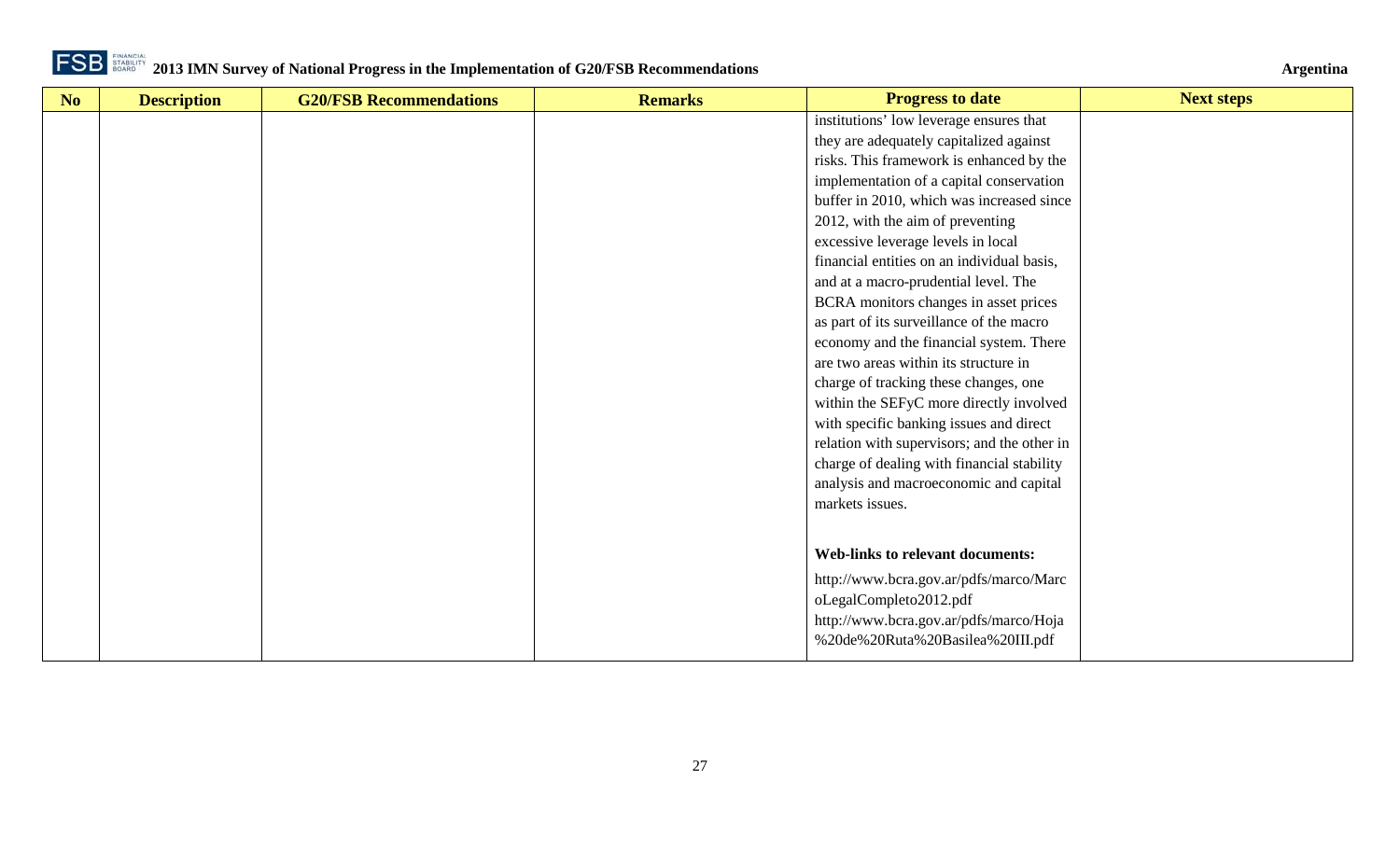| N <sub>o</sub> | <b>Description</b>                       | <b>G20/FSB Recommendations</b>                                                                                                                                            | <b>Remarks</b>                                                                                                | <b>Progress to date</b>                                                                                                                                                                                                          | <b>Next steps</b>                       |
|----------------|------------------------------------------|---------------------------------------------------------------------------------------------------------------------------------------------------------------------------|---------------------------------------------------------------------------------------------------------------|----------------------------------------------------------------------------------------------------------------------------------------------------------------------------------------------------------------------------------|-----------------------------------------|
| 15             | Improved cooperation                     | Supervisors and central banks should                                                                                                                                      | Jurisdictions can make reference to the                                                                       | Implementation ongoing or completed                                                                                                                                                                                              | <b>Planned actions (if any):</b>        |
| (22)           | between supervisors<br>and central banks | improve cooperation and the exchange of<br>information including in the assessment<br>of financial stability risks. The exchange<br>of information should be rapid during | following BCBS documents:<br>• Report and recommendations of the<br><b>Cross-border Bank Resolution Group</b> | If "Not applicable " or "Applicable but<br>no action envisaged " has been<br>selected, please provide a brief<br>justification:                                                                                                  | <b>Expected commencement date:</b>      |
|                |                                          | periods of market strain. (Rec. V.8, FSF<br>2008)                                                                                                                         | (Mar 2010)<br>• Good Practice Principles on                                                                   | Issue is being addressed through :<br>$\boxtimes$ Primary / Secondary legislation                                                                                                                                                | <b>Web-links to relevant documents:</b> |
|                |                                          |                                                                                                                                                                           | <b>Supervisory Colleges (Oct 2010)</b><br>(Principles 2, 3 and 4 in particular)                               | $\Box$ Regulation /Guidelines                                                                                                                                                                                                    |                                         |
|                |                                          |                                                                                                                                                                           |                                                                                                               | $\boxtimes$ Other actions (such as supervisory<br>actions), please specify:                                                                                                                                                      |                                         |
|                |                                          |                                                                                                                                                                           |                                                                                                               | The SEFyC is part of the BCRA and                                                                                                                                                                                                |                                         |
|                |                                          |                                                                                                                                                                           |                                                                                                               | depends on it for its budget. The BCRA<br>regularly receives information on<br>systemic as well as on prudential matters<br>that is shared under the terms of the<br>MOU signed with other regulators<br>(foreign and domestic). |                                         |
|                |                                          |                                                                                                                                                                           |                                                                                                               | <b>Status of progress:</b>                                                                                                                                                                                                       |                                         |
|                |                                          |                                                                                                                                                                           |                                                                                                               | Reform effective (completed) as of :                                                                                                                                                                                             |                                         |
|                |                                          |                                                                                                                                                                           |                                                                                                               | Short description of the content of the<br>legislation/regulation/guideline:                                                                                                                                                     |                                         |
|                |                                          |                                                                                                                                                                           |                                                                                                               | <b>Web-links to relevant documents:</b><br>http://www.bcra.gov.ar/pdfs/marco/Marc<br>oLegalCompleto2012.pdf                                                                                                                      |                                         |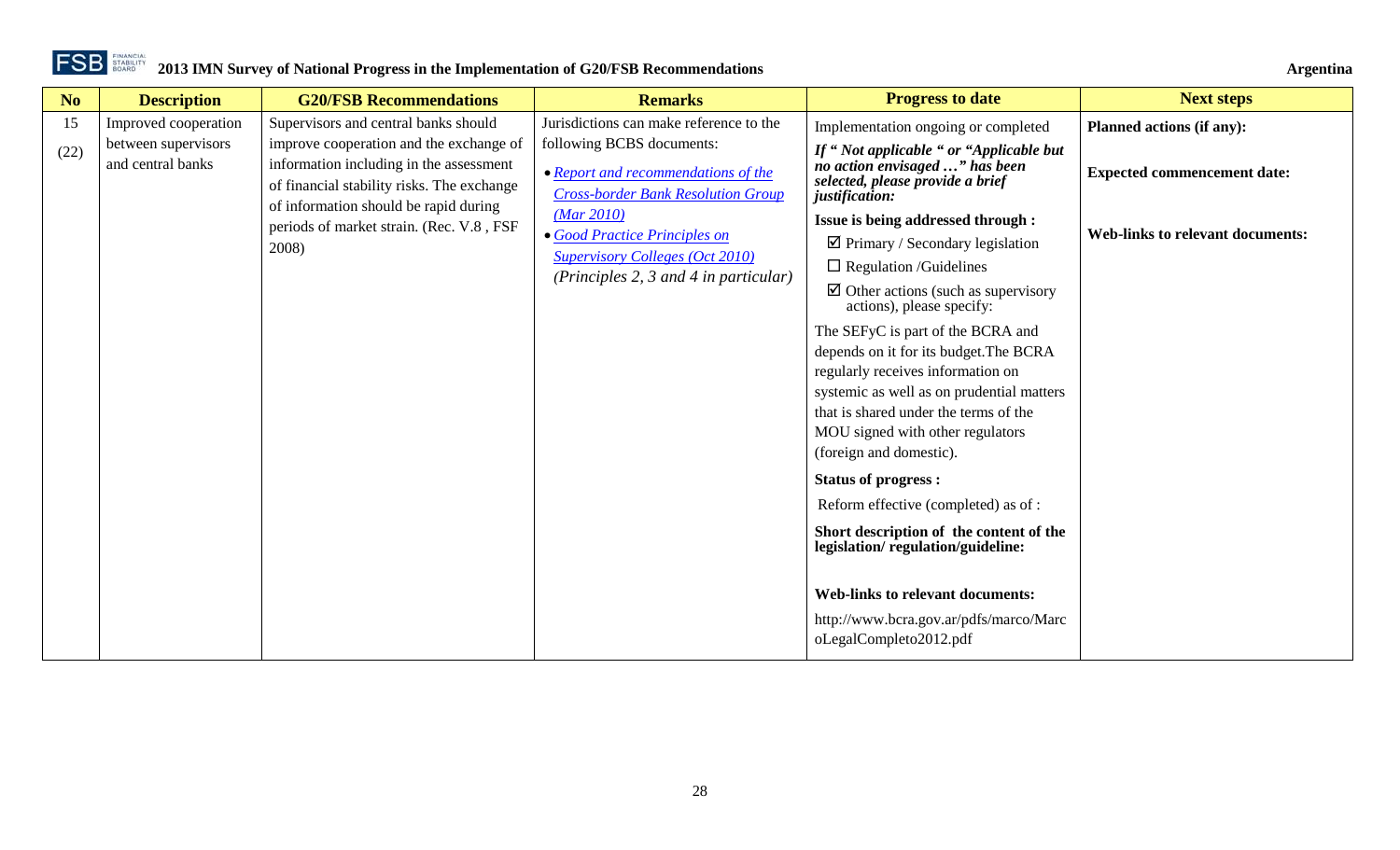

<span id="page-28-0"></span>

| No         | <b>Description</b>                                        | <b>G20/FSB Recommendations</b>                                                                                                                                                                                                                                                                                                                                                    | <b>Remarks</b>                                                                                                                                                                                                                                                                                                    | <b>Progress to date</b>                                                                                                                                                                                                                                                                                                                                                                                                                                                                                                                 | <b>Next steps</b>                                                                                     |
|------------|-----------------------------------------------------------|-----------------------------------------------------------------------------------------------------------------------------------------------------------------------------------------------------------------------------------------------------------------------------------------------------------------------------------------------------------------------------------|-------------------------------------------------------------------------------------------------------------------------------------------------------------------------------------------------------------------------------------------------------------------------------------------------------------------|-----------------------------------------------------------------------------------------------------------------------------------------------------------------------------------------------------------------------------------------------------------------------------------------------------------------------------------------------------------------------------------------------------------------------------------------------------------------------------------------------------------------------------------------|-------------------------------------------------------------------------------------------------------|
| VI.        |                                                           | Improving oversight of credit rating agencies (CRAs)                                                                                                                                                                                                                                                                                                                              |                                                                                                                                                                                                                                                                                                                   |                                                                                                                                                                                                                                                                                                                                                                                                                                                                                                                                         |                                                                                                       |
| 16<br>(23) | Enhancing regulation<br>and supervision of<br><b>CRAs</b> | All CRAs whose ratings are used for<br>regulatory purposes should be subject to a<br>regulatory oversight regime that includes<br>registration. The regulatory oversight<br>regime should be established by end 2009                                                                                                                                                              | Jurisdictions should indicate the policy<br>measures undertaken for enhancing<br>regulation and supervision of CRAs.<br>They should also indicate its consistency                                                                                                                                                 | Implementation ongoing or completed<br>If "Not applicable " or "Applicable but<br>no action envisaged " has been<br>selected, please provide a brief<br>justification:                                                                                                                                                                                                                                                                                                                                                                  | Planned actions (if any):<br>CNV new regulation. Implementation of<br>Law N°26.831                    |
| (24)       |                                                           | and should be consistent with the IOSCO<br>Code of Conduct Fundamentals.<br>(London)<br>National authorities will enforce<br>compliance and require changes to a                                                                                                                                                                                                                  | with the following IOSCO document:<br>• Code of Conduct Fundamentals for<br><b>Credit Rating Agencies (May 2008)</b><br>Jurisdictions may also refer to the                                                                                                                                                       | Issue is being addressed through :<br>$\boxtimes$ Primary / Secondary legislation<br>$\boxtimes$ Regulation /Guidelines<br>$\Box$ Other actions (such as supervisory                                                                                                                                                                                                                                                                                                                                                                    | <b>Expected commencement date:</b><br>31.12.2013                                                      |
|            |                                                           | rating agency's practices and procedures<br>for managing conflicts of interest and<br>assuring the transparency and quality of<br>the rating process.<br>CRAs should differentiate ratings for<br>structured products and provide full<br>disclosure of their ratings track record<br>and the information and assumptions that<br>underpin the ratings process.                   | following IOSCO documents:<br>• Principle 22 of <i>Principles and</i><br><b>Objectives of Securities Regulation</b><br>$(Jun 2010)$ which calls for registration<br>and oversight programs for CRAs;<br>• Statement of Principles Regarding the<br><b>Activities of Credit Rating Agencies</b><br>(Sep 2003); and | actions), please specify:<br><b>Status of progress:</b><br>Reform effective (completed) as of:<br>28.01.2013<br>Short description of the content of the<br>legislation/regulation/guideline:<br>In Argentina CRAs have been regulated,<br>registered and supervised by the CNV                                                                                                                                                                                                                                                          | <b>Web-links to relevant documents:</b><br>http://www.cnv.gob.ar/LeyesyReg/Leyes/<br>ing/LEY26831.htm |
| (25)       |                                                           | The oversight framework should be<br>consistent across jurisdictions with<br>appropriate sharing of information<br>between national authorities, including<br>through IOSCO. (London)<br>Regulators should work together towards<br>appropriate, globally compatible<br>solutions (to conflicting compliance<br>obligations for CRAs) as early as possible<br>in 2010. (FSB 2009) | • Credit Rating Agencies: Internal<br><b>Controls Designed to Ensure the</b><br><b>Integrity of the Credit Rating Process</b><br>and Procedures to Manage Conflicts of<br>Interest (Dec 2012).                                                                                                                    | since 1992. In April 2012 Chapter XVI of<br>CNV Regulation was amended by the<br>General Resolution 605/12 modifying the<br>regulatory framework applicable to<br>CRAs. Decree 1023/2013, issued by the<br>Executive on August 1st 2013,<br>implements the dispositions and<br>regulations established by Law 26.831<br>and broadens the CNV's authority to<br>regulate the market. The CNV will issue<br>a new CRA regulation that is scheduled<br>to become operative by the second half of<br>2013. In Argentina, the members of the |                                                                                                       |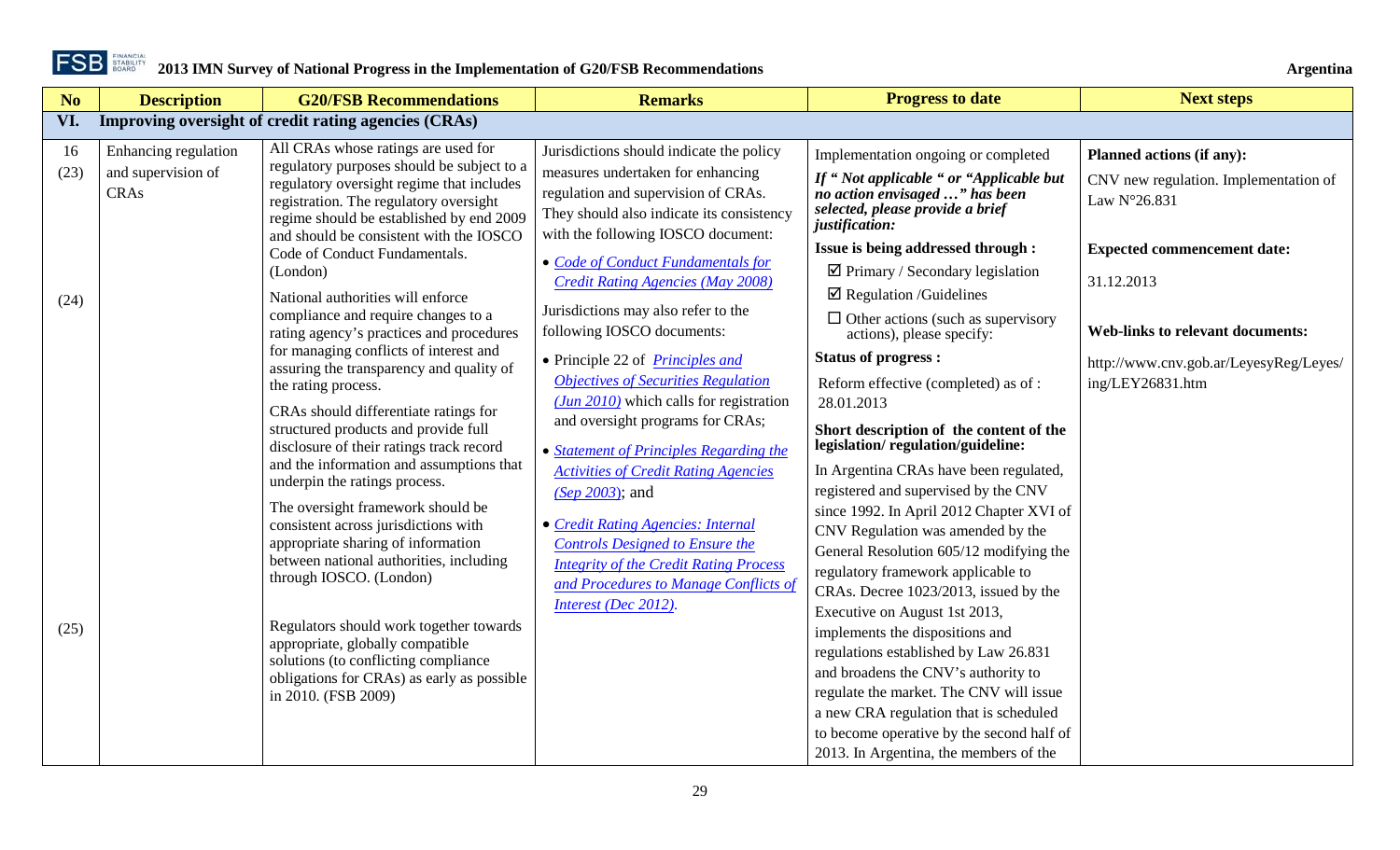

| No | <b>Description</b> | <b>G20/FSB Recommendations</b> | <b>Remarks</b> | <b>Progress to date</b>                    | <b>Next steps</b> |
|----|--------------------|--------------------------------|----------------|--------------------------------------------|-------------------|
|    |                    |                                |                | supervisory board shall ensure that the    |                   |
|    |                    |                                |                | rating activities are independent and that |                   |
|    |                    |                                |                | conflicts of interest are adequately       |                   |
|    |                    |                                |                | identified, managed and disclosed. CRAs    |                   |
|    |                    |                                |                | shall publish in the CNV webpage: the      |                   |
|    |                    |                                |                | credit rating immediately, their rating    |                   |
|    |                    |                                |                | methodologies, and the performance         |                   |
|    |                    |                                |                | measurement statistics.                    |                   |
|    |                    |                                |                |                                            |                   |
|    |                    |                                |                | <b>Web-links to relevant documents:</b>    |                   |
|    |                    |                                |                | http://www.cnv.gob.ar/LeyesyReg/CNV/       |                   |
|    |                    |                                |                | $\exp/TOC2001.pdf$                         |                   |
|    |                    |                                |                | http://www.infoleg.gov.ar/infolegInternet  |                   |
|    |                    |                                |                | $/2$ anexos/195000-                        |                   |
|    |                    |                                |                | 199999/196357/norma.htm                    |                   |
|    |                    |                                |                | http://www.cnv.gob.ar/LeyesyReg/Decret     |                   |
|    |                    |                                |                | os/esp/DEC1023-13.htm                      |                   |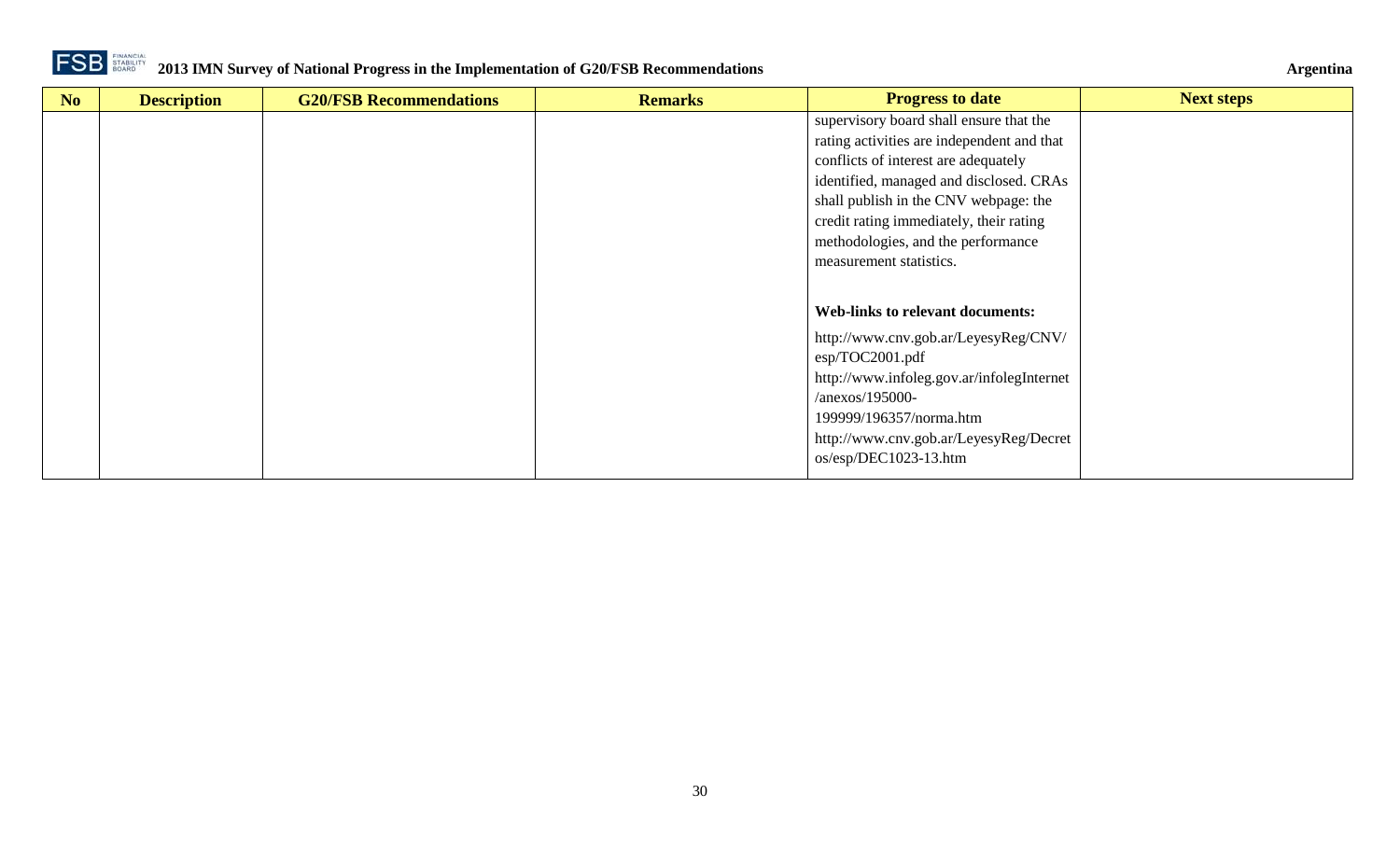| No         | <b>Description</b>                  | <b>G20/FSB Recommendations</b>                                                                                                                                                                                                                                                                                                                                                                                     | <b>Remarks</b>                                                                                                                                                    | <b>Progress to date</b> | <b>Next steps</b> |
|------------|-------------------------------------|--------------------------------------------------------------------------------------------------------------------------------------------------------------------------------------------------------------------------------------------------------------------------------------------------------------------------------------------------------------------------------------------------------------------|-------------------------------------------------------------------------------------------------------------------------------------------------------------------|-------------------------|-------------------|
| 17<br>(26) | Reducing the reliance<br>on ratings | We also endorsed the FSB's principles on<br>reducing reliance on external credit<br>ratings. Standard setters, market<br>participants, supervisors and central<br>banks should not rely mechanistically on<br>external credit ratings. (Seoul)                                                                                                                                                                     | No information on this recommendation<br>will be collected in the current IMN<br>survey since a thematic peer review is<br>taking place in this area during 2013. |                         |                   |
|            |                                     | Authorities should check that the roles<br>that they have assigned to ratings in<br>regulations and supervisory rules are<br>consistent with the objectives of having<br>investors make independent judgment of<br>risks and perform their own due<br>diligence, and that they do not induce<br>uncritical reliance on credit ratings as a<br>substitute for that independent evaluation.<br>(Rec IV. 8, FSF 2008) |                                                                                                                                                                   |                         |                   |
|            |                                     | We reaffirm our commitment to reduce<br>authorities' and financial institutions'<br>reliance on external credit ratings, and<br>call on standard setters, market<br>participants, supervisors and central<br>banks to implement the agreed FSB<br>principles and end practices that rely<br>mechanistically on these ratings.<br>(Cannes)                                                                          |                                                                                                                                                                   |                         |                   |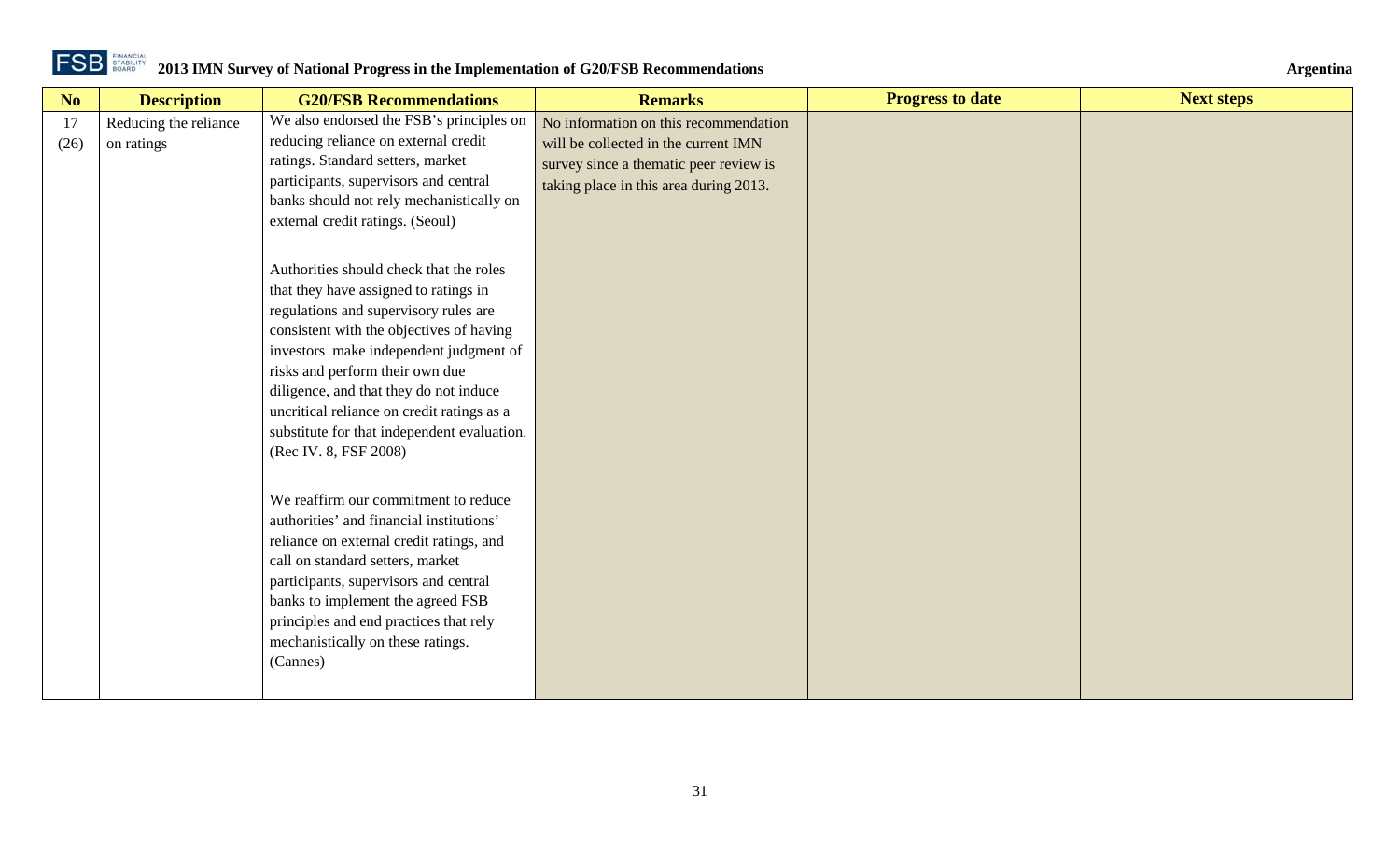

<span id="page-31-0"></span>

| No         | <b>Description</b>                                                | <b>G20/FSB Recommendations</b>                                                                                                                                                                                                                                         | <b>Remarks</b>                                                                                                                                                                                                                                                                                               | <b>Progress to date</b>                                                                                                                                                                                                                                                                                                                                                                                                                                                                                                                                                                                                                                                                                                                                                                                                                                                                                                                                                                                                                                                                | <b>Next steps</b>                                                                                          |
|------------|-------------------------------------------------------------------|------------------------------------------------------------------------------------------------------------------------------------------------------------------------------------------------------------------------------------------------------------------------|--------------------------------------------------------------------------------------------------------------------------------------------------------------------------------------------------------------------------------------------------------------------------------------------------------------|----------------------------------------------------------------------------------------------------------------------------------------------------------------------------------------------------------------------------------------------------------------------------------------------------------------------------------------------------------------------------------------------------------------------------------------------------------------------------------------------------------------------------------------------------------------------------------------------------------------------------------------------------------------------------------------------------------------------------------------------------------------------------------------------------------------------------------------------------------------------------------------------------------------------------------------------------------------------------------------------------------------------------------------------------------------------------------------|------------------------------------------------------------------------------------------------------------|
|            |                                                                   | VII. Enhancing and aligning accounting standards                                                                                                                                                                                                                       |                                                                                                                                                                                                                                                                                                              |                                                                                                                                                                                                                                                                                                                                                                                                                                                                                                                                                                                                                                                                                                                                                                                                                                                                                                                                                                                                                                                                                        |                                                                                                            |
| 18<br>(27) | Consistent application<br>of high-quality<br>accounting standards | Regulators, supervisors, and accounting<br>standard setters, as appropriate, should<br>work with each other and the private<br>sector on an ongoing basis to ensure<br>consistent application and enforcement of<br>high-quality accounting standards.<br>(Washington) | Jurisdictions should indicate the<br>accounting standards that they follow and<br>whether (and on what basis) they are<br>deemed to be equivalent to IFRSs as<br>published by the IASB. They should also<br>explain the system they have for<br>enforcement of consistent application of<br>those standards. | Implementation ongoing or completed<br>If "Not applicable " or "Applicable but<br>no action envisaged " has been<br>selected, please provide a brief<br>justification:<br>Issue is being addressed through :<br>$\Box$ Primary / Secondary legislation<br>$\Box$ Regulation /Guidelines<br>$\Box$ Other actions (such as supervisory<br>actions), please specify:<br><b>Status of progress:</b><br>Reform effective (completed) as of :<br>01.01.2012<br>Short description of the content of the<br>legislation/regulation/guideline:<br>The CNV General Resolution N°<br>562/2009 requires that issuers of shares<br>and negotiable papers listed on public<br>exchanges (except banks and insurance<br>companies) use IFRSs for interim and<br>annual periods beginning on or after 1<br>January 2012. The BCRA sets high-<br>quality reporting and accounting<br>requirements for financial institutions,<br>permanently follows discussions on this<br>subject and makes efforts to harmonise its<br>rules with international guidance.<br><b>Web-links to relevant documents:</b> | Planned actions (if any):<br><b>Expected commencement date:</b><br><b>Web-links to relevant documents:</b> |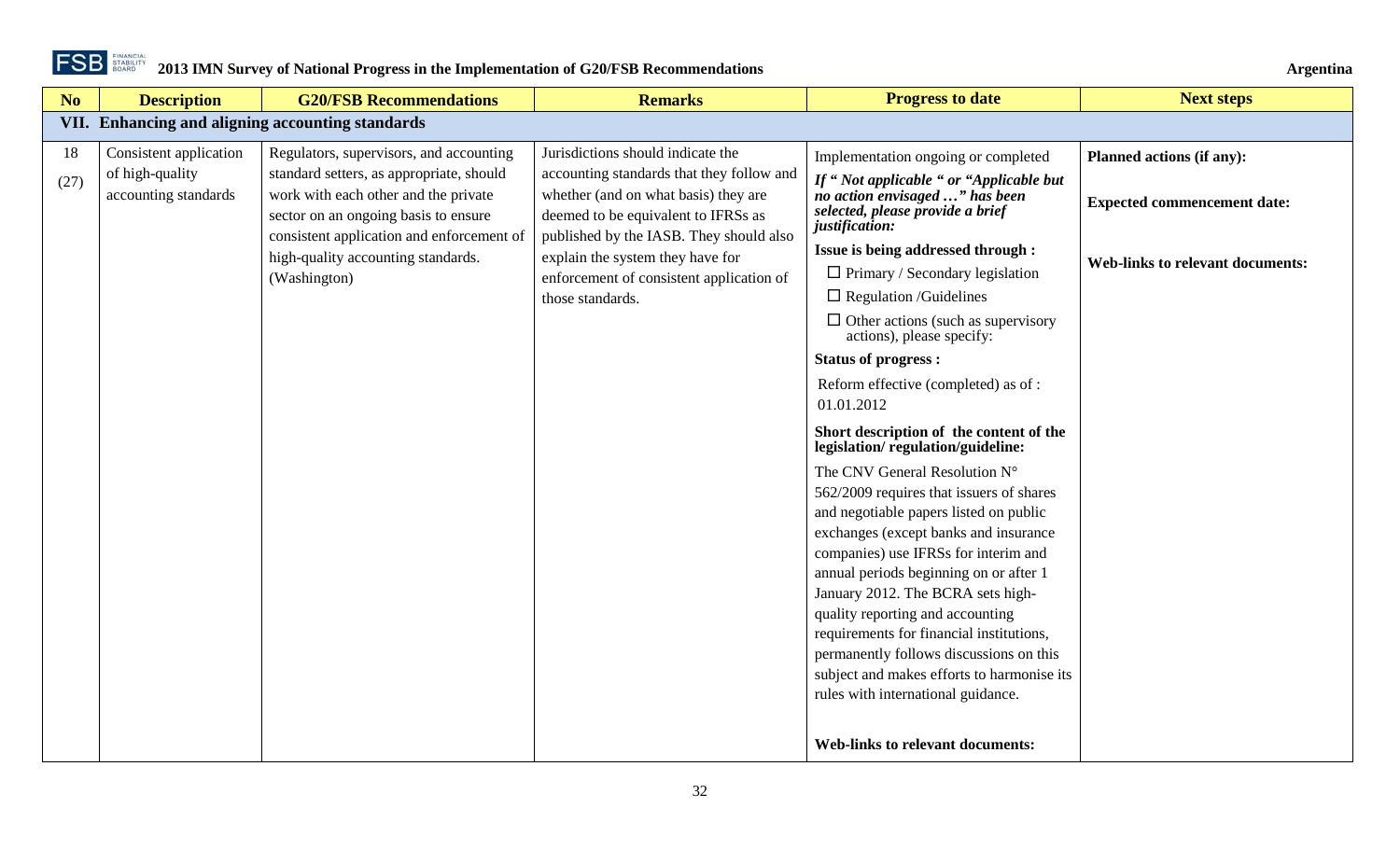

| Argentina |
|-----------|
|-----------|

| N <sub>o</sub> | <b>Description</b> | <b>G20/FSB Recommendations</b> | <b>Remarks</b> | <b>Progress to date</b>                 | <b>Next steps</b> |
|----------------|--------------------|--------------------------------|----------------|-----------------------------------------|-------------------|
|                |                    |                                |                | http://www.cnv.bob.ar/LeyesyReg/CNV/    |                   |
|                |                    |                                |                | $\exp$ <sub>RGC562-09.htm</sub>         |                   |
|                |                    |                                |                | http://www.bcra.gov.ar/pdfs/texord/manu |                   |
|                |                    |                                |                | al.pdf                                  |                   |
|                |                    |                                |                |                                         |                   |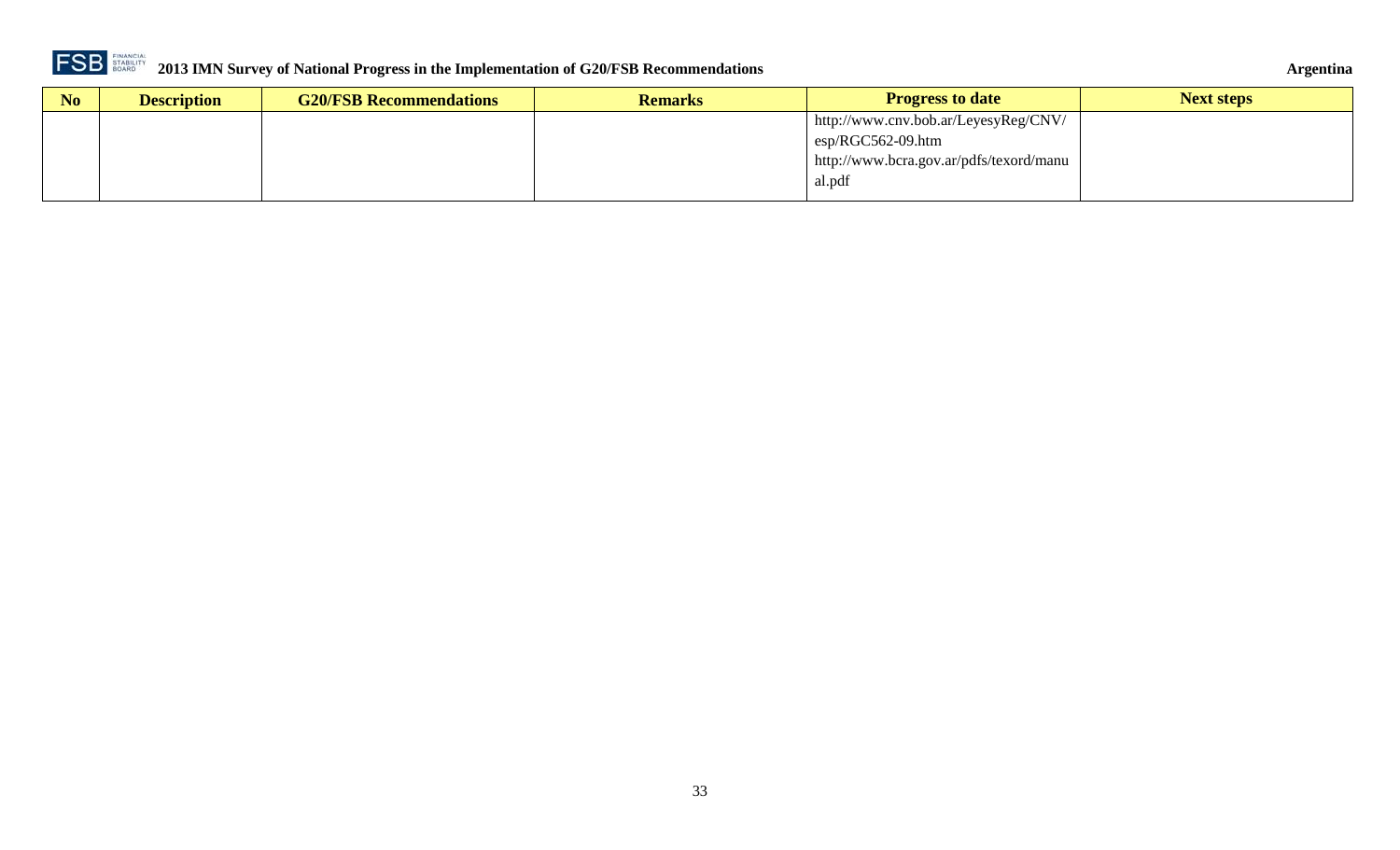| No   | <b>Description</b>          | <b>G20/FSB Recommendations</b>                                                                                     | <b>Remarks</b>                                                                                                    | <b>Progress to date</b>                                                                                                         | <b>Next steps</b>                       |
|------|-----------------------------|--------------------------------------------------------------------------------------------------------------------|-------------------------------------------------------------------------------------------------------------------|---------------------------------------------------------------------------------------------------------------------------------|-----------------------------------------|
| 19   | Appropriate application     | Accounting standard setters and                                                                                    | Jurisdictions should indicate the policy                                                                          | Implementation ongoing or completed                                                                                             | Planned actions (if any):               |
| (28) | of Fair Value<br>Accounting | prudential supervisors should examine<br>the use of valuation reserves or<br>adjustments for fair valued financial | measures taken for appropriate<br>application of fair value accounting.<br>See, for reference, the following BCBS | If "Not applicable " or "Applicable but<br>no action envisaged " has been<br>selected, please provide a brief<br>justification: | <b>Expected commencement date:</b>      |
|      |                             | instruments when data or modelling                                                                                 | documents:                                                                                                        | Issue is being addressed through :                                                                                              |                                         |
|      |                             | needed to support their valuation is weak.<br>(Rec. 3.4, FSF 2009)                                                 | <b>Basel 2.5 standards on prudent</b><br>$\bullet$                                                                | $\Box$ Primary / Secondary legislation                                                                                          | <b>Web-links to relevant documents:</b> |
|      |                             |                                                                                                                    | valuation (Jul 2009)                                                                                              | $\boxtimes$ Regulation /Guidelines                                                                                              |                                         |
| (29) |                             | Accounting standard setters and                                                                                    | Supervisory guidance for assessing<br>banks' financial instrument fair value                                      | $\Box$ Other actions (such as supervisory<br>actions), please specify:                                                          |                                         |
|      |                             | prudential supervisors should examine                                                                              | practices (Apr 2009)                                                                                              | <b>Status of progress:</b>                                                                                                      |                                         |
|      |                             | possible changes to relevant standards to                                                                          |                                                                                                                   | Reform effective (completed) as of:                                                                                             |                                         |
|      |                             | dampen adverse dynamics potentially                                                                                |                                                                                                                   | 25.02.2011                                                                                                                      |                                         |
|      |                             | associated with fair value accounting.<br>Possible ways to reduce this potential                                   |                                                                                                                   | Short description of the content of the<br>legislation/regulation/guideline:                                                    |                                         |
|      |                             | impact include the following: (1)                                                                                  |                                                                                                                   | Unlisted bonds held by institutions                                                                                             |                                         |
|      |                             | Enhancing the accounting model so that                                                                             |                                                                                                                   | regulated by the BCRA are initially                                                                                             |                                         |
|      |                             | the use of fair value accounting is                                                                                |                                                                                                                   | measured at cost and their value is                                                                                             |                                         |
|      |                             | carefully examined for financial<br>instruments of credit intermediaries; (ii)                                     |                                                                                                                   | subsequently increased according to their                                                                                       |                                         |
|      |                             | Transfers between financial asset                                                                                  |                                                                                                                   | internal rate of return. This treatment is                                                                                      |                                         |
|      |                             | categories; (iii) Simplifying hedge                                                                                |                                                                                                                   | applicable to government and BCRA                                                                                               |                                         |
|      |                             | accounting requirements. (Rec 3.5, FSF                                                                             |                                                                                                                   | bonds as well as to the private sector                                                                                          |                                         |
|      |                             | 2009)                                                                                                              |                                                                                                                   | unlisted bonds, such as corporate bonds,<br>subordinated debt instruments and debt                                              |                                         |
|      |                             |                                                                                                                    |                                                                                                                   | securities issued by financial trusts.                                                                                          |                                         |
|      |                             |                                                                                                                    |                                                                                                                   | Financial institutions are allowed to build                                                                                     |                                         |
|      |                             |                                                                                                                    |                                                                                                                   | a provision of up to 10% of their position                                                                                      |                                         |
|      |                             |                                                                                                                    |                                                                                                                   | in fair valued instruments to absorb                                                                                            |                                         |
|      |                             |                                                                                                                    |                                                                                                                   | fluctuations in prices. In addition,                                                                                            |                                         |
|      |                             |                                                                                                                    |                                                                                                                   | financial institutions with liquid assets                                                                                       |                                         |
|      |                             |                                                                                                                    |                                                                                                                   | exceeding 40% of their deposits—and                                                                                             |                                         |
|      |                             |                                                                                                                    |                                                                                                                   | therefore capable of sustaining a business                                                                                      |                                         |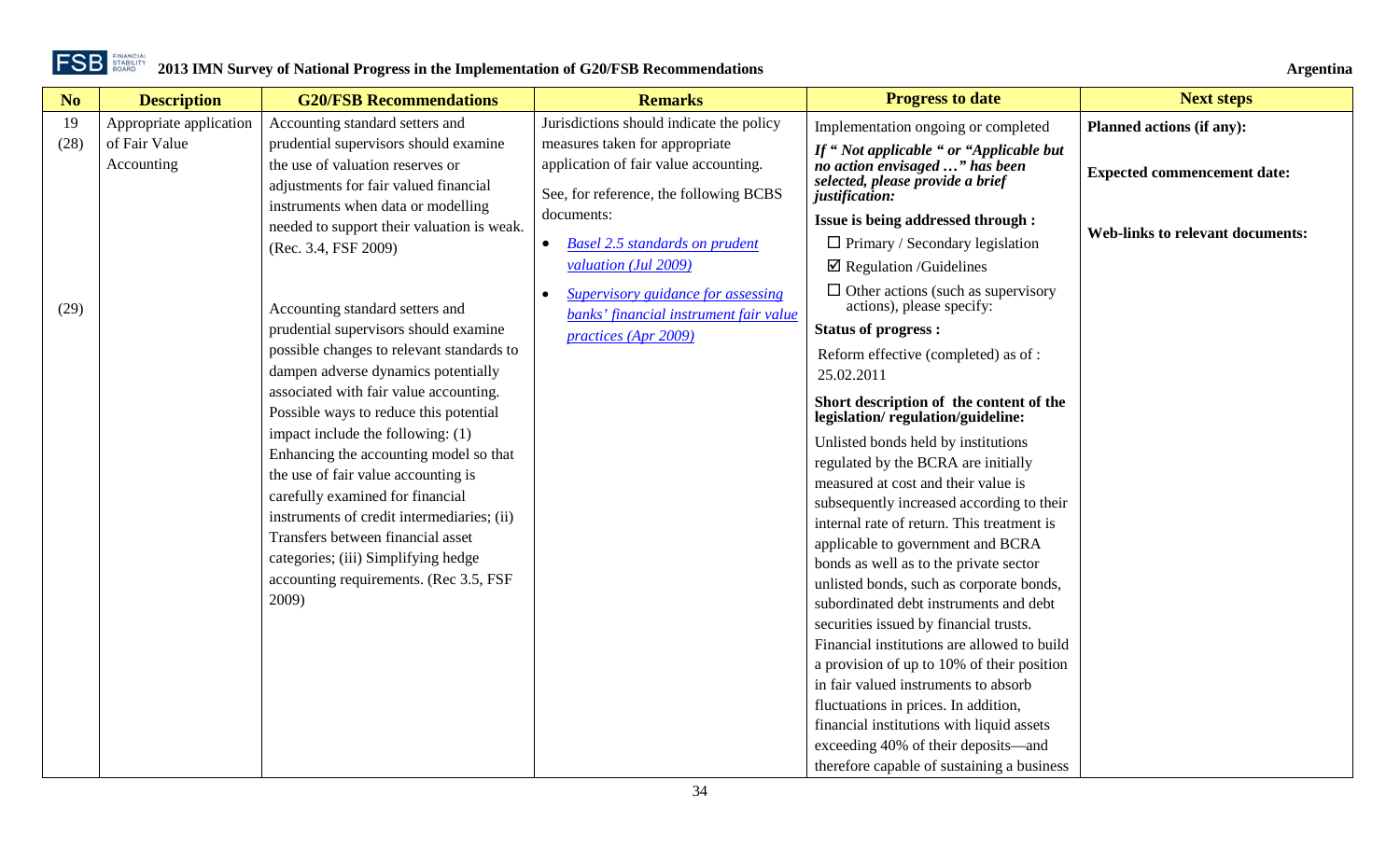

| N <sub>o</sub> | <b>Description</b> | <b>G20/FSB Recommendations</b> | <b>Remarks</b> | <b>Progress to date</b>                   | <b>Next steps</b> |
|----------------|--------------------|--------------------------------|----------------|-------------------------------------------|-------------------|
|                |                    |                                |                | model based on contractual cash-flows-    |                   |
|                |                    |                                |                | are allowed to assign instruments         |                   |
|                |                    |                                |                | otherwise eligible to be measured at fair |                   |
|                |                    |                                |                | value to the amortised cost category for  |                   |
|                |                    |                                |                | an amount equivalent to the excess in     |                   |
|                |                    |                                |                | liquid assets. Regulation is targeted     |                   |
|                |                    |                                |                | towards banks and insurance companies     |                   |
|                |                    |                                |                | whose financial statements are not        |                   |
|                |                    |                                |                | regulated by the CNV.                     |                   |
|                |                    |                                |                |                                           |                   |
|                |                    |                                |                |                                           |                   |
|                |                    |                                |                | <b>Web-links to relevant documents:</b>   |                   |
|                |                    |                                |                | http://www.bcra.gov.ar/pdfs/texord/t-     |                   |
|                |                    |                                |                | valtit.pdf                                |                   |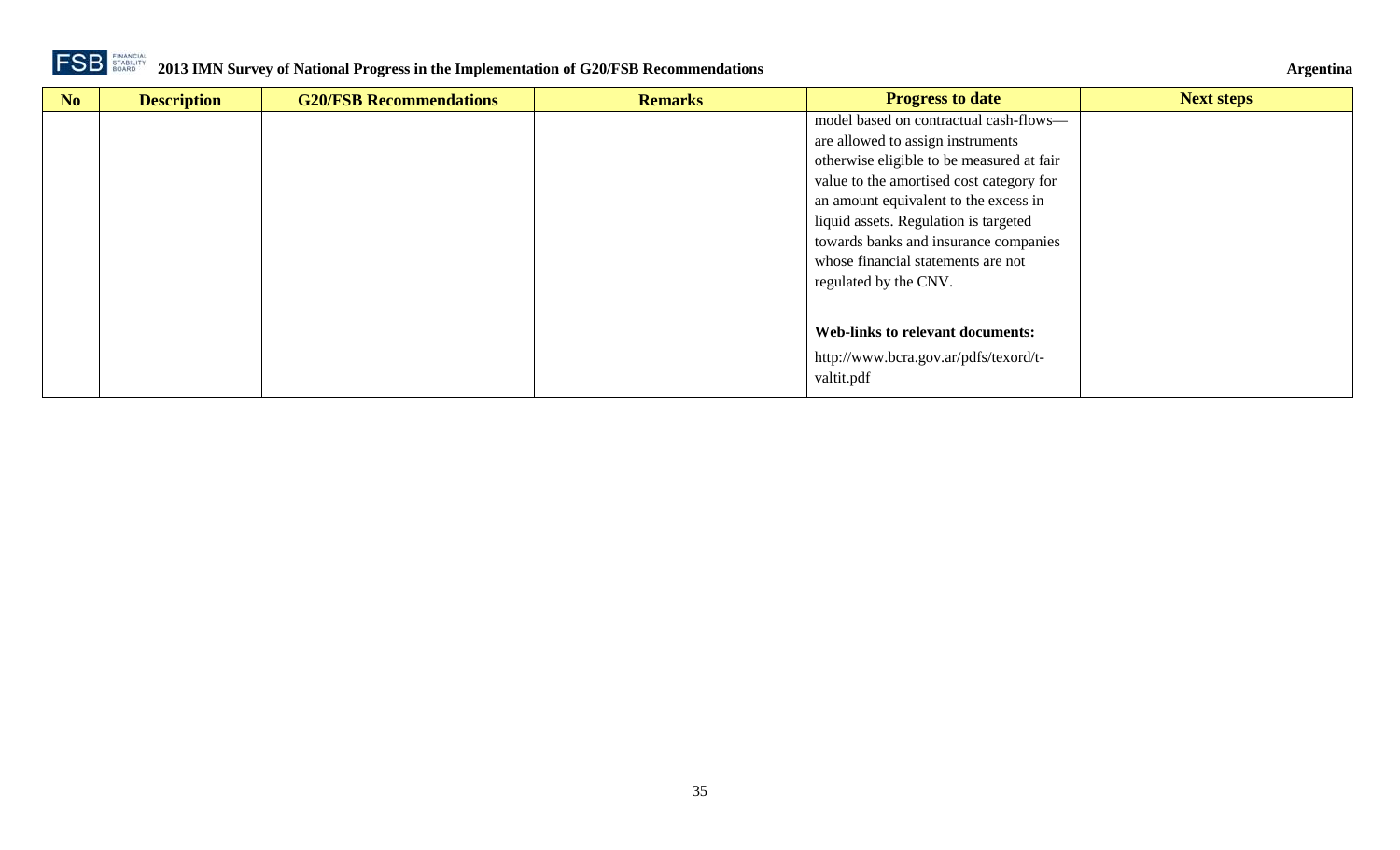

 $\overline{a}$ 

<span id="page-35-1"></span>

<span id="page-35-0"></span>

| N <sub>o</sub> | <b>Description</b>                                                                                | <b>G20/FSB Recommendations</b>                                                                                                                                          | <b>Remarks</b>                                                                                                                    | <b>Progress to date</b>                                                                                                                                                                                                                                         | <b>Next steps</b>                                                                                                                                                    |
|----------------|---------------------------------------------------------------------------------------------------|-------------------------------------------------------------------------------------------------------------------------------------------------------------------------|-----------------------------------------------------------------------------------------------------------------------------------|-----------------------------------------------------------------------------------------------------------------------------------------------------------------------------------------------------------------------------------------------------------------|----------------------------------------------------------------------------------------------------------------------------------------------------------------------|
| VIII.          | <b>Enhancing risk management</b>                                                                  |                                                                                                                                                                         |                                                                                                                                   |                                                                                                                                                                                                                                                                 |                                                                                                                                                                      |
| 20             | Enhancing guidance to                                                                             | Regulators should develop enhanced                                                                                                                                      | Jurisdictions should indicate the policy                                                                                          | Implementation ongoing or completed                                                                                                                                                                                                                             | <b>Planned actions (if any):</b>                                                                                                                                     |
| (31)           | strengthen banks' risk<br>management practices,<br>including on liquidity<br>and foreign currency | guidance to strengthen banks' risk<br>management practices, in line with<br>international best practices, and should<br>encourage financial firms to re-examine         | measures taken to enhance guidance to<br>strengthen banks' risk management<br>practices.<br>See, for reference, the Joint Forum's | If "Not applicable " or "Applicable but<br>no action envisaged " has been<br>selected, please provide a brief<br>justification:                                                                                                                                 | As part of the implementation of Basel<br>II/III, the Supervision Manual is under<br>revision to include guidance on the<br>processes of capital self-assessment and |
|                | funding risks                                                                                     | their internal controls and implement<br>strengthened policies for sound risk                                                                                           | Principles for the supervision of financial<br>conglomerates (Sep 2012) and the                                                   | Issue is being addressed through :<br>$\Box$ Primary / Secondary legislation                                                                                                                                                                                    | supervisory review.                                                                                                                                                  |
| (33)           |                                                                                                   | management. (Washington)<br>National supervisors should closely check<br>banks' implementation of the updated                                                           | following BCBS documents:<br>• Principles for effective risk data<br>aggregation and risk reporting (Jan                          | $\boxtimes$ Regulation /Guidelines<br>$\Box$ Other actions (such as supervisory<br>actions), please specify:                                                                                                                                                    | <b>Expected commencement date:</b>                                                                                                                                   |
|                |                                                                                                   | guidance on the management and<br>supervision of liquidity as part of their<br>regular supervision. If banks'<br>implementation of the guidance is                      | 2013)<br>• The Liquidity Coverage Ratio (LCR)<br>(Jan 2013)<br>• Principles for the sound management                              | <b>Status of progress:</b><br>Reform effective (completed) as of:<br>13.02.2013                                                                                                                                                                                 | <b>Web-links to relevant documents:</b>                                                                                                                              |
|                |                                                                                                   | inadequate, supervisors will take more<br>prescriptive action to improve practices.<br>(Rec. II.10, FSF 2008)                                                           | of operational risk (Jun 2011)<br>• Principles for sound stress testing<br>practices and supervision (May 2009)                   | Short description of the content of the<br>legislation/regulation/guideline:<br>The BCRA guidelines on corporate                                                                                                                                                |                                                                                                                                                                      |
| (34)           |                                                                                                   | Regulators and supervisors in emerging<br>markets <sup>4</sup> will enhance their supervision<br>of banks' operation in foreign currency<br>funding markets. (FSB 2009) | Jurisdictions may also refer to FSB's<br>February 2013 thematic peer review<br>report on risk governance.                         | governance, risk management and stress<br>testing are in force since January 2012. In<br>February 2013 their scope was extended<br>to include Basel 2.5 specific guidelines<br>on concentration, reputational and<br>counterparty risks and on securitizations. |                                                                                                                                                                      |
| (35)           |                                                                                                   | We commit to conduct robust, transparent<br>stress tests as needed. (Pittsburgh)                                                                                        |                                                                                                                                   | Liquidity is one of the most important<br>items that supervisors assess in their<br>work. Reasonableness of financial<br>institutions' contingency plans is<br>evaluated during on-site revisions. As<br>part of the supervisory process, the                   |                                                                                                                                                                      |

<sup>4</sup> Only the emerging market jurisdictions may respond to this recommendation.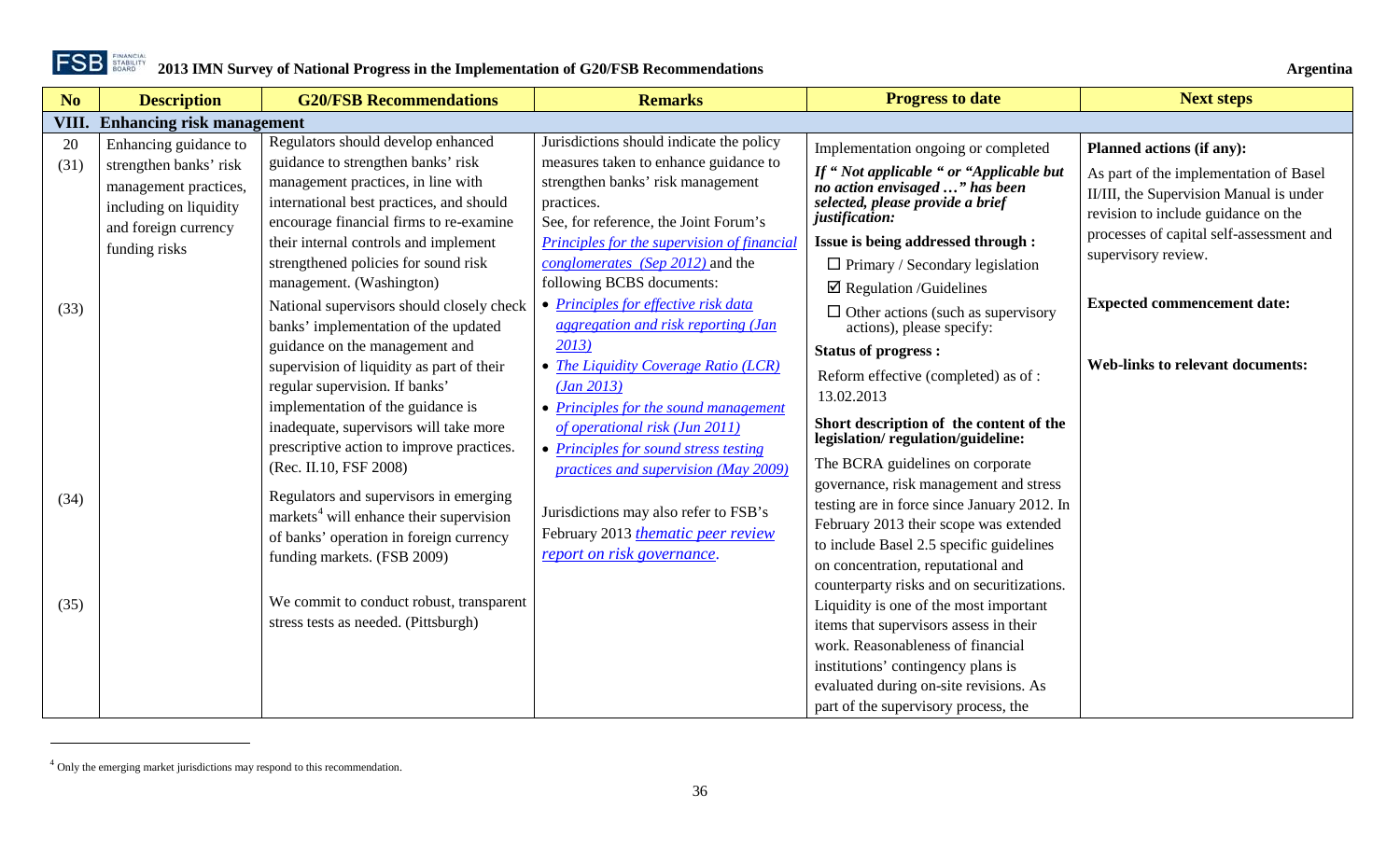

| No | <b>Description</b> | <b>G20/FSB Recommendations</b> | <b>Remarks</b> | <b>Progress to date</b>                     | <b>Next steps</b> |
|----|--------------------|--------------------------------|----------------|---------------------------------------------|-------------------|
|    |                    |                                |                | SEFyC receives information on banks'        |                   |
|    |                    |                                |                | condition and performance and monitors      |                   |
|    |                    |                                |                | their business plans. This information is   |                   |
|    |                    |                                |                | periodically submitted to the senior staff  |                   |
|    |                    |                                |                | of the SEFyC and taken into account         |                   |
|    |                    |                                |                | when formulating BCRA's policies. The       |                   |
|    |                    |                                |                | BCRA rule on credit policy requires that    |                   |
|    |                    |                                |                | credit assistance be directed towards       |                   |
|    |                    |                                |                | financing domestic investment,              |                   |
|    |                    |                                |                | production and consumption. Financial       |                   |
|    |                    |                                |                | institutions are generally not allowed to   |                   |
|    |                    |                                |                | hold foreign securities, neither public nor |                   |
|    |                    |                                |                | private. The lending capacity from          |                   |
|    |                    |                                |                | foreign currency deposits can only fund     |                   |
|    |                    |                                |                | loans denominated in the same currency      |                   |
|    |                    |                                |                | and granted to companies with revenues      |                   |
|    |                    |                                |                | tied to such foreign currencies. In         |                   |
|    |                    |                                |                | addition to the market risk capital         |                   |
|    |                    |                                |                | requirement, there are specific limits      |                   |
|    |                    |                                |                | applicable to a bank's short positions in   |                   |
|    |                    |                                |                | foreign currencies. The BCRA and the        |                   |
|    |                    |                                |                | SEFyC perform stress testing exercises to   |                   |
|    |                    |                                |                | assess the soundness and resilience of the  |                   |
|    |                    |                                |                | banking sector, particularly with a view    |                   |
|    |                    |                                |                | to improving bank supervision and           |                   |
|    |                    |                                |                | safeguarding financial stability. All major |                   |
|    |                    |                                |                | risks are stress tested: credit, liquidity, |                   |
|    |                    |                                |                | interest rate in the banking book, market   |                   |
|    |                    |                                |                | risk (price and exchange rate risk) and     |                   |
|    |                    |                                |                | business risk (net non-interest income and  |                   |
|    |                    |                                |                | operating expenses). Tests are performed    |                   |
|    |                    |                                |                | on an annual basis for all financial        |                   |
|    |                    |                                |                | intermediaries (on a standalone basis) and  |                   |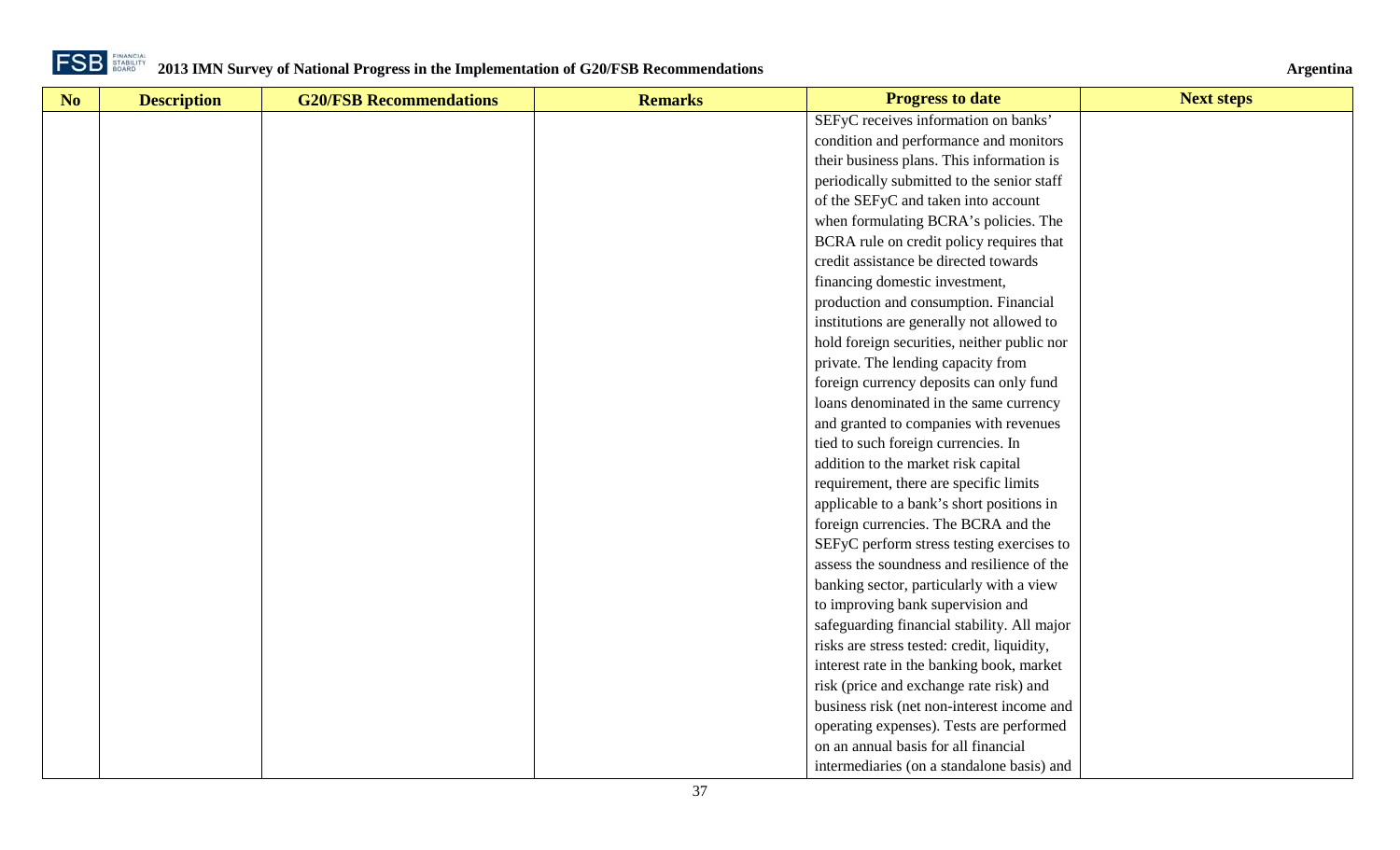

| No | <b>Description</b> | <b>G20/FSB Recommendations</b> | <b>Remarks</b> | <b>Progress to date</b>                       | <b>Next steps</b> |
|----|--------------------|--------------------------------|----------------|-----------------------------------------------|-------------------|
|    |                    |                                |                | all material exposures, with a 24-month       |                   |
|    |                    |                                |                | stress horizon. Estimated potential losses    |                   |
|    |                    |                                |                | are compared to each bank's loss              |                   |
|    |                    |                                |                | absorbing capacity, defined as regulatory     |                   |
|    |                    |                                |                | capital, and with capital buffers held in     |                   |
|    |                    |                                |                | excess of the regulatory minimum. The         |                   |
|    |                    |                                |                | results of liquidity stress tests are used to |                   |
|    |                    |                                |                | measure banks' ability to withstand           |                   |
|    |                    |                                |                | extremely illiquid scenarios and their        |                   |
|    |                    |                                |                | eventual need of financial assistance from    |                   |
|    |                    |                                |                | the BCRA as lender of last resort.            |                   |
|    |                    |                                |                |                                               |                   |
|    |                    |                                |                | <b>Web-links to relevant documents:</b>       |                   |
|    |                    |                                |                | http://www.bcra.gov.ar/pdfs/texord/t-         |                   |
|    |                    |                                |                | lingob.pdf                                    |                   |
|    |                    |                                |                | http://www.bcra.gov.ar/pdfs/texord/t-         |                   |
|    |                    |                                |                | lingeef.pdf                                   |                   |
|    |                    |                                |                | http://www.bcra.gov.ar/pdfs/texord/t-         |                   |
|    |                    |                                |                | polcre.pdf                                    |                   |
|    |                    |                                |                | http://www.bcra.gov.ar/pdfs/texord/t-         |                   |
|    |                    |                                |                | pognme.pdf                                    |                   |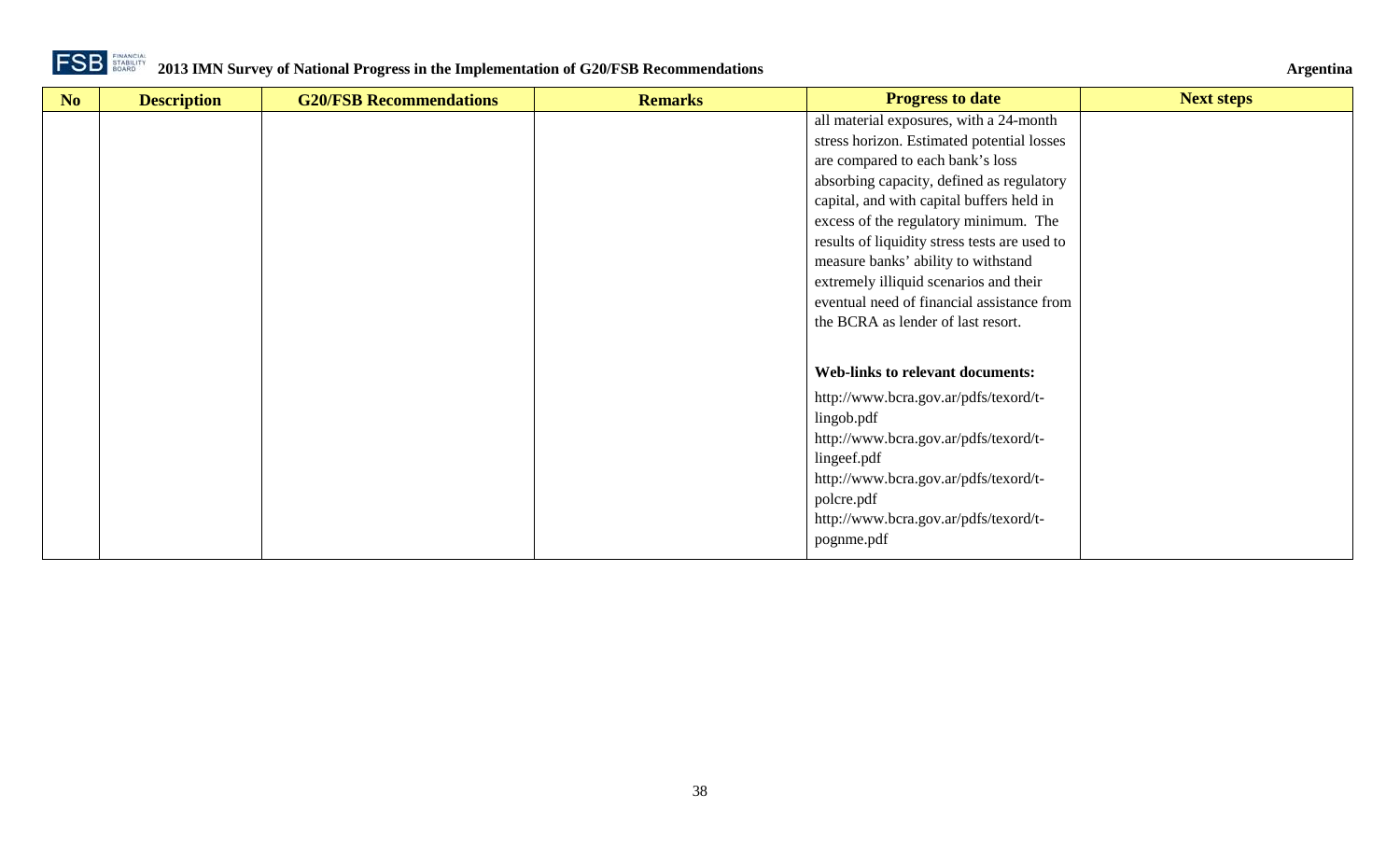

| No         | <b>Description</b>                                                      | <b>G20/FSB Recommendations</b>                                                                                                                 | <b>Remarks</b>                                                                                                                                                                                                                                                       | <b>Progress to date</b>                                                                                                                                                                                                                                                                                                                                                                                                                                                                                                                                                                                                                                                                                                                                                                                                                                                                                                                                                                      | <b>Next steps</b>                                                                                          |
|------------|-------------------------------------------------------------------------|------------------------------------------------------------------------------------------------------------------------------------------------|----------------------------------------------------------------------------------------------------------------------------------------------------------------------------------------------------------------------------------------------------------------------|----------------------------------------------------------------------------------------------------------------------------------------------------------------------------------------------------------------------------------------------------------------------------------------------------------------------------------------------------------------------------------------------------------------------------------------------------------------------------------------------------------------------------------------------------------------------------------------------------------------------------------------------------------------------------------------------------------------------------------------------------------------------------------------------------------------------------------------------------------------------------------------------------------------------------------------------------------------------------------------------|------------------------------------------------------------------------------------------------------------|
| 21<br>(36) | Efforts to deal with<br>impaired assets and<br>raise additional capital | Our efforts to deal with impaired assets<br>and to encourage the raising of additional<br>capital must continue, where needed.<br>(Pittsburgh) | Jurisdictions should indicate steps<br>taken to reduce impaired assets and<br>encourage additional capital raising.<br>For example, jurisdictions could<br>include here the amount of new equity<br>raised by banks operating in their<br>jurisdictions during 2012. | Implementation ongoing or completed<br>If "Not applicable " or "Applicable but<br>no action envisaged " has been<br>selected, please provide a brief<br>justification:<br>Issue is being addressed through :<br>$\Box$ Primary / Secondary legislation<br>$\boxtimes$ Regulation /Guidelines<br>$\Box$ Other actions (such as supervisory<br>actions), please specify:<br><b>Status of progress:</b><br>Reform effective (completed) as of:<br>01.01.2013<br>Short description of the content of the<br>legislation/regulation/guideline:<br>Basel capital requirements for credit,<br>market and operational risks (as per BII,<br>2.5 and III) are in force from January<br>2013. To secure a smooth transition to the<br>Basel II/III requirements (including the<br>new buffers) the already existing rule on<br>Profit Distribution has been made more<br>stringent. As from Communication "A"<br>5273, to be able to distribute retained<br>earnings a financial institution will have | Planned actions (if any):<br><b>Expected commencement date:</b><br><b>Web-links to relevant documents:</b> |
|            |                                                                         |                                                                                                                                                |                                                                                                                                                                                                                                                                      | to have enough capital to pay the<br>dividends and still keep a buffer above<br>the minimum capital requirement<br>equivalent to 75% of its capital<br>requirement.                                                                                                                                                                                                                                                                                                                                                                                                                                                                                                                                                                                                                                                                                                                                                                                                                          |                                                                                                            |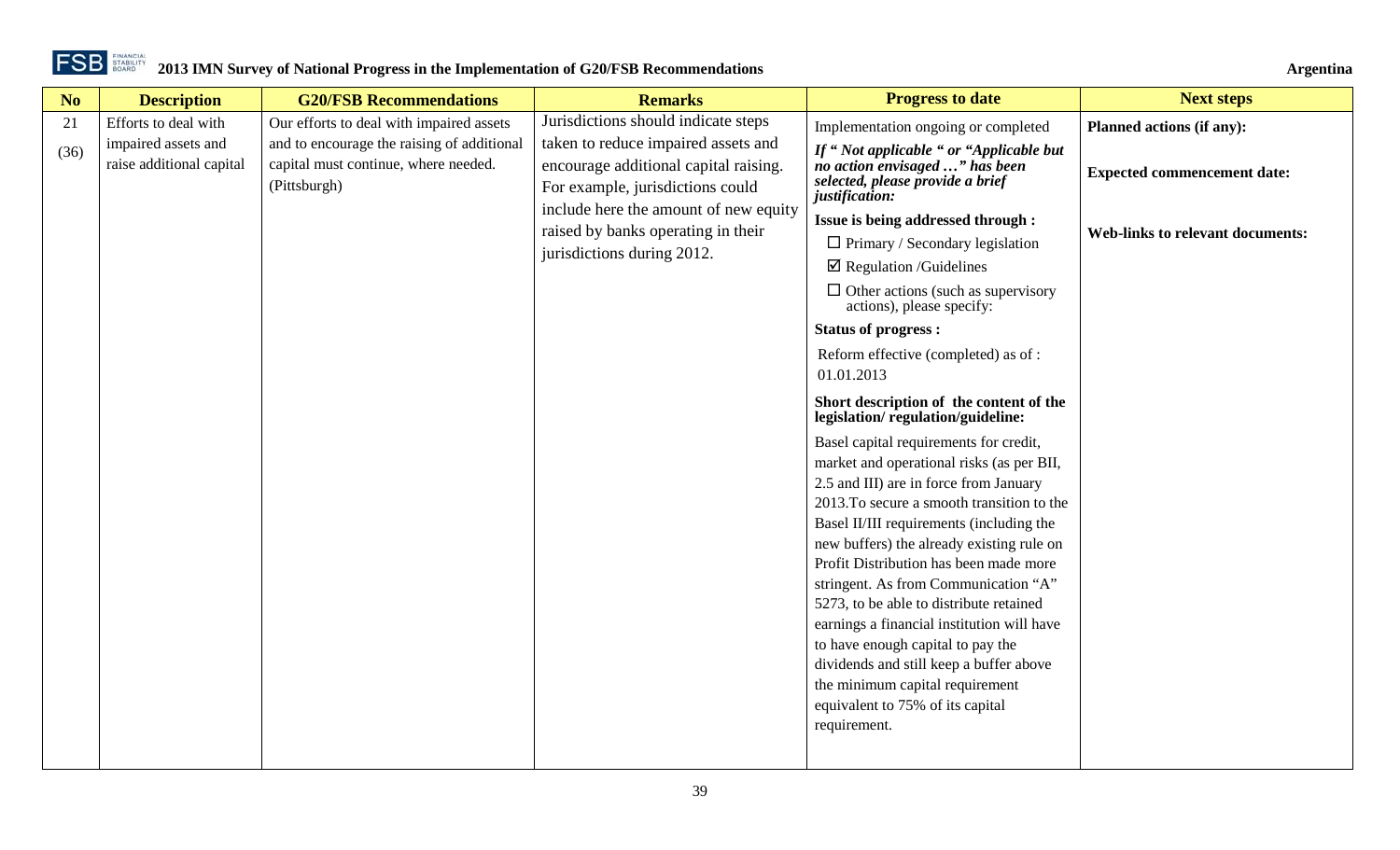

| Argentina |
|-----------|
|           |

| N <sub>o</sub> | <b>Description</b> | <b>G20/FSB Recommendations</b> | <b>Remarks</b> | <b>Progress to date</b>                 | <b>Next steps</b> |
|----------------|--------------------|--------------------------------|----------------|-----------------------------------------|-------------------|
|                |                    |                                |                | Web-links to relevant documents:        |                   |
|                |                    |                                |                | http://www.bcra.gov.ar/pdfs/comytexord/ |                   |
|                |                    |                                |                | A5273.pdf                               |                   |
|                |                    |                                |                | http://www.bcra.gov.ar/pdfs/comytexord/ |                   |
|                |                    |                                |                | A5369.pdf                               |                   |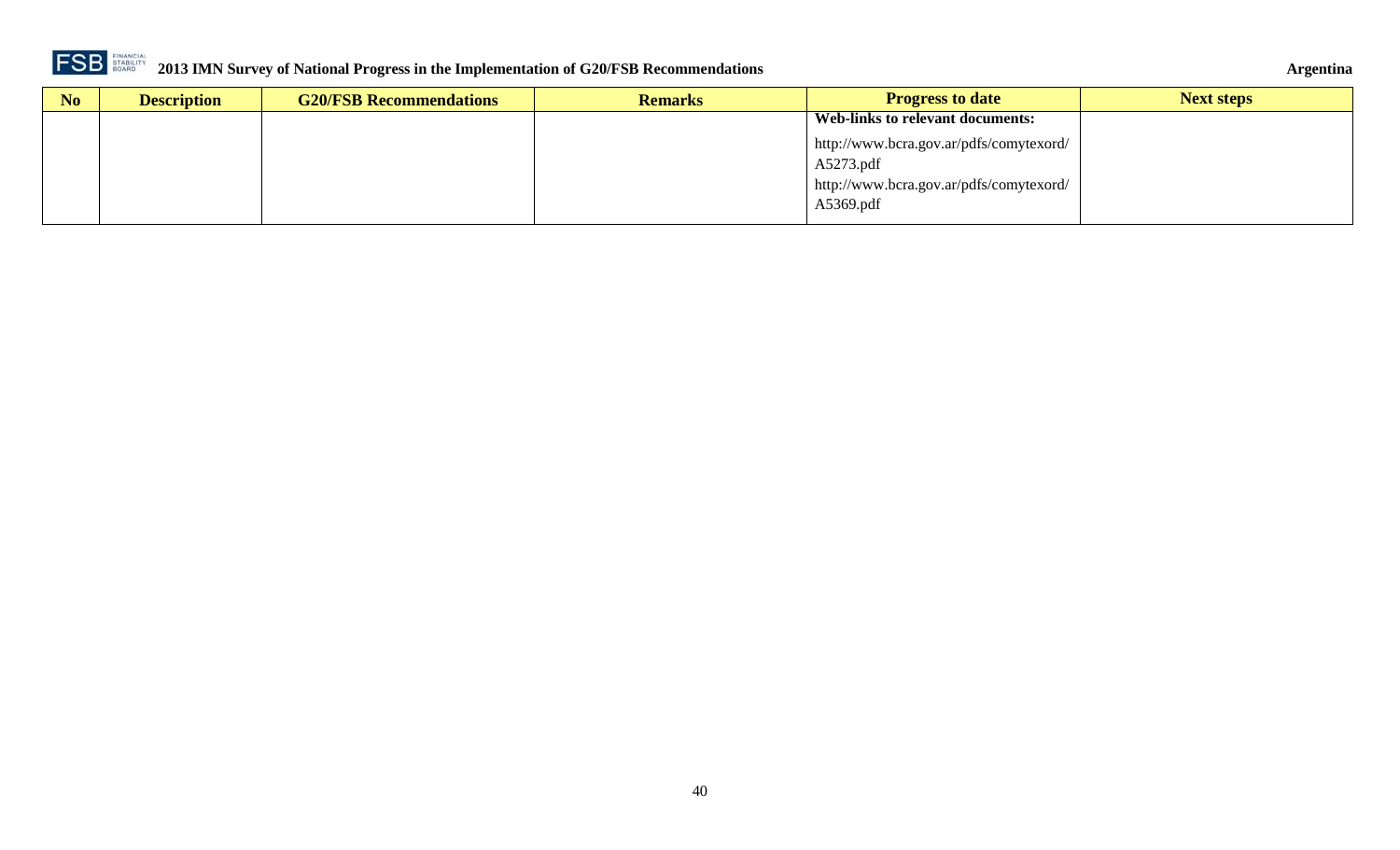

| No.  | <b>Description</b>                       | <b>G20/FSB Recommendations</b>                                                                                  | <b>Remarks</b>                                                                                            | <b>Progress to date</b>                                                                                                         | <b>Next steps</b>                       |
|------|------------------------------------------|-----------------------------------------------------------------------------------------------------------------|-----------------------------------------------------------------------------------------------------------|---------------------------------------------------------------------------------------------------------------------------------|-----------------------------------------|
| 22   | Enhanced risk                            | Financial institutions should provide                                                                           | Jurisdictions should indicate the status of                                                               | Implementation ongoing or completed                                                                                             | <b>Planned actions (if any):</b>        |
| (37) | disclosures by financial<br>institutions | enhanced risk disclosures in their<br>reporting and disclose all losses on an<br>ongoing basis, consistent with | implementation of the disclosures<br>requirements of IFRSs (in particular<br>IFRS7 and 13) or equivalent. | If "Not applicable " or "Applicable but<br>no action envisaged " has been<br>selected, please provide a brief<br>justification: | <b>Expected commencement date:</b>      |
|      |                                          | international best practice, as appropriate.<br>(Washington)                                                    | Jurisdictions may also use as reference<br>the recommendations of the October 2012                        | Issue is being addressed through :                                                                                              |                                         |
|      |                                          |                                                                                                                 | report by the Enhanced Disclosure Task                                                                    | $\Box$ Primary / Secondary legislation                                                                                          | <b>Web-links to relevant documents:</b> |
|      |                                          |                                                                                                                 | Force on <i>Enhancing the Risk Disclosures</i>                                                            | $\boxtimes$ Regulation /Guidelines                                                                                              |                                         |
|      |                                          |                                                                                                                 | of Banks.                                                                                                 | $\Box$ Other actions (such as supervisory<br>actions), please specify:                                                          |                                         |
|      |                                          |                                                                                                                 |                                                                                                           | <b>Status of progress:</b>                                                                                                      |                                         |
|      |                                          |                                                                                                                 |                                                                                                           | Reform effective (completed) as of :<br>08.02.2013                                                                              |                                         |
|      |                                          |                                                                                                                 |                                                                                                           | Short description of the content of the<br>legislation/regulation/guideline:                                                    |                                         |
|      |                                          |                                                                                                                 |                                                                                                           | Communication "A" 5201, on                                                                                                      |                                         |
|      |                                          |                                                                                                                 |                                                                                                           | transparency and the necessary                                                                                                  |                                         |
|      |                                          |                                                                                                                 |                                                                                                           | information to be disclosed so that                                                                                             |                                         |
|      |                                          |                                                                                                                 |                                                                                                           | interested third parties can monitor the                                                                                        |                                         |
|      |                                          |                                                                                                                 |                                                                                                           | strength and solvency of financial                                                                                              |                                         |
|      |                                          |                                                                                                                 |                                                                                                           | institutions, was followed by                                                                                                   |                                         |
|      |                                          |                                                                                                                 |                                                                                                           | Communication "A" 5293, that                                                                                                    |                                         |
|      |                                          |                                                                                                                 |                                                                                                           | established minimum disclosure                                                                                                  |                                         |
|      |                                          |                                                                                                                 |                                                                                                           | requirements. Financial institutions must                                                                                       |                                         |
|      |                                          |                                                                                                                 |                                                                                                           | provide, as a note to their annual financial                                                                                    |                                         |
|      |                                          |                                                                                                                 |                                                                                                           | statements, details on their risk exposures                                                                                     |                                         |
|      |                                          |                                                                                                                 |                                                                                                           | and risk management framework.<br>Communication "A" 5394, on Market                                                             |                                         |
|      |                                          |                                                                                                                 |                                                                                                           | Discipline, requires Financial Institutions                                                                                     |                                         |
|      |                                          |                                                                                                                 |                                                                                                           | to report, on the base of a set of                                                                                              |                                         |
|      |                                          |                                                                                                                 |                                                                                                           | disclosure requirements, key information                                                                                        |                                         |
|      |                                          |                                                                                                                 |                                                                                                           | which will allow market participants to                                                                                         |                                         |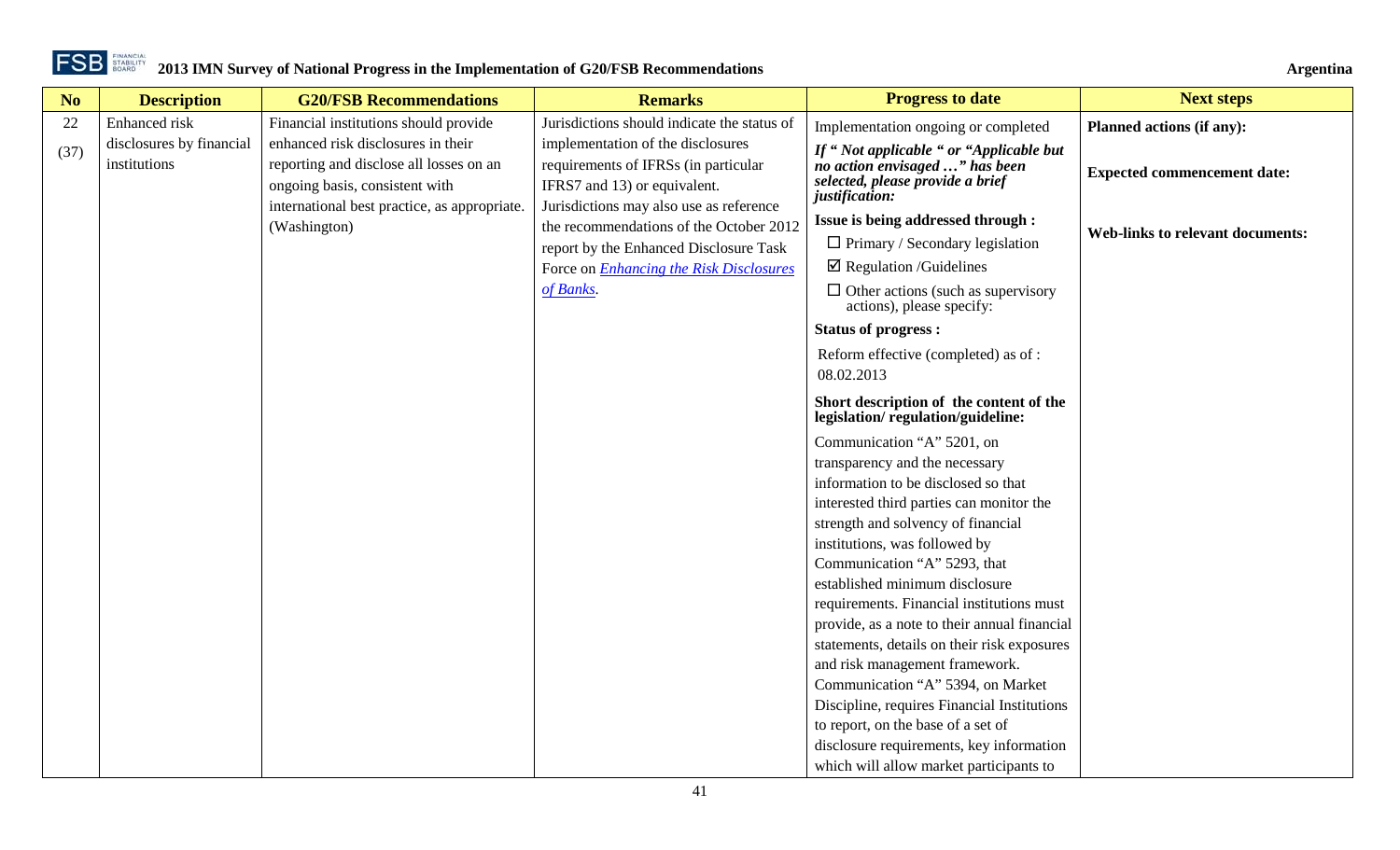

| No | <b>Description</b> | <b>G20/FSB Recommendations</b> | <b>Remarks</b> | <b>Progress to date</b>                    | <b>Next steps</b> |
|----|--------------------|--------------------------------|----------------|--------------------------------------------|-------------------|
|    |                    |                                |                | assess the scope of application of capital |                   |
|    |                    |                                |                | requirements, risk exposures, risk         |                   |
|    |                    |                                |                | assessment processes and the capital       |                   |
|    |                    |                                |                | adequacy of institutions. Disclosure       |                   |
|    |                    |                                |                | requirements will be in force as from      |                   |
|    |                    |                                |                | December 2013.                             |                   |
|    |                    |                                |                |                                            |                   |
|    |                    |                                |                | Web-links to relevant documents:           |                   |
|    |                    |                                |                | http://www.bcra.gov.ar/pdfs/comytexord/    |                   |
|    |                    |                                |                | A5201.pdf                                  |                   |
|    |                    |                                |                | http://www.bcra.gov.ar/pdfs/comytexord/    |                   |
|    |                    |                                |                | A5293.pdf                                  |                   |
|    |                    |                                |                | http://www.bcra.gov.ar/pdfs/comytexord/    |                   |
|    |                    |                                |                | A5394.pdf                                  |                   |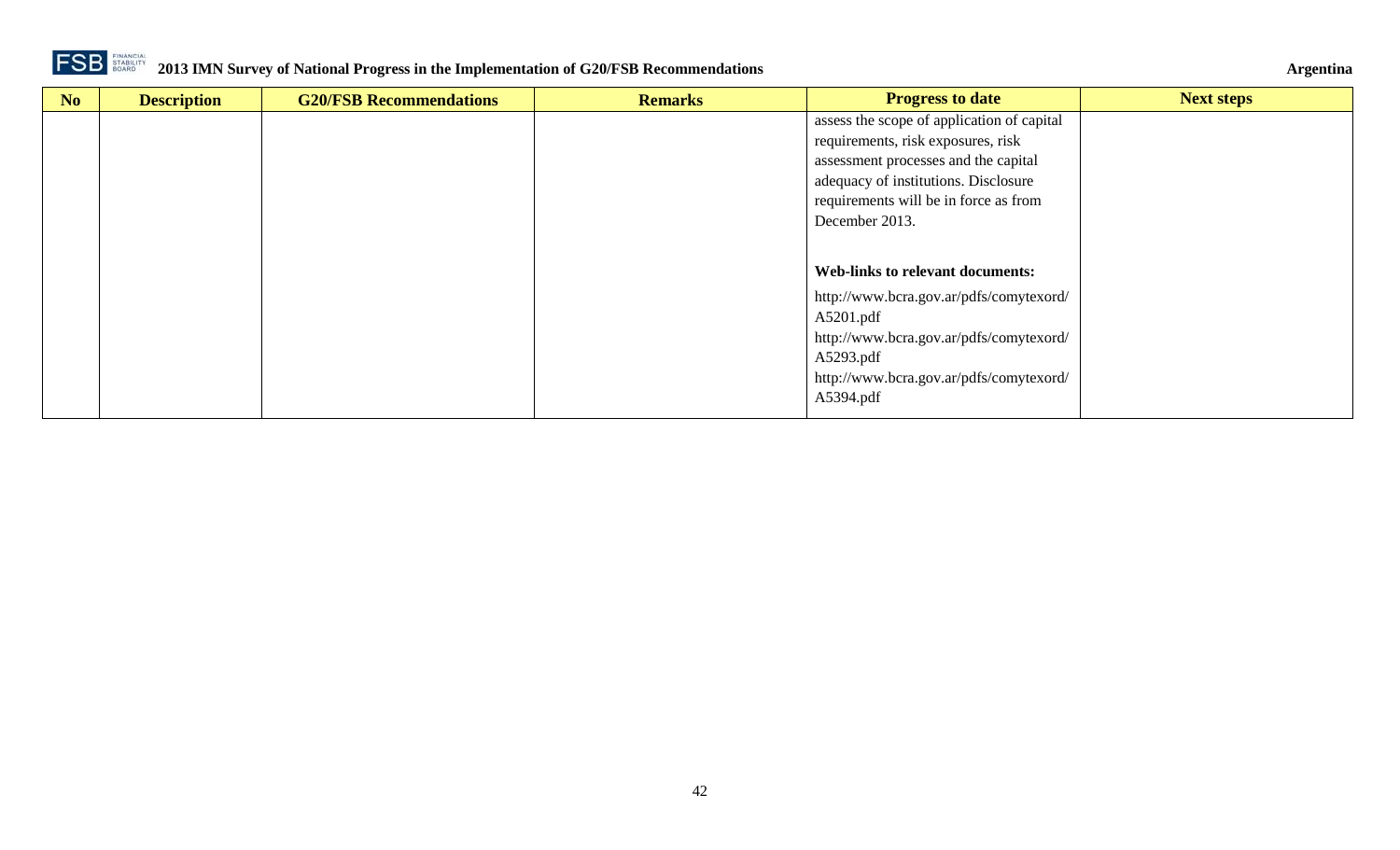

<span id="page-42-0"></span>

| No   | <b>Description</b>                         | <b>G20/FSB Recommendations</b>                                                                                                                              | <b>Remarks</b>                                                                                                                                              | <b>Progress to date</b>                                                                                                                                                                                                                                                                                                                                                                                                                                                                                                                                                                                                                       | <b>Next steps</b>                                                      |
|------|--------------------------------------------|-------------------------------------------------------------------------------------------------------------------------------------------------------------|-------------------------------------------------------------------------------------------------------------------------------------------------------------|-----------------------------------------------------------------------------------------------------------------------------------------------------------------------------------------------------------------------------------------------------------------------------------------------------------------------------------------------------------------------------------------------------------------------------------------------------------------------------------------------------------------------------------------------------------------------------------------------------------------------------------------------|------------------------------------------------------------------------|
| IX.  | <b>Strengthening deposit insurance</b>     |                                                                                                                                                             |                                                                                                                                                             |                                                                                                                                                                                                                                                                                                                                                                                                                                                                                                                                                                                                                                               |                                                                        |
| 23   | Strengthening of                           | National deposit insurance arrangements                                                                                                                     | Jurisdictions should describe any                                                                                                                           | Implementation ongoing or completed                                                                                                                                                                                                                                                                                                                                                                                                                                                                                                                                                                                                           | Planned actions (if any):                                              |
| (38) | national deposit<br>insurance arrangements | should be reviewed against the agreed<br>international principles, and authorities<br>should strengthen arrangements where<br>needed. (Rec. VI.9, FSF 2008) | revisions made to national deposit<br>insurance system, including steps taken to<br>address the recommendations of the<br>FSB's February 2012 thematic peer | If "Not applicable " or "Applicable but<br>no action envisaged " has been<br>selected, please provide a brief<br>justification:                                                                                                                                                                                                                                                                                                                                                                                                                                                                                                               | The final version of the self-assessment<br>will be published in 2013. |
|      |                                            |                                                                                                                                                             | review report on deposit insurance                                                                                                                          | Issue is being addressed through :                                                                                                                                                                                                                                                                                                                                                                                                                                                                                                                                                                                                            | <b>Expected commencement date:</b>                                     |
|      |                                            |                                                                                                                                                             | systems.                                                                                                                                                    | $\Box$ Primary / Secondary legislation                                                                                                                                                                                                                                                                                                                                                                                                                                                                                                                                                                                                        |                                                                        |
|      |                                            |                                                                                                                                                             |                                                                                                                                                             | $\Box$ Regulation /Guidelines                                                                                                                                                                                                                                                                                                                                                                                                                                                                                                                                                                                                                 |                                                                        |
|      |                                            |                                                                                                                                                             |                                                                                                                                                             | $\boxtimes$ Other actions (such as supervisory<br>actions), please specify:                                                                                                                                                                                                                                                                                                                                                                                                                                                                                                                                                                   | <b>Web-links to relevant documents:</b>                                |
|      |                                            |                                                                                                                                                             |                                                                                                                                                             | The DIA, Seguro de Depósitos SA<br>(SEDESA) conducted its first self-<br>assessment in 2012, according to IADI's<br>Assessment Methodology. Currently, the<br>DIA is undergoing a process of revision<br>of this draft and the final version will be<br>published in 2013. Also, as regards the<br>recommendations of the FSB's February<br>2012 thematic peer review: i) Argentina<br>has an explicit deposit insurance system<br>(Recommendation 1); ii) Implementation<br>of the Core Principles: the DIA has<br>undertaken a self assessment, as<br>mentioned above, and is currently<br>reviewing the first draft.<br>(Recommendation 2) |                                                                        |
|      |                                            |                                                                                                                                                             |                                                                                                                                                             | <b>Status of progress:</b>                                                                                                                                                                                                                                                                                                                                                                                                                                                                                                                                                                                                                    |                                                                        |
|      |                                            |                                                                                                                                                             |                                                                                                                                                             | Draft in preparation, expected publication<br>by: 31.12.2013                                                                                                                                                                                                                                                                                                                                                                                                                                                                                                                                                                                  |                                                                        |
|      |                                            |                                                                                                                                                             |                                                                                                                                                             | Short description of the content of the                                                                                                                                                                                                                                                                                                                                                                                                                                                                                                                                                                                                       |                                                                        |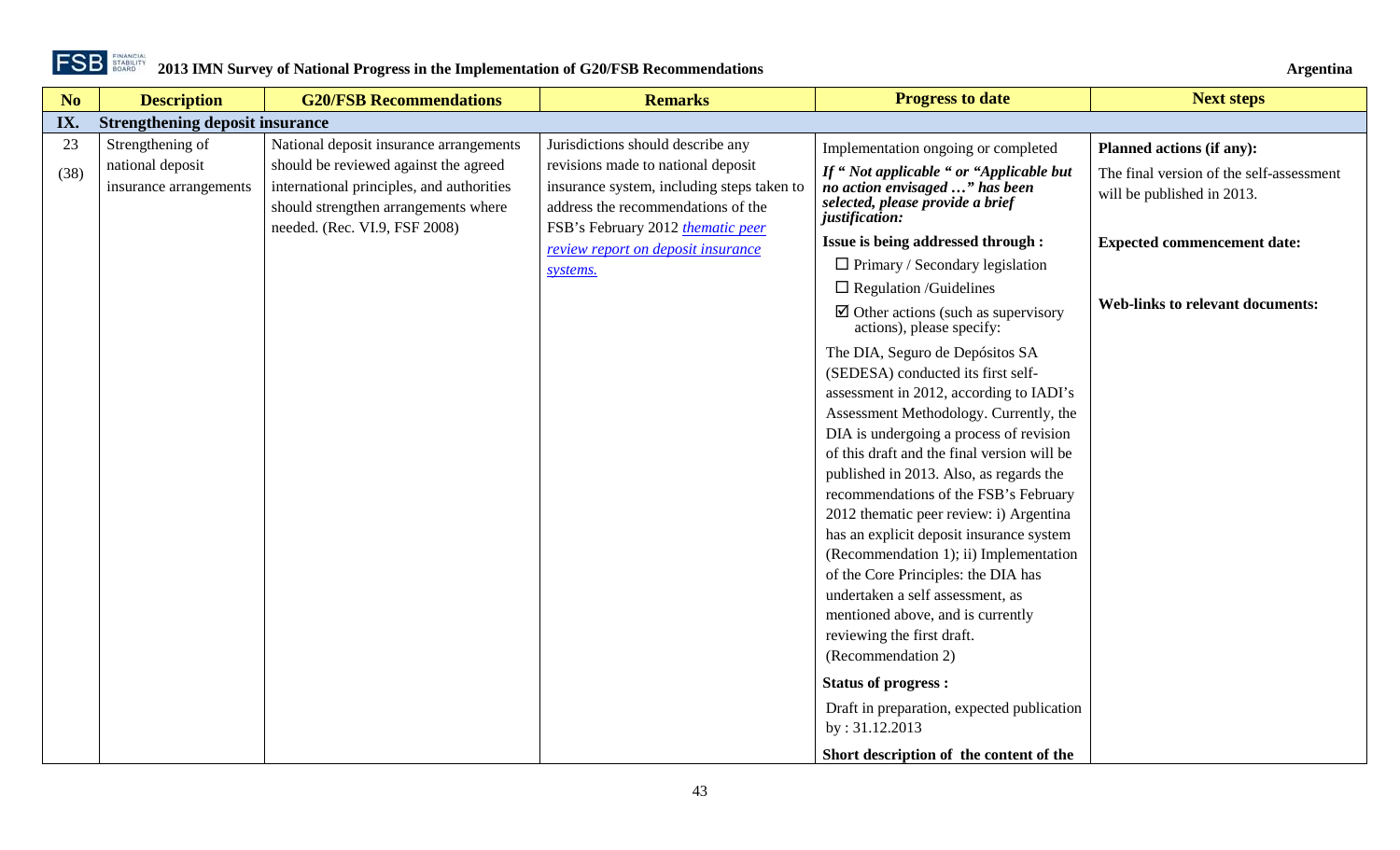

| No | <b>Description</b> | <b>G20/FSB Recommendations</b> | <b>Remarks</b> | <b>Progress to date</b>                  | <b>Next steps</b> |
|----|--------------------|--------------------------------|----------------|------------------------------------------|-------------------|
|    |                    |                                |                | legislation/regulation/guideline:        |                   |
|    |                    |                                |                | Deposit Guarantee System - Law No.       |                   |
|    |                    |                                |                | 24,485 – Presidential Decree No.         |                   |
|    |                    |                                |                | 540/1995, as amended – Presidential      |                   |
|    |                    |                                |                | Decree No. 905/2002 (related sections)   |                   |
|    |                    |                                |                |                                          |                   |
|    |                    |                                |                | Web-links to relevant documents:         |                   |
|    |                    |                                |                | http://www.en.sedesa.com.ar/Section.aspx |                   |
|    |                    |                                |                | $?Id = 174$                              |                   |
|    |                    |                                |                |                                          |                   |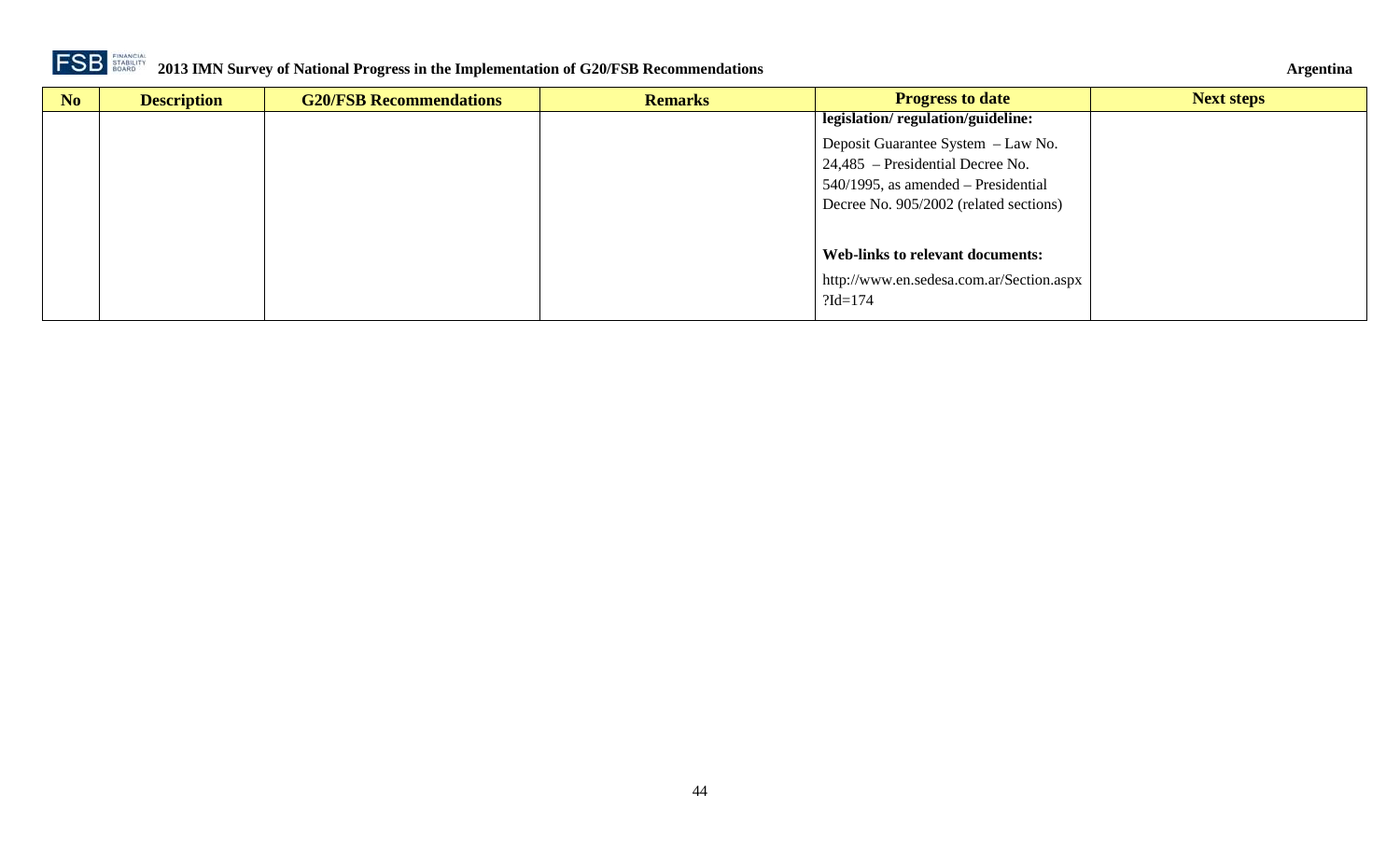

<span id="page-44-0"></span>

| N <sub>o</sub> | <b>Description</b>                           | <b>G20/FSB Recommendations</b>                                                                                                                                                                                                                                                                                                                                                                                                      | <b>Remarks</b>                                                                                                                                                                                                                                                                                                 | <b>Progress to date</b>                                                                                                                                                                                                                                                                                                                                                                                                                                                                                                                                                                                                                                                                                                                                                                                                                                                            | <b>Next steps</b>                                                                                                 |
|----------------|----------------------------------------------|-------------------------------------------------------------------------------------------------------------------------------------------------------------------------------------------------------------------------------------------------------------------------------------------------------------------------------------------------------------------------------------------------------------------------------------|----------------------------------------------------------------------------------------------------------------------------------------------------------------------------------------------------------------------------------------------------------------------------------------------------------------|------------------------------------------------------------------------------------------------------------------------------------------------------------------------------------------------------------------------------------------------------------------------------------------------------------------------------------------------------------------------------------------------------------------------------------------------------------------------------------------------------------------------------------------------------------------------------------------------------------------------------------------------------------------------------------------------------------------------------------------------------------------------------------------------------------------------------------------------------------------------------------|-------------------------------------------------------------------------------------------------------------------|
| X.             |                                              | Safeguarding the integrity and efficiency of financial markets                                                                                                                                                                                                                                                                                                                                                                      |                                                                                                                                                                                                                                                                                                                |                                                                                                                                                                                                                                                                                                                                                                                                                                                                                                                                                                                                                                                                                                                                                                                                                                                                                    |                                                                                                                   |
| 24<br>(39)     | Enhancing market<br>integrity and efficiency | We must ensure that markets serve<br>efficient allocation of investments and<br>savings in our economies and do not pose<br>risks to financial stability. To this end, we<br>commit to implement initial<br>recommendations by IOSCO on market<br>integrity and efficiency, including<br>measures to address the risks posed by<br>high frequency trading and dark liquidity,<br>and call for further work by mid-2012.<br>(Cannes) | Jurisdictions should indicate the progress<br>made in implementing the following<br>IOSCO reports:<br>• Report on Regulatory Issues Raised by<br>the Impact of Technological Changes<br>on Market Integrity and Efficiency (Oct<br>$2011$ ; and<br>• Report on Principles for Dark Liquidity<br>$(May 2011)$ . | Implementation ongoing or completed<br>If "Not applicable " or "Applicable but<br>no action envisaged " has been<br>selected, please provide a brief<br>justification:<br><b>Issue is being addressed through:</b><br>$\boxtimes$ Primary / Secondary legislation<br>$\Box$ Regulation /Guidelines<br>$\Box$ Other actions (such as supervisory<br>actions), please specify:<br><b>Status of progress:</b><br>Reform effective (completed) as of:<br>28.01.2013<br>Short description of the content of the<br>legislation/regulation/guideline:<br>The new Capital Market Law N° 26,831<br>provides the CNV with supervisory and<br>sanctionary powers that were previously<br>absent (see Law 17,811, dated 1968)<br>aligning Argentina with international<br>standards.<br><b>Web-links to relevant documents:</b><br>http://www.cnv.gob.ar/LeyesyReg/Leyes/<br>ing/LEY26831.htm | <b>Planned actions (if any):</b><br><b>Expected commencement date:</b><br><b>Web-links to relevant documents:</b> |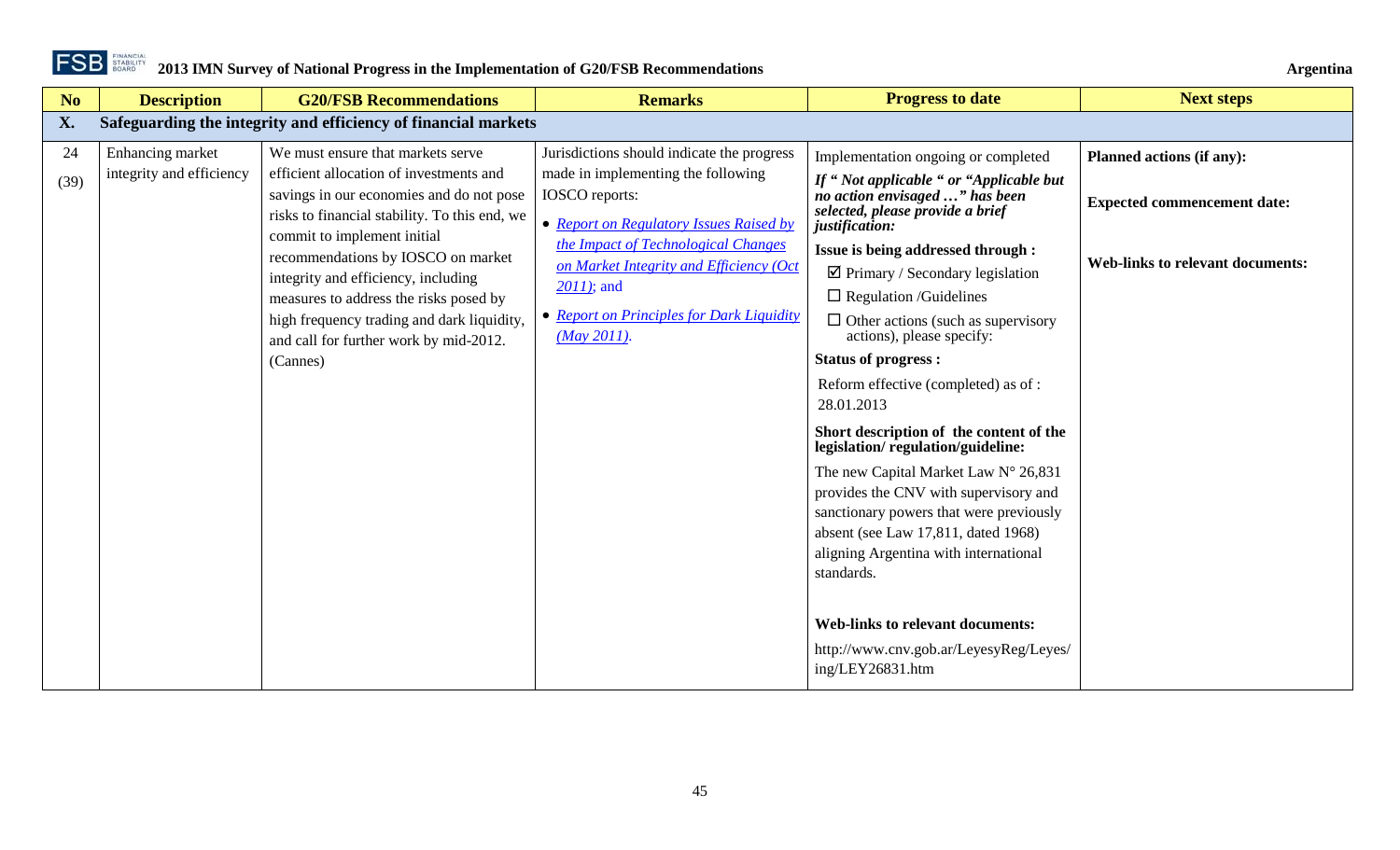| N <sub>o</sub> | <b>Description</b>                   | <b>G20/FSB Recommendations</b>                                                                                                                                                                                                                                                                                                                                                                                                                                             | <b>Remarks</b>                                                                                                                                                                                                                                                                                                                                                                                                               | <b>Progress to date</b>                                                                                                                                                                                                                                                                                                                                         | <b>Next steps</b>                       |
|----------------|--------------------------------------|----------------------------------------------------------------------------------------------------------------------------------------------------------------------------------------------------------------------------------------------------------------------------------------------------------------------------------------------------------------------------------------------------------------------------------------------------------------------------|------------------------------------------------------------------------------------------------------------------------------------------------------------------------------------------------------------------------------------------------------------------------------------------------------------------------------------------------------------------------------------------------------------------------------|-----------------------------------------------------------------------------------------------------------------------------------------------------------------------------------------------------------------------------------------------------------------------------------------------------------------------------------------------------------------|-----------------------------------------|
| 25             | Enhanced market                      | We need to ensure enhanced market                                                                                                                                                                                                                                                                                                                                                                                                                                          | Jurisdictions should indicate the policy                                                                                                                                                                                                                                                                                                                                                                                     | Implementation ongoing or completed                                                                                                                                                                                                                                                                                                                             | Planned actions (if any):               |
| (40)           | transparency in<br>commodity markets | transparency, both on cash and financial<br>commodity markets, including OTC, and<br>achieve appropriate regulation and<br>supervision of participants in these                                                                                                                                                                                                                                                                                                            | measures taken to enhance market<br>transparency in commodity markets.<br>See, for reference, IOSCO's report on                                                                                                                                                                                                                                                                                                              | If "Not applicable " or "Applicable but<br>no action envisaged " has been<br>selected, please provide a brief<br>justification:                                                                                                                                                                                                                                 | <b>Expected commencement date:</b>      |
|                |                                      | markets. Market regulators and<br>authorities should be granted effective<br>intervention powers to address disorderly<br>markets and prevent market abuses. In<br>particular, market regulators should have,<br>and use formal position management<br>powers, including the power to set ex-<br>ante position limits, particularly in the<br>delivery month where appropriate, among<br>other powers of intervention. We call on<br>IOSCO to report on the implementation | Principles for the Regulation and<br><b>Supervision of Commodity Derivatives</b><br>Markets (Sep 2011).<br>Jurisdictions, in responding to this<br>recommendation, may also make use of<br>the responses contained in the report<br>published by the IOSCO's Committee on<br>Commodity Futures Markets based on a<br>survey conducted amongst its members in<br>April 2012 on regulation in commodity<br>derivatives market. | Issue is being addressed through :<br>$\boxtimes$ Primary / Secondary legislation<br>$\Box$ Regulation /Guidelines<br>$\Box$ Other actions (such as supervisory<br>actions), please specify:<br><b>Status of progress:</b><br>Reform effective (completed) as of:<br>28.01.2013<br>Short description of the content of the<br>legislation/regulation/guideline: | <b>Web-links to relevant documents:</b> |
|                |                                      | of its recommendations by the end of<br>2012. (Cannes)                                                                                                                                                                                                                                                                                                                                                                                                                     |                                                                                                                                                                                                                                                                                                                                                                                                                              | The new Capital Market Law N°26,831<br>provides the CNV with supervisory and<br>sanctionary powers that were previously<br>absent (see Law 17,811, dated 1968)<br>aligning Argentina with international<br>standards.<br><b>Web-links to relevant documents:</b><br>http://www.cnv.gob.ar/LeyesyReg/Leyes/<br>ing/LEY26831.htm                                  |                                         |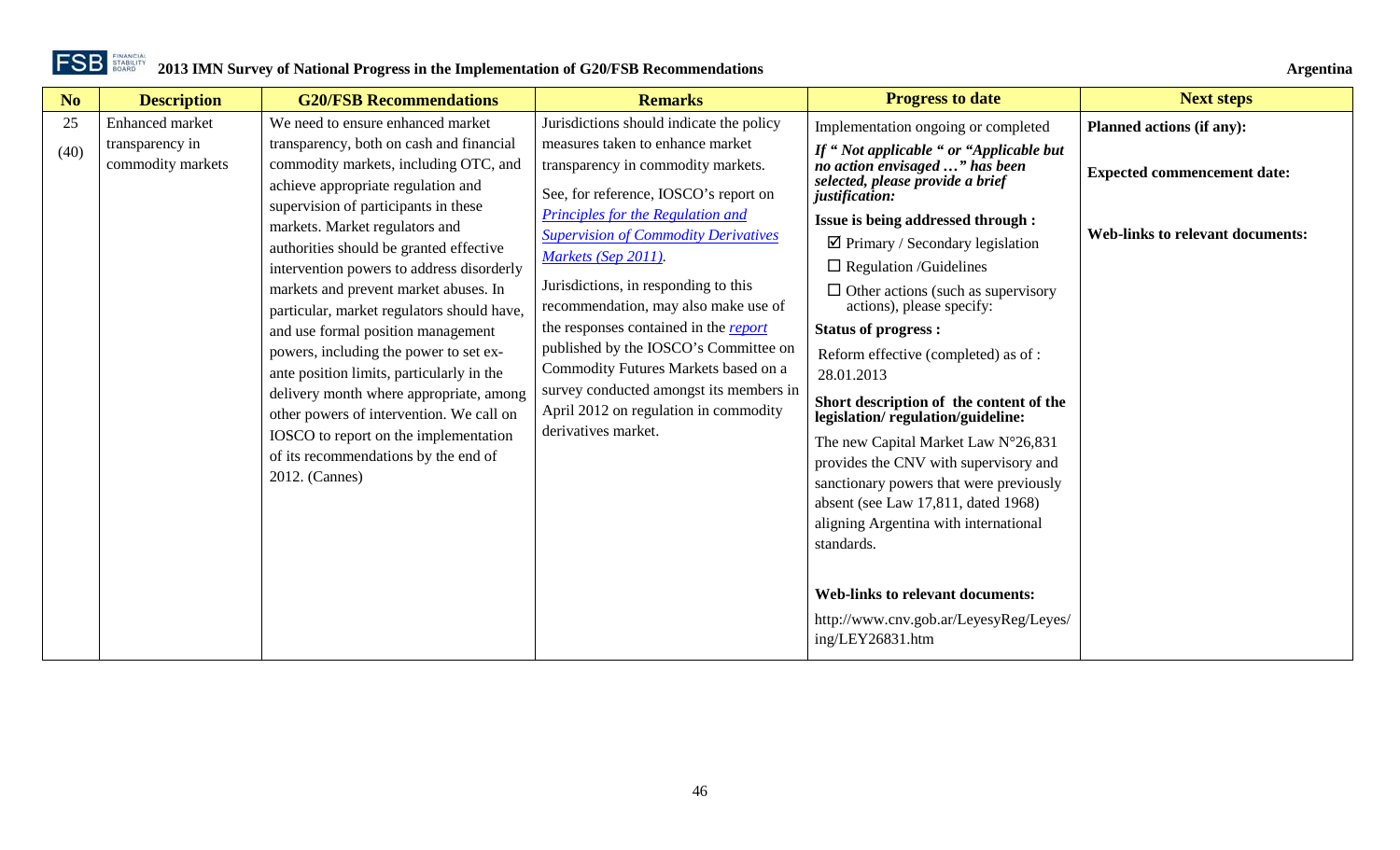

| N <sub>o</sub> | <b>Description</b>      | <b>G20/FSB Recommendations</b>                                                                                           | <b>Remarks</b>                                                                                                                                 | <b>Progress to date</b>                                                                                                         | <b>Next steps</b>                                              |
|----------------|-------------------------|--------------------------------------------------------------------------------------------------------------------------|------------------------------------------------------------------------------------------------------------------------------------------------|---------------------------------------------------------------------------------------------------------------------------------|----------------------------------------------------------------|
| 26             | Legal Entity Identifier | We support the creation of a global legal                                                                                | Jurisdictions should indicate whether they                                                                                                     | Implementation ongoing or completed                                                                                             | <b>Planned actions (if any):</b>                               |
| <b>New</b>     |                         | entity identified (LEI) which uniquely<br>identifies parties to financial transactions.<br>(Cannes)                      | have joined Regulatory Oversight<br>Committee (ROC) and whether they<br>intend setting up Local Operating Unit<br>(LOU) in their jurisdiction. | If "Not applicable " or "Applicable but<br>no action envisaged " has been<br>selected, please provide a brief<br>justification: | The BCRA is working to set up a Local<br>Operating Unit (LOU). |
|                |                         |                                                                                                                          |                                                                                                                                                | Issue is being addressed through :                                                                                              | <b>Expected commencement date:</b>                             |
|                |                         | We encourage global adoption of the LEI<br>to support authorities and market<br>participants in identifying and managing |                                                                                                                                                | $\Box$ Primary / Secondary legislation                                                                                          | 31.07.2014                                                     |
|                |                         |                                                                                                                          |                                                                                                                                                | $\Box$ Regulation /Guidelines                                                                                                   |                                                                |
|                |                         |                                                                                                                          |                                                                                                                                                | $\boxtimes$ Other actions (such as supervisory<br>actions), please specify:                                                     | <b>Web-links to relevant documents:</b>                        |
|                |                         | financial risks. (Los Cabos)                                                                                             |                                                                                                                                                | The BCRA has assented to the Charter of                                                                                         |                                                                |
|                |                         |                                                                                                                          |                                                                                                                                                | the Regulatory Oversight Committee                                                                                              |                                                                |
|                |                         |                                                                                                                          |                                                                                                                                                | (ROC) on December 21, 2012, which                                                                                               |                                                                |
|                |                         |                                                                                                                          |                                                                                                                                                | means that it upholds the Global LEI                                                                                            |                                                                |
|                |                         |                                                                                                                          |                                                                                                                                                | System High-Level Principles and goals                                                                                          |                                                                |
|                |                         |                                                                                                                          |                                                                                                                                                | set forth in the Charter, participates                                                                                          |                                                                |
|                |                         |                                                                                                                          |                                                                                                                                                | actively in the work of the ROC, and                                                                                            |                                                                |
|                |                         |                                                                                                                          |                                                                                                                                                | supports the introduction of the Global                                                                                         |                                                                |
|                |                         |                                                                                                                          |                                                                                                                                                | LEI System for official or international                                                                                        |                                                                |
|                |                         |                                                                                                                          |                                                                                                                                                | identification purposes. It is also member                                                                                      |                                                                |
|                |                         |                                                                                                                          |                                                                                                                                                | of the Executive Committee that is to                                                                                           |                                                                |
|                |                         |                                                                                                                          |                                                                                                                                                | take forward the work of the ROC;                                                                                               |                                                                |
|                |                         |                                                                                                                          |                                                                                                                                                | contributes with the Board of Directors                                                                                         |                                                                |
|                |                         |                                                                                                                          |                                                                                                                                                | Working Group and the Committee of                                                                                              |                                                                |
|                |                         |                                                                                                                          |                                                                                                                                                | Evaluation and Standards. The BCRA is                                                                                           |                                                                |
|                |                         |                                                                                                                          |                                                                                                                                                | working to set up a Local Operating Unit                                                                                        |                                                                |
|                |                         |                                                                                                                          |                                                                                                                                                | (LOU). A four-digit prefix for the BCRA                                                                                         |                                                                |
|                |                         |                                                                                                                          |                                                                                                                                                | pre-LOU was assigned by the ROC                                                                                                 |                                                                |
|                |                         |                                                                                                                          |                                                                                                                                                | Secretariat on 14th August 2013.                                                                                                |                                                                |
|                |                         |                                                                                                                          |                                                                                                                                                | <b>Status of progress:</b>                                                                                                      |                                                                |
|                |                         |                                                                                                                          |                                                                                                                                                | Draft in preparation, expected                                                                                                  |                                                                |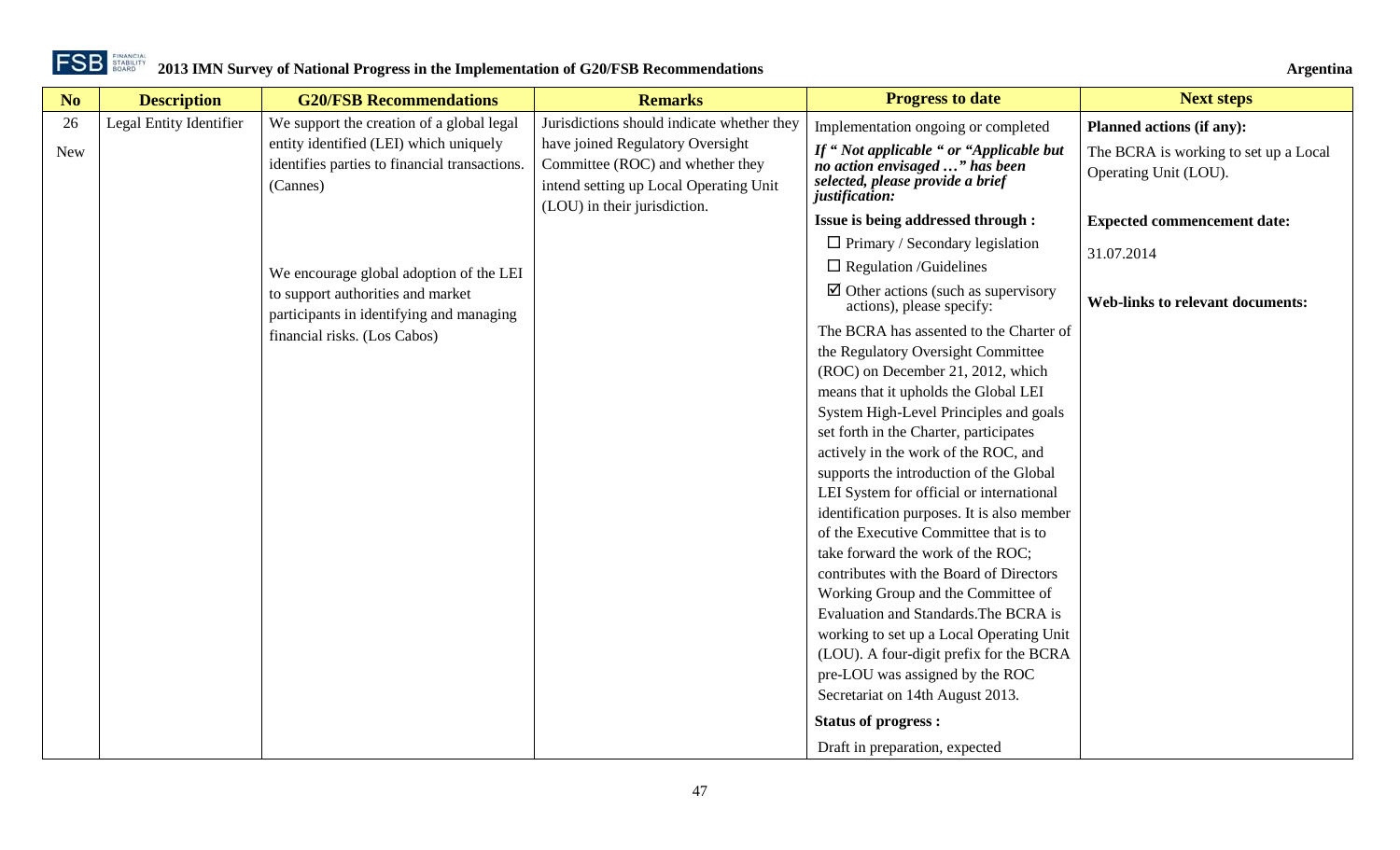

| No | <b>Description</b> | <b>G20/FSB Recommendations</b> | <b>Remarks</b> | <b>Progress to date</b>                                                      | <b>Next steps</b> |
|----|--------------------|--------------------------------|----------------|------------------------------------------------------------------------------|-------------------|
|    |                    |                                |                | publication by : $31.03.2014$                                                |                   |
|    |                    |                                |                | Short description of the content of the<br>legislation/regulation/guideline: |                   |
|    |                    |                                |                | Web-links to relevant documents:                                             |                   |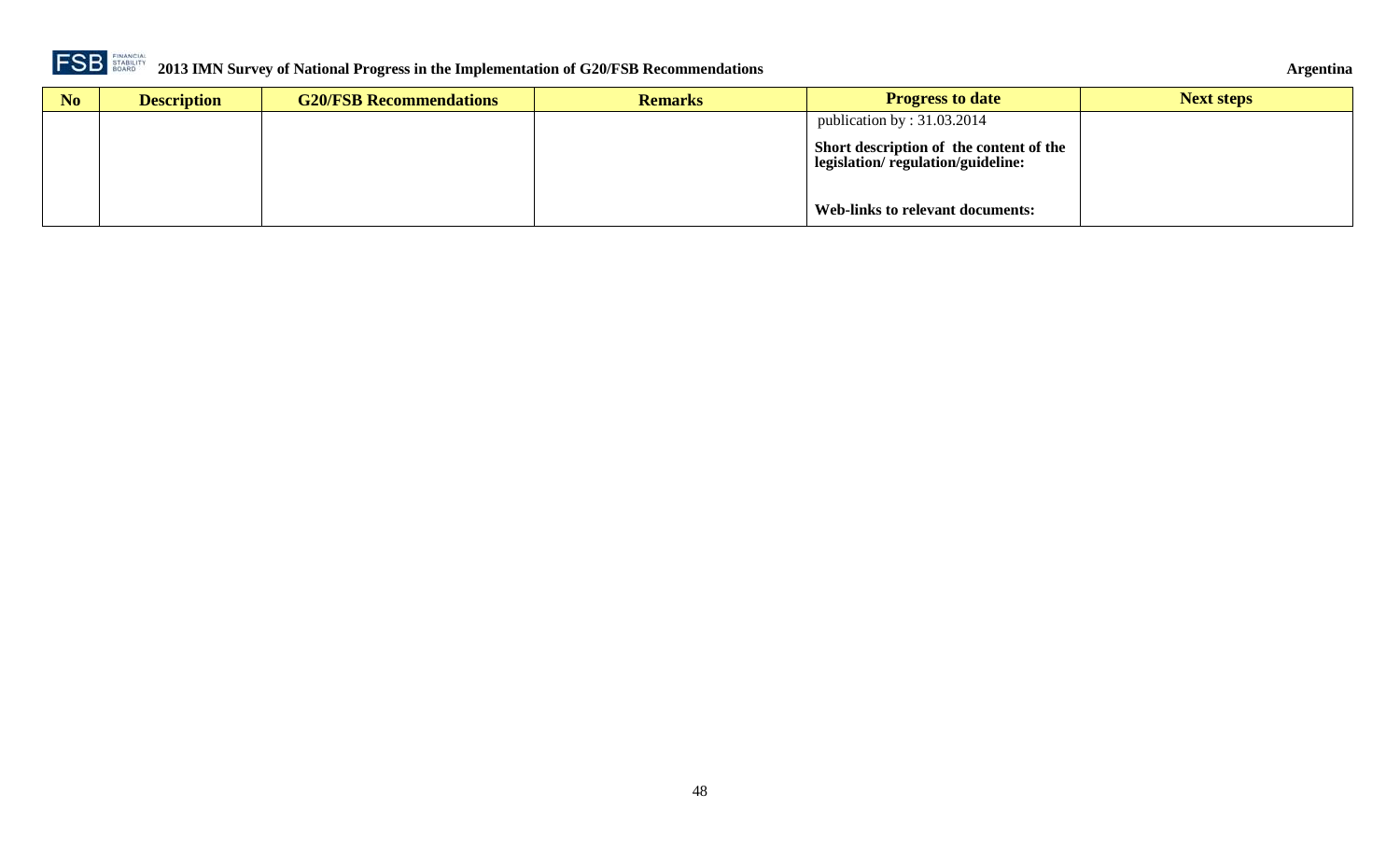

<span id="page-48-0"></span>

| No         | <b>Description</b>                             | <b>G20/FSB Recommendations</b>                                                                                                                                                                                                                                                                                                                                                                                                                         | <b>Remarks</b>                                                                                                                                              | <b>Progress to date</b>                                                                                                                                                                                                                                                                                                                                                                                                                                                                                                                                                                                                                                                                                                                                                                                                                                                                                                 | <b>Next steps</b>                                                                                          |  |  |  |
|------------|------------------------------------------------|--------------------------------------------------------------------------------------------------------------------------------------------------------------------------------------------------------------------------------------------------------------------------------------------------------------------------------------------------------------------------------------------------------------------------------------------------------|-------------------------------------------------------------------------------------------------------------------------------------------------------------|-------------------------------------------------------------------------------------------------------------------------------------------------------------------------------------------------------------------------------------------------------------------------------------------------------------------------------------------------------------------------------------------------------------------------------------------------------------------------------------------------------------------------------------------------------------------------------------------------------------------------------------------------------------------------------------------------------------------------------------------------------------------------------------------------------------------------------------------------------------------------------------------------------------------------|------------------------------------------------------------------------------------------------------------|--|--|--|
| XI.        | <b>Enhancing financial consumer protection</b> |                                                                                                                                                                                                                                                                                                                                                                                                                                                        |                                                                                                                                                             |                                                                                                                                                                                                                                                                                                                                                                                                                                                                                                                                                                                                                                                                                                                                                                                                                                                                                                                         |                                                                                                            |  |  |  |
| 27<br>(41) | Enhancing financial<br>consumer protection     | We agree that integration of financial<br>consumer protection policies into<br>regulatory and supervisory frameworks<br>contributes to strengthening financial<br>stability, endorse the FSB report on<br>consumer finance protection and the high<br>level principles on financial consumer<br>protection prepared by the OECD<br>together with the FSB. We will pursue<br>the full application of these principles in<br>our jurisdictions. (Cannes) | Jurisdictions should describe progress<br>toward implementation of the OECD's<br>G-20 high-level principles on financial<br>consumer protection (Oct 2011). | Implementation ongoing or completed<br>If "Not applicable " or "Applicable but<br>no action envisaged " has been<br>selected, please provide a brief<br>justification:<br>Issue is being addressed through :<br>$\boxtimes$ Primary / Secondary legislation<br>$\Box$ Regulation /Guidelines<br>$\Box$ Other actions (such as supervisory<br>actions), please specify:<br><b>Status of progress:</b><br>Reform effective (completed) as of:<br>19.07.2013<br>Short description of the content of the<br>legislation/regulation/guideline:<br>Act 26,739 made changes to the BCRA<br>Charter (Act 24,144). The reform<br>explicitly included consumer protection<br>among the BCRA duties and powers<br>(Charter, section 4 h), in coordination<br>with other competent authorities. Before<br>these new provisions, the BCRA had<br>already implemented many protection<br>devices: a call centre, an on-line data base | Planned actions (if any):<br><b>Expected commencement date:</b><br><b>Web-links to relevant documents:</b> |  |  |  |
|            |                                                |                                                                                                                                                                                                                                                                                                                                                                                                                                                        |                                                                                                                                                             | on banks' debtors and rejected checks,<br>courses and seminars on financial<br>consumer protection and education and<br>an on-line service for consumer financial<br>information. Financial institutions and<br>bureaus of exchange supervised by the                                                                                                                                                                                                                                                                                                                                                                                                                                                                                                                                                                                                                                                                   |                                                                                                            |  |  |  |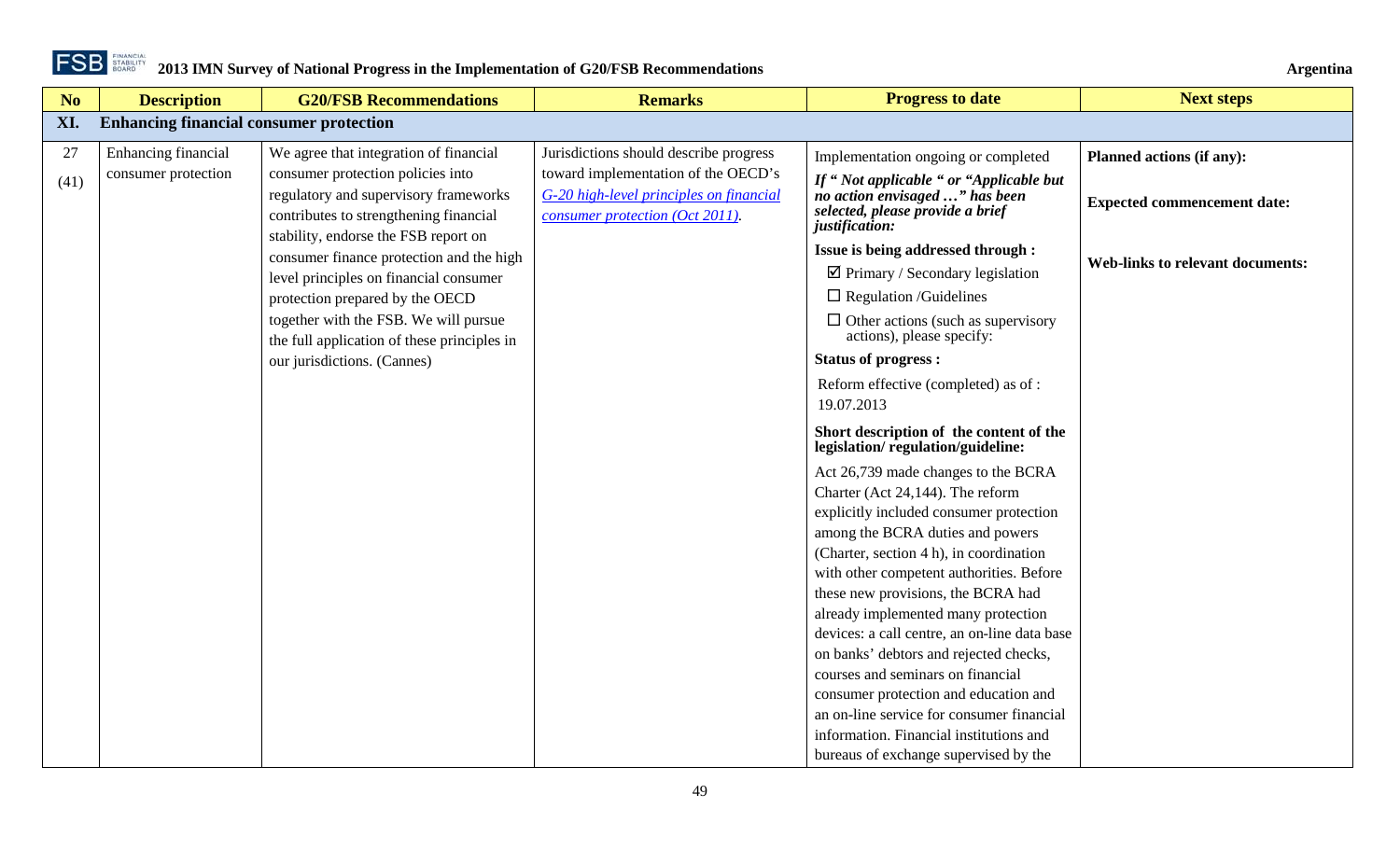

| No | <b>Description</b> | <b>G20/FSB Recommendations</b> | <b>Remarks</b> | <b>Progress to date</b>                   | <b>Next steps</b> |
|----|--------------------|--------------------------------|----------------|-------------------------------------------|-------------------|
|    |                    |                                |                | BCRA have to have procedures in place     |                   |
|    |                    |                                |                | to receive complaints on the quality of   |                   |
|    |                    |                                |                | their services and to provide remedies    |                   |
|    |                    |                                |                | within the consumer protection            |                   |
|    |                    |                                |                | framework (for example, duty to disclose  |                   |
|    |                    |                                |                | detailed and accurate information and     |                   |
|    |                    |                                |                | protect consumers' economic interests).   |                   |
|    |                    |                                |                | Priority and special assistance is due to |                   |
|    |                    |                                |                | differently abled people. There is also a |                   |
|    |                    |                                |                | procedure to file complaints with the     |                   |
|    |                    |                                |                | BCRA for breaches of this regulation.     |                   |
|    |                    |                                |                | The BCRA has established financial        |                   |
|    |                    |                                |                | literacy programs. The site of the BCRA   |                   |
|    |                    |                                |                | has a web portal with information on the  |                   |
|    |                    |                                |                | Argentine financial system, made in a     |                   |
|    |                    |                                |                | clear and precise language, in order to   |                   |
|    |                    |                                |                | promote both transparency and             |                   |
|    |                    |                                |                | confidence in the financial system. The   |                   |
|    |                    |                                |                | BCRA has recently laid down guidance      |                   |
|    |                    |                                |                | on the fees and charges imposed by banks  |                   |
|    |                    |                                |                | on customers (charges are admissible      |                   |
|    |                    |                                |                | only if they compensate banks for an      |                   |
|    |                    |                                |                | actual and direct cost, which has to be   |                   |
|    |                    |                                |                | demonstrable and reasonable from an       |                   |
|    |                    |                                |                | economic point of view). The new          |                   |
|    |                    |                                |                | guidance also covers the sale of products |                   |
|    |                    |                                |                | and services outside banking offices, the |                   |
|    |                    |                                |                | consumer's right to revoke contracts      |                   |
|    |                    |                                |                | involving banking products or services,   |                   |
|    |                    |                                |                | the definition of abusive contract terms  |                   |
|    |                    |                                |                | and the prohibition of such terms in      |                   |
|    |                    |                                |                | banking contracts.                        |                   |
|    |                    |                                |                |                                           |                   |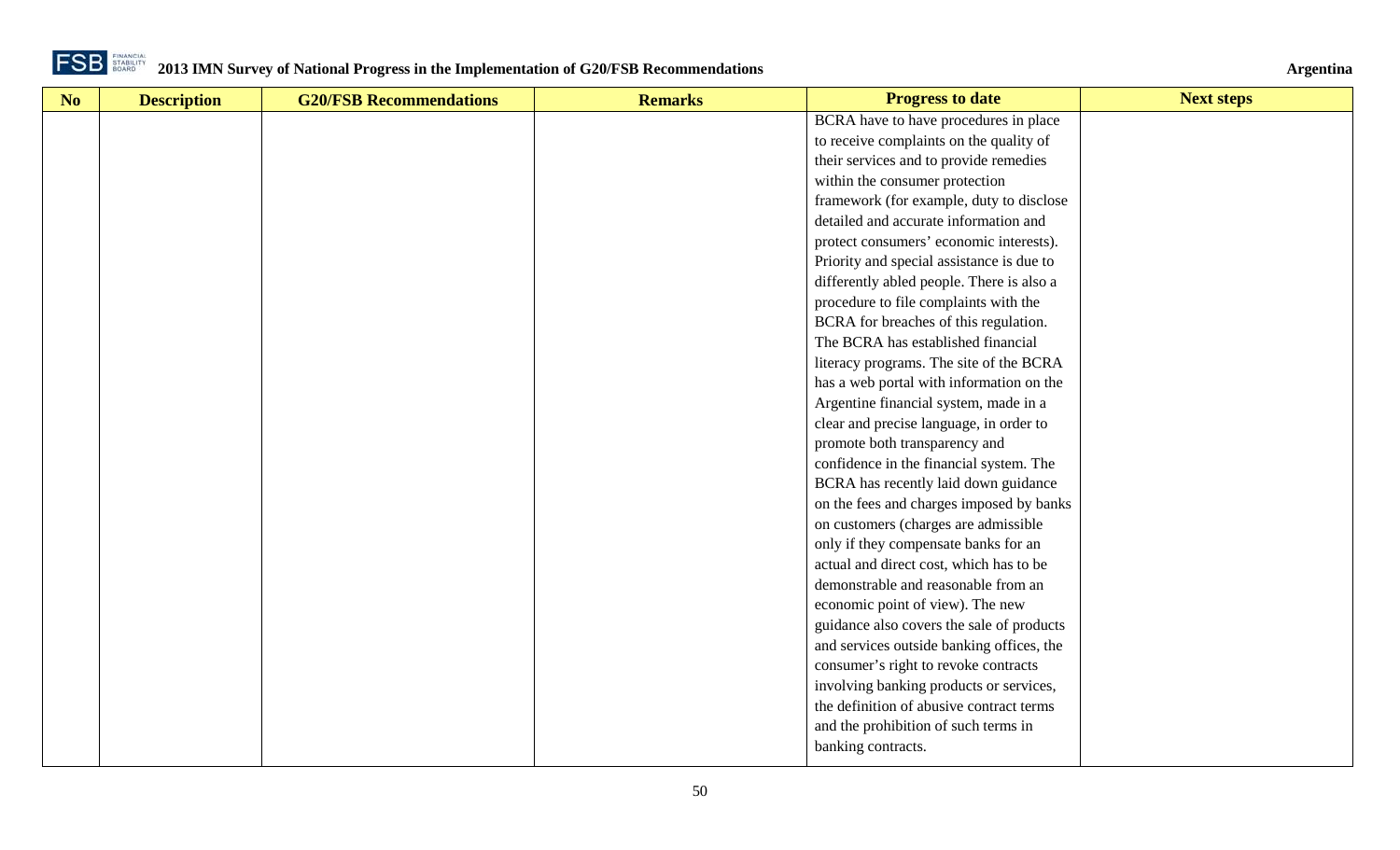

| N <sub>o</sub> | <b>Description</b> | <b>G20/FSB Recommendations</b> | <b>Remarks</b> | <b>Progress to date</b>                   | <b>Next steps</b> |
|----------------|--------------------|--------------------------------|----------------|-------------------------------------------|-------------------|
|                |                    |                                |                |                                           |                   |
|                |                    |                                |                | Web-links to relevant documents:          |                   |
|                |                    |                                |                | http://www.clientebancario.gov.ar         |                   |
|                |                    |                                |                | http://www.infoleg.gov.ar/infolegInternet |                   |
|                |                    |                                |                | $/anexos/0-4999/542/texactley20539.htm$   |                   |
|                |                    |                                |                | http://www.bcra.gov.ar/pdfs/texord/t-     |                   |
|                |                    |                                |                | pusf.pdf www.bcra.gov.ar                  |                   |